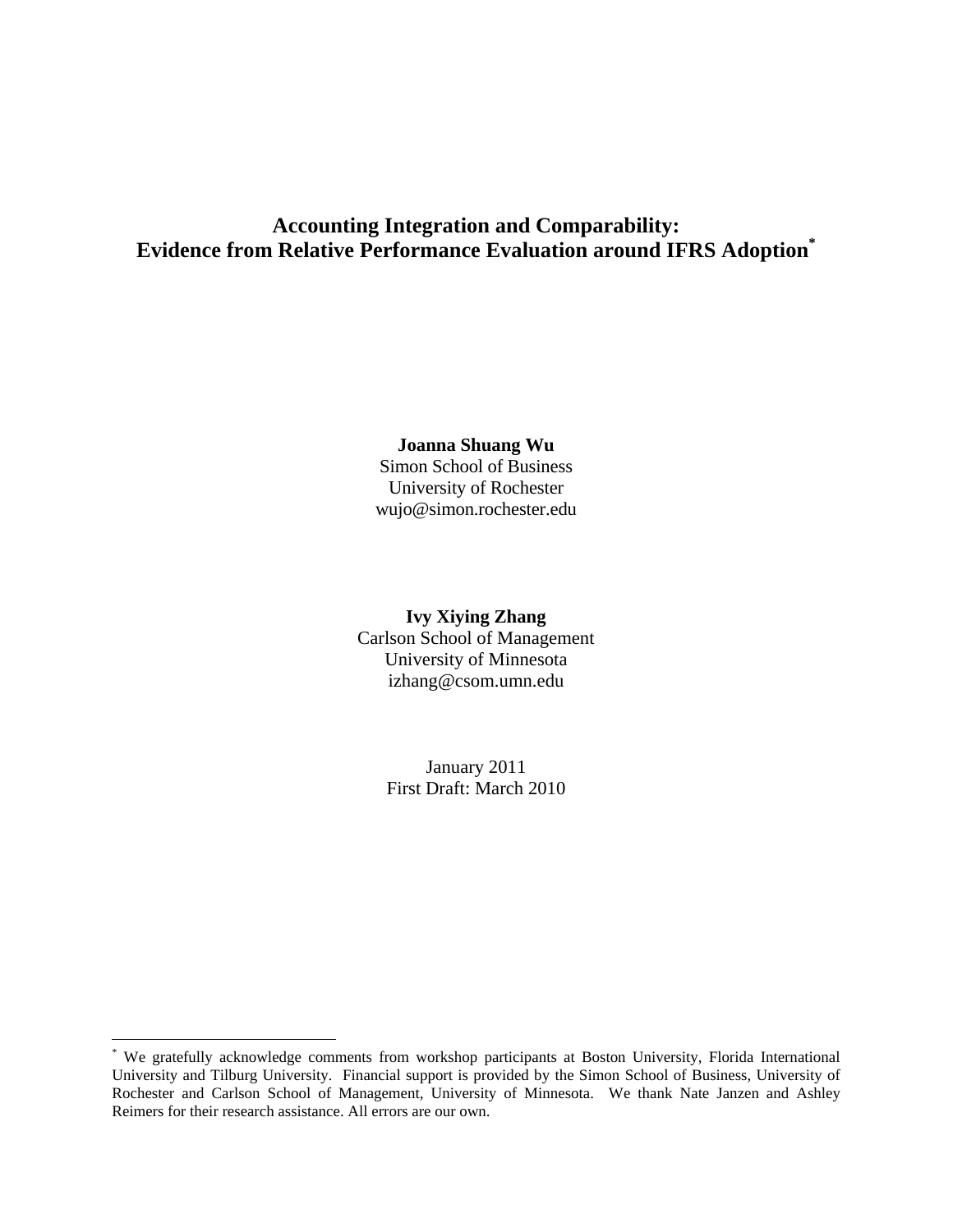# **Accounting Integration and Comparability: Evidence from Relative Performance Evaluation around IFRS Adoption**

### Abstract

We study a sample of Continental European firms for changes in the sensitivity of their CEO turnover to their *foreign* peers' accounting performance around the mandatory adoption of International Financial Reporting Standards (IFRS). We find a post-adoption increase in the use of Relative Performance Evaluation (RPE) based on foreign peers' accounting information, consistent with greater financial reporting comparability associated with mandatory IFRS adoption. The results also point to stewardship roles played by IFRS earnings. Our findings cannot be explained by changes in foreign ownership or changes in foreign operations around mandatory IFRS adoption. Furthermore, we find stronger results for firms in more competitive industries and when peers are from highly correlated economies, consistent with the economic theory of RPE.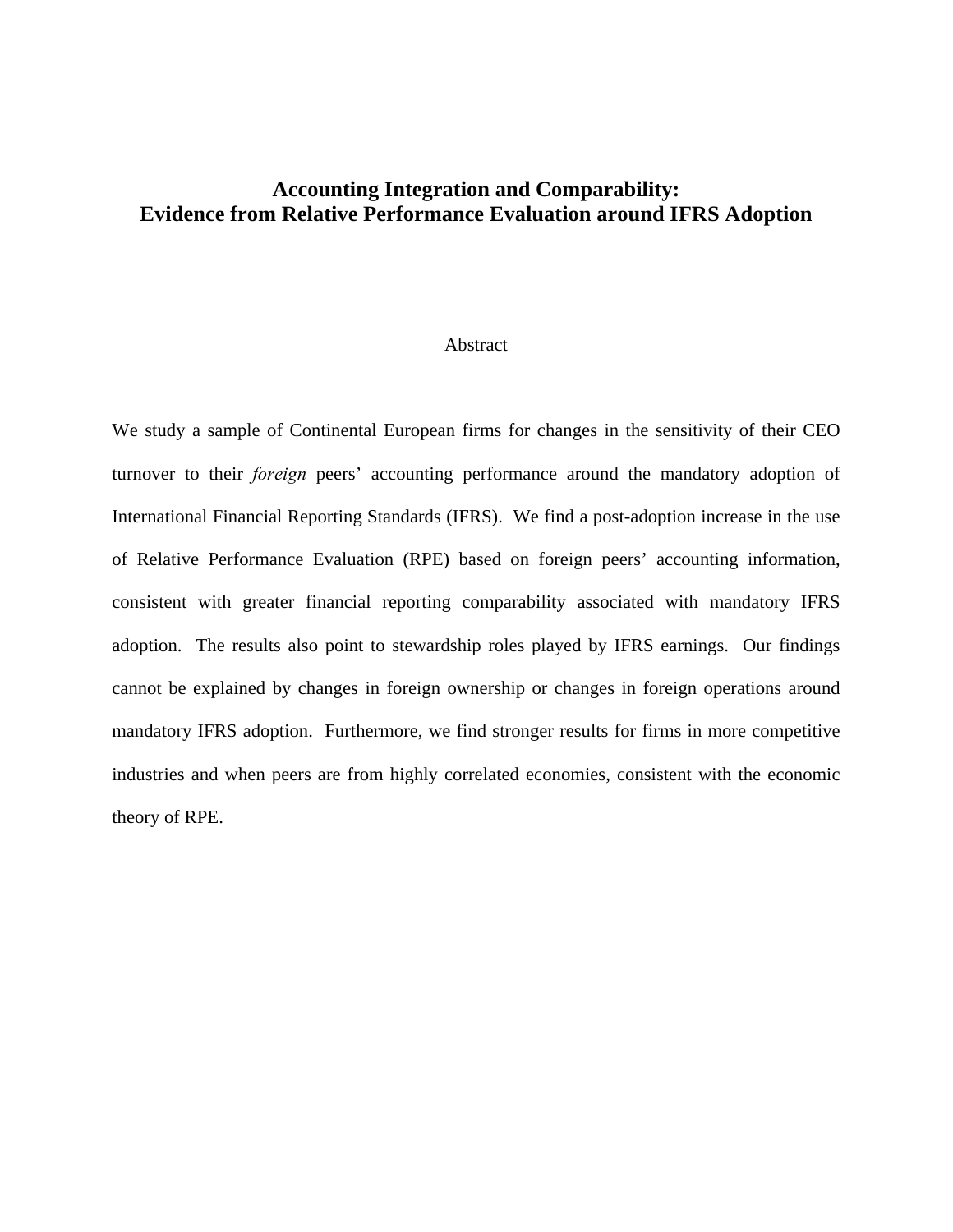# **Accounting Integration and Comparability: Evidence from Relative Performance Evaluation around IFRS Adoption**

### **1. Introduction**

We investigate the effect of mandatory IFRS adoption on financial reporting comparability and the resulting implications for corporate governance. Specifically, for a sample of Continental European firms we study their use of foreign peers' accounting performance for CEO performance evaluation around mandatory IFRS adoption. When accounting earnings reflect similar economic shocks in a similar fashion, i.e., when they are more comparable, they can more effectively filter out common shocks in CEO performance and serve as a more useful tool for relative performance evaluation (RPE). Therefore, evidence of greater use of RPE based on IFRS earnings post-IFRS adoption is consistent with improvements in accounting comparability as well as the stewardship role of IFRS earnings in CEO performance evaluation.

Standard setters define comparability as "the quality of information that enables users to identify similarities in and differences between two sets of economic phenomena" (IASB, 2008; FASB, 2008). Comparability has long been recognized as an important qualitative characteristic of financial reporting that enhances the usefulness of accounting information. Issues related to comparability are of increasing interest to accounting researchers, practitioners, and regulators in recent years because of the widespread adoption of IFRS around the world. One of the oftenstated goals of adopting IFRS is to improve comparability of accounting information across countries, thereby allowing financial statement users to better analyze and understand accounting information and make better decisions. As an example of such expectations, credit ratings agency Standard and Poor's predicts that "(g)lobal accounting and disclosure standards will be of great value to our analysts, by improving data consistency and enabling enhanced global peer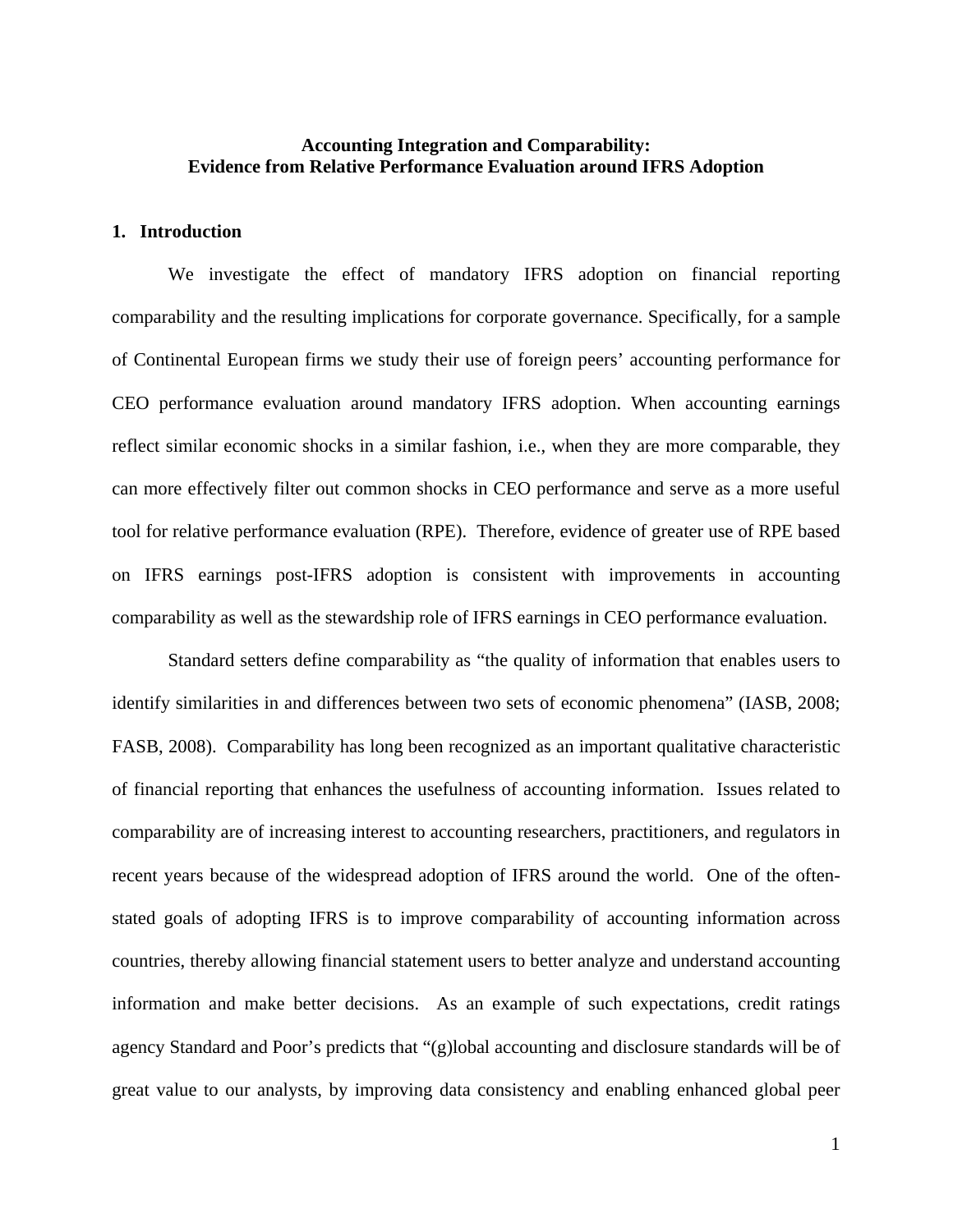comparisons."<sup>2</sup> At the same time, many recognize that financial reporting attributes, including comparability, are not solely a function of accounting standards. Institutional factors, such as capital market characteristics, government involvement, the litigation environment, and the development of the accounting profession affect how standards are applied and enforced and ultimately the accounting outcome (e.g., Ball et al., 2003, Ball, 2006). Consistent with this, there is evidence of large variations in the application and enforcement of IFRS (e.g., Ernst & Young, 2006; KPMG, 2006).

The literature has not reached a consensus on whether mandatory IFRS adoption enhances financial reporting comparability.<sup>3</sup> For example, DeFond et al. (2010) analyze mandatory IFRS adoption in the European Union (EU) and find that foreign mutual fund ownership increases post-adoption for firms that experience large increases in accounting comparability with other firms in the same industry. They conclude that mandatory IFRS adoption improves accounting comparability for these firms from foreign investors' perspective. On the other hand, Lang et al. (2010) study 21 countries that mandate IFRS and conclude that while cross-country earnings comovement has increased, earnings comparability (derived from earnings and stock returns relations) does not improve for IFRS adopters relative to a control group of non-IFRS adopters.

In this paper we infer changes in financial reporting comparability through changes in the behavior of financial statement users related to RPE. Agency theory predicts the use of RPE in incentive contracts when agents face common uncertainties because peer performance can be

 $\overline{a}$ 

<sup>2</sup> In Standard and Poor's comment letter on the SEC's "*Concept Release on Allowing U.S. Issuers to Prepare Financial Statements in accordance with International Financial Reporting Standards*" (August 7, 2007). 3

<sup>&</sup>lt;sup>3</sup> Our main focus is on mandatory IFRS adoption, which has more direct implications for cross-country accounting comparability and is less affected by the self-selection inherent in voluntary adoption decisions. We analyze voluntary IFRS adoption in a supplemental test later in the paper.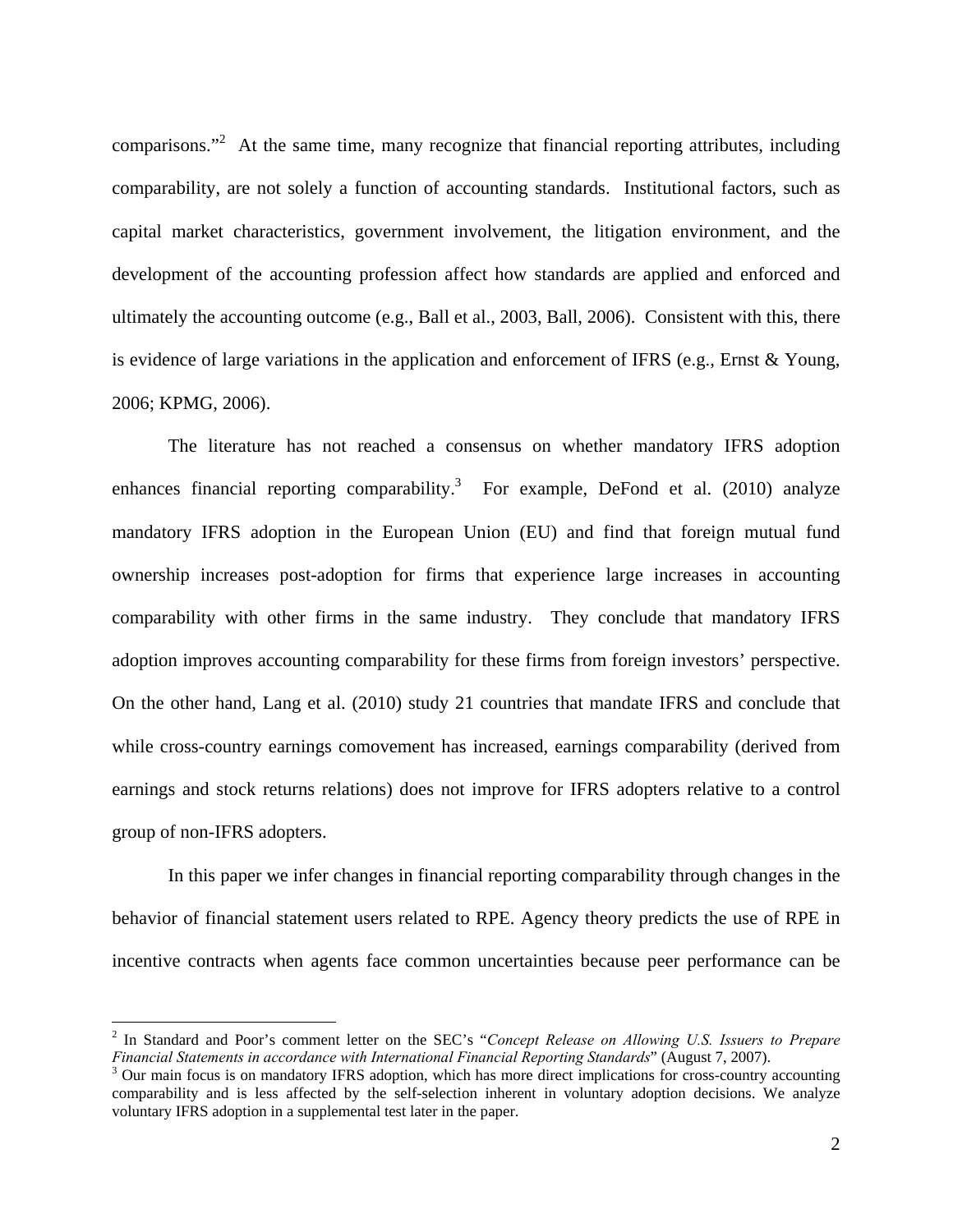used to filter out common shocks and extract information about agents' effort (Holmstrom, 1982). Albuquerque (2009) shows that the use of RPE increases among firms that share commonalities in their exposure to and in their ability to respond to economic shocks. We focus on the use of accounting measures in RPE and argue that greater accounting comparability facilitates accounting-based RPE. This is because when accounting earnings reflect similar economic shocks in a similar fashion, they are more effective at filtering out common shocks. Thus, ceteris paribus, as accounting information becomes more comparable, we expect an increase in the use of RPE based on accounting performance measures.

We focus on Continental European countries instead of all countries that mandate IFRS because of the greater political and economic integration within the Continental European region (e.g. Adjaouté and Danthine, 2004). Continental European firms are more likely to face common economic shocks, making RPE a more attractive incentive tool. Furthermore, Continental Europe likely represents a powerful setting for testing our predictions as prior research typically finds stronger mandatory IFRS adoption effects for European firms.<sup>4</sup> We use CEO turnover as a proxy for the outcome of CEO performance evaluation and examine changes in its relation to foreign peer performance from pre- to post-mandatory IFRS adoption in 2005, after controlling for a firm's own performance.<sup>5</sup> We predict increased use of accounting-based RPE relative to foreign peers post-2005, where foreign peers are those from the same industry but different Continental European countries. In order to control for potential changes in the underlying

1

<sup>&</sup>lt;sup>4</sup> For example, researchers have documented greater improvements in stock liquidity (Daske et al, 2008) and larger increases in foreign institutional ownership (Florou and Pope, 2009). Better enforcement in the region due to the recent corporate governance and financial reporting reforms is often credited for such findings. (Enriques and Volpin, 2007; Daske et al., 2008; and Florou and Pope, 2009).

<sup>&</sup>lt;sup>5</sup> The lack of comprehensive CEO compensation data for Continental Europe necessitates the use of CEO turnover as a proxy. However, CEO turnover, as an important outcome of CEO performance evaluation, is significant in its own right. Prior research has studied CEO turnover in the context of managerial performance evaluation (e.g., Warner et al., 1988 and Murphy and Zimmerman, 1993) and in the setting of RPE (e.g., DeFond and Park, 1999).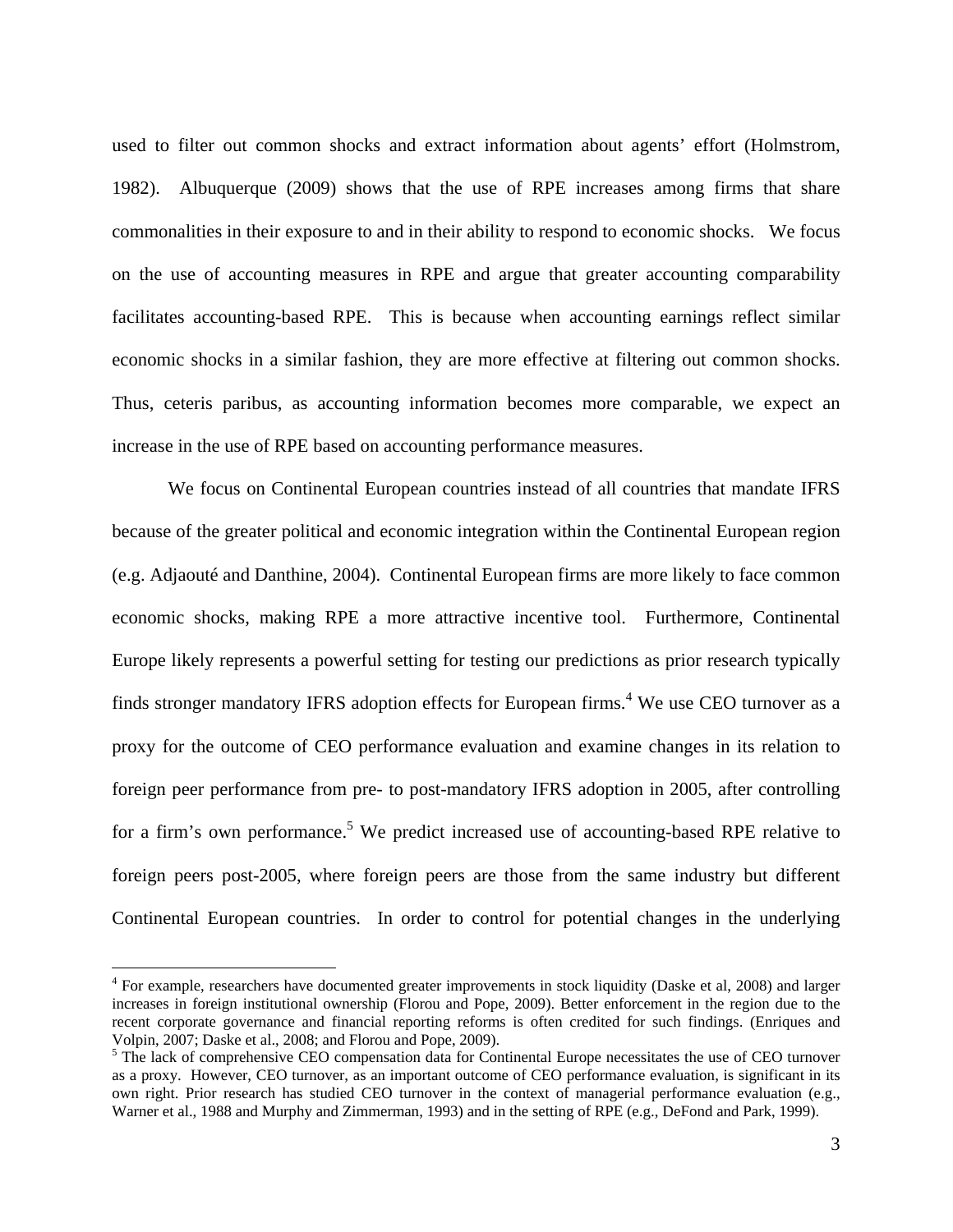economics and to better isolate the effects of IFRS adoption we include stock performance along with accounting performance in the analysis.

We find that, as expected, CEO turnover is negatively related to a firm's *own* accounting and stock performance. In order to assess the effect of IFRS adoption on accounting-based RPE, we compare the pre-2005 sensitivity of CEO turnover to *foreign peers*' accounting performance based on *domestic accounting standards (DAS)* to the post-2005 sensitivity of CEO turnover to foreign peers' accounting performance based on *IFRS*. <sup>6</sup> We find no accounting-based RPE pre-2005 when foreign peers' accounting earnings were reported under DAS but significant evidence of accounting-based RPE relative to foreign peers post-2005. This result is consistent with greater financial reporting comparability with foreign peers post-IFRS adoption. This finding may also have resulted from higher financial reporting quality in general and thus less noisy peer performance measures under IFRS. However, we find a *decrease* in accounting based-RPE relative to *local peers* post-IFRS adoption, suggesting improvements in cross-country accounting comparability is more likely to be responsible for the earlier finding than a general increase in financial reporting quality under IFRS. We conduct a number of sensitivity tests and find no evidence that our results are due to the effect of a time trend or changing sample compositions or caused by changes in our sample firms' foreign ownership or foreign operations around mandatory IFRS adoption.

We next investigate if variations in our results are consistent with the economic theory of RPE. We consider factors affecting the use of RPE relative to foreign peers, such as industry competition, the relatedness of different countries' economies, and the size of a firm's local peer group relative to its pool of foreign peers (a measure of potential post-adoption improvement in

1

<sup>&</sup>lt;sup>6</sup> Appendix A summarizes the different potential peer groups for our sample firms.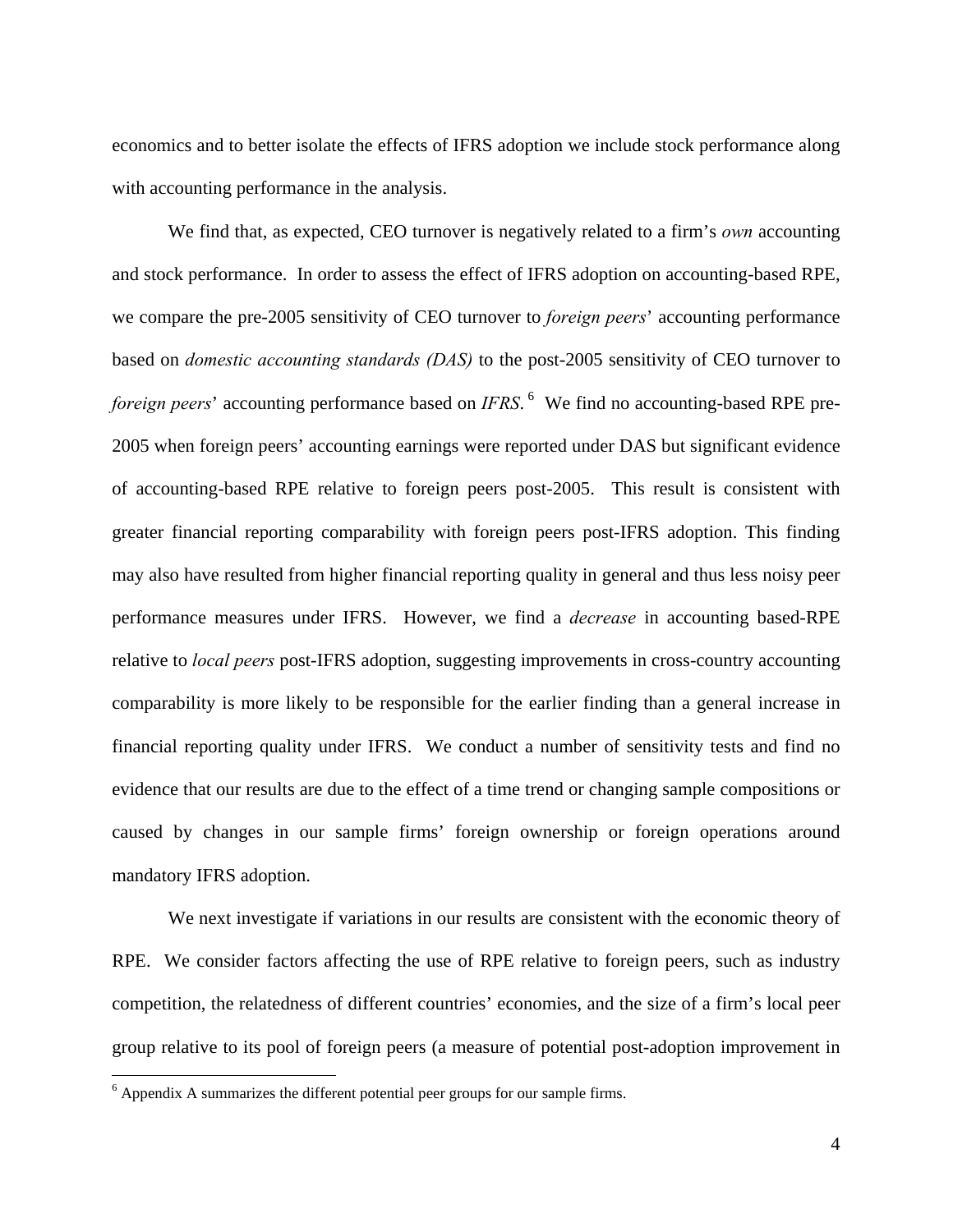accounting comparability developed in DeFond et al., 2010). RPE can be more useful in a more competitive industry because firms likely face common uncertainties and individual firms' actions are unlikely to affect other firms' performance, an important condition underlying the theory of RPE (Holmstrom, 1982; DeFond and Park 1999). Consistent with expectations, we find that firms from highly competitive industries make use of accounting-based RPE post-2005 and there is little evidence of RPE in industries with relatively low competitiveness. Furthermore, RPE is a meaningful incentive tool only when firms face common economic shocks. This condition is especially relevant in our setting as we consider peers from different countries. We find that firms make use of accounting-based RPE post-2005 relative to foreign peers from highly correlated economies and there is little evidence of RPE relative to peers from low correlation countries. Another factor that can affect the attractiveness of foreign peers for RPE is the size of the local peer group. The existence of a large number of local peers that face similar economic shocks and use the same accounting standards reduces the need for benchmarking against foreign peers. We find that firms with a large pool of local peers use their local peers' accounting performance for RPE both before and after 2005, while there is no evidence of these firms benchmarking against foreign peers in either period. For firms with a small pool of local peers, however, we find no evidence of accounting-based RPE pre-2005 relative to either local or foreign peers. After 2005, these firms turn to foreign peers for accounting-based RPE under IFRS, suggesting that IFRS adoption likely reduced the barrier to using foreign peers' accounting performance as benchmarks for RPE.

We make several contributions to the literature. First, we inform the debate on whether mandatory IFRS adoption is associated with enhanced financial reporting comparability. Prior research makes inferences based on earnings properties/earnings-returns relations (Lang et al.,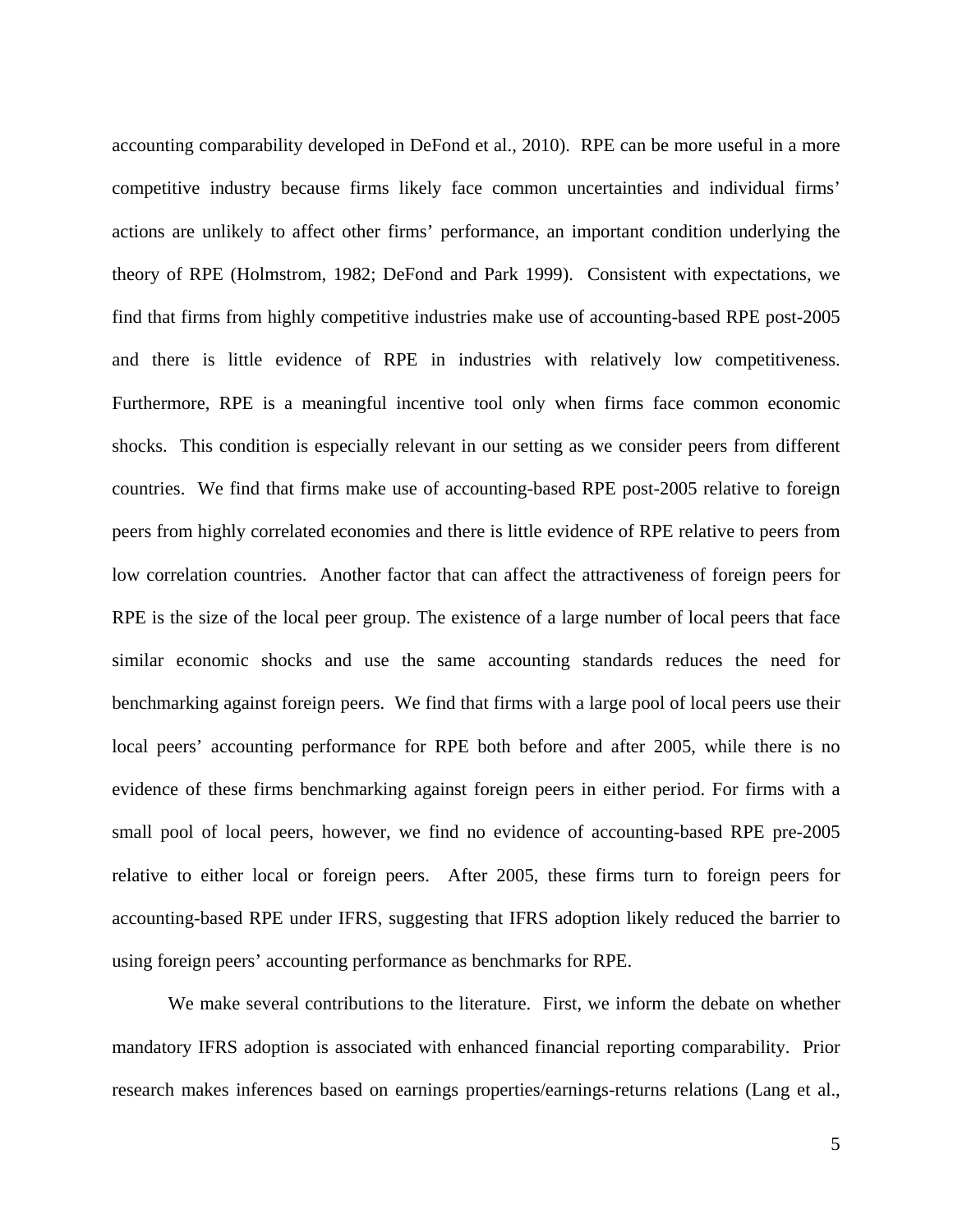2010) and foreign investors' asset allocation decisions (DeFond et al., 2010) and sometimes reaches contradicting conclusions. We adopt a different methodology, one that relies on the role of comparability in accounting-based RPE, and provide fresh evidence on this important issue.

We also expand the understanding of the economic consequences of mandatory IFRS adoption. Existing studies document significant capital market effects from the mandatory adoption. However, so far little evidence exists on the role of IFRS earnings in contracting, especially management contracting. It is important to fill this void in the literature. By documenting the contracting demands on IFRS earnings we hope to foster better understanding of the properties of IFRS information and to inform the standard setting process by bringing attention to potential users of IFRS information beyond the capital market participants.

Finally, although agency theory predicts the use of RPE in CEO compensation (e.g., Holmstrom, 1982), the empirical evidence on RPE has been inconsistent and that on accountingbased RPE is especially weak (see Albuquerque, 2009, Table 1 for a summary). We provide supporting evidence for the role of RPE in CEO performance evaluation. Our findings also highlight the importance of accounting earnings in RPE and in management compensation in general. Finally, we add to this literature by providing evidence on RPE with foreign peers as benchmarks, an increasingly important phenomenon with global economic integration and accounting convergence.

The rest of the paper is organized as follows. Section 2 discusses related studies. Hypothesis development is in Section 3. We describe our methodology in Section 4 and present the results in Section 5. Section 6 concludes.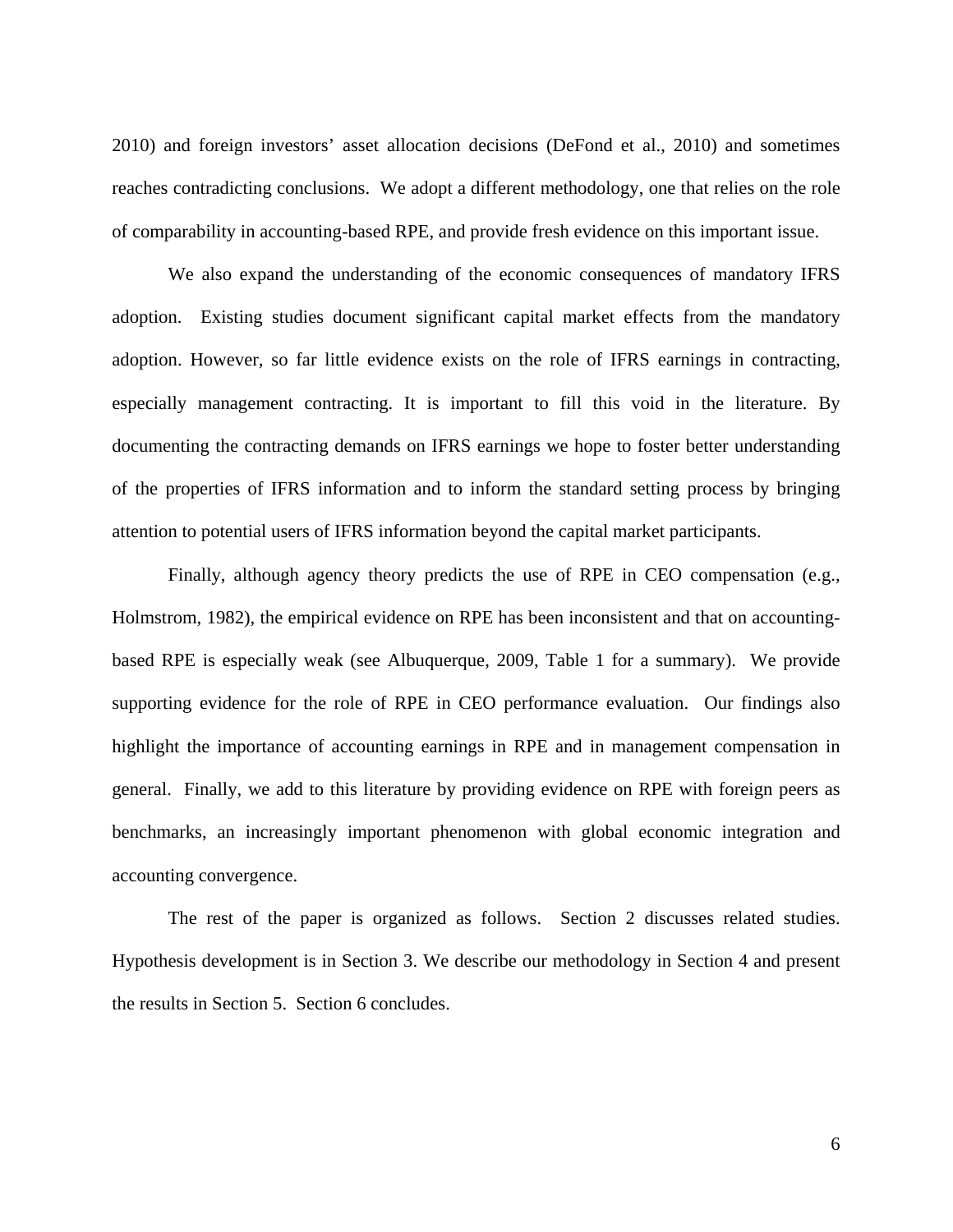# **2. Related Studies**

Accounting comparability has long been recognized as a key ingredient of informative financial reporting. Recent work by De Franco et al. (2009) documents important benefits of financial statement comparability through improvements in information quantity and quality and lower information acquisition costs. Greater accounting comparability likely contributes to more efficient capital market resource allocation and more effective performance evaluation for managers. The mandatory adoption of IFRS in the EU and other parts of the world brings added importance to the issue of cross-country accounting comparability. Measuring comparability, however, is inherently challenging. As the standard setters point out, "(f) or information to be comparable, like things must look alike and different things must look different. An overemphasis on uniformity may reduce comparability by making unlike things look alike" (IASB, 2008; FASB, 2008). Therefore, an assessment of accounting comparability should take into consideration the nature of the underlying economic phenomena. This suggests that comparability measures based exclusively on earnings properties (e.g., earnings comovement) have limitations. Recognizing this, prior research incorporates stock returns and their relations with accounting earnings to capture the underlying economic phenomena (De Franco et al. 2009; Lang et al., 2010). Such a procedure can still be noisy though because it relies on the strong assumption that the same stock return reflects the same underlying economic events (De Franco et al., 2009, page 6).

The effect of mandatory IFRS adoption on financial reporting comparability is the focus of several recent studies. Lang et al. (2010), following the methodology in De Franco et al. (2009), document increases in earnings comovement but not in accounting comparability (derived from earnings-returns relations) subsequent to IFRS adoption. They further argue that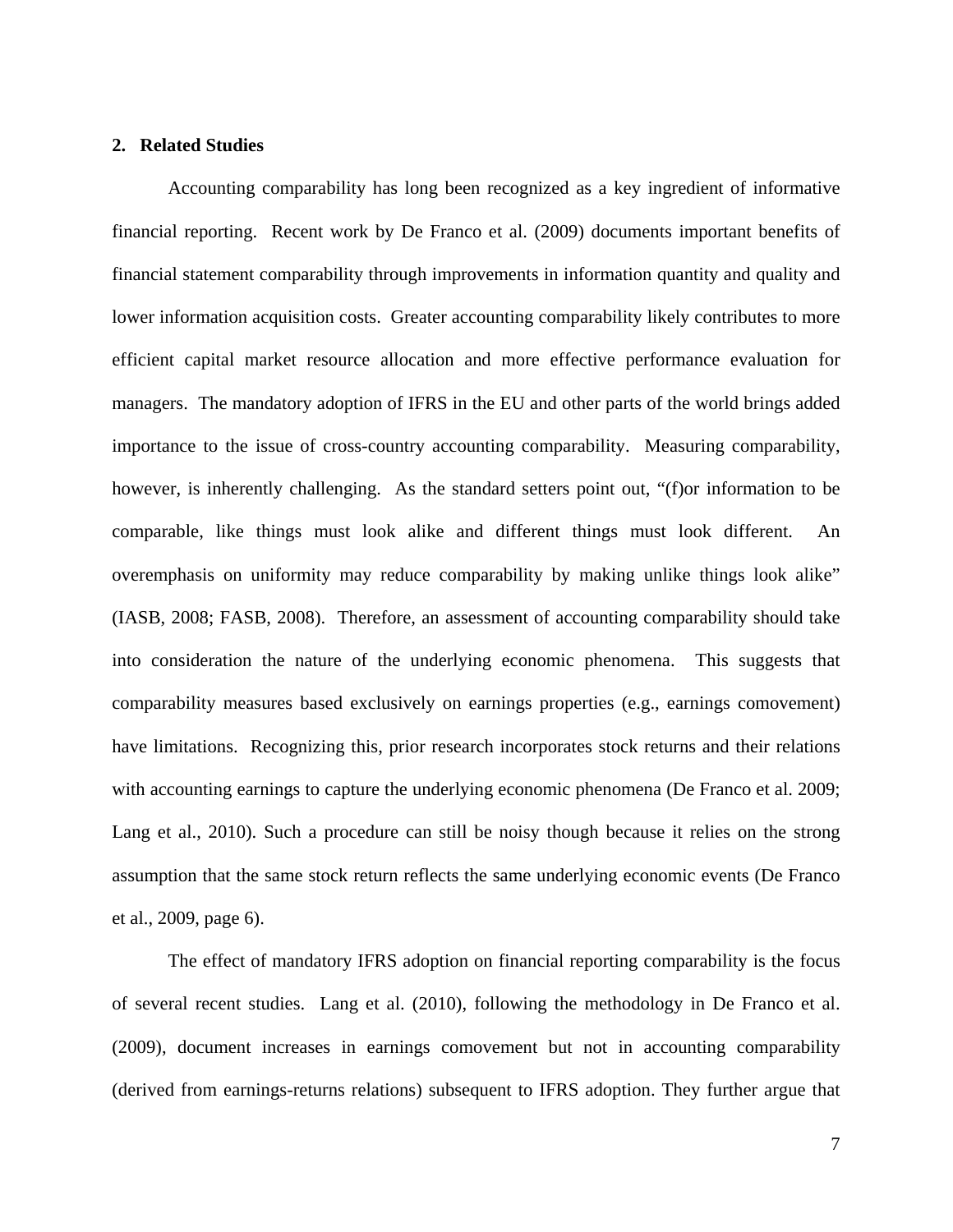greater uniformity from IFRS adoption may have in fact reduced the usefulness of accounting information. On the other hand, DeFond et al. (2010) study changes in foreign mutual fund ownership in the EU following mandatory IFRS adoption and document significant increases in mutual fund ownership for firms experiencing large increases in accounting comparability subsequent to the adoption. A recent study by Barth et al. (2010) also suggests that foreign firms' accounting information is more comparable to that of U.S. companies after mandatory IFRS adoption.

Other studies of the economic consequences of mandatory IFRS adoption offer evidence related to accounting comparability although comparability is not their central research question. Daske et al. (2008) document positive externalities for voluntary IFRS adopters in stock liquidity, cost of capital, and firm valuation after mandatory IFRS adoption. However, they are not able to attribute these findings to a comparability effect. Beneish et al. (2009) investigate changes in debt and equity market home bias after mandatory IFRS adoption and find a decrease in investor home bias only for the debt markets. They further document that non-adopting countries' investors increase their debt investment in the adopting countries to a similar degree as investors from adopting countries and argue that accounting comparability, which is likely greater when both the investor and investee are from IFRS adopting countries, cannot explain their findings. On the other hand, Li (2009) documents lower cost of equity for EU firms after mandatory IFRS adoption and argues that both increased disclosure (the number of additional disclosures required by IFRS relative to DAS) and improvements in comparability (based on the number of inconsistencies between IFRS and DAS) contribute to her findings. Yu (2010) analyzes changes in international portfolio holdings after mandatory IFRS adoption and concludes that accounting harmonization is associated with increased foreign holdings.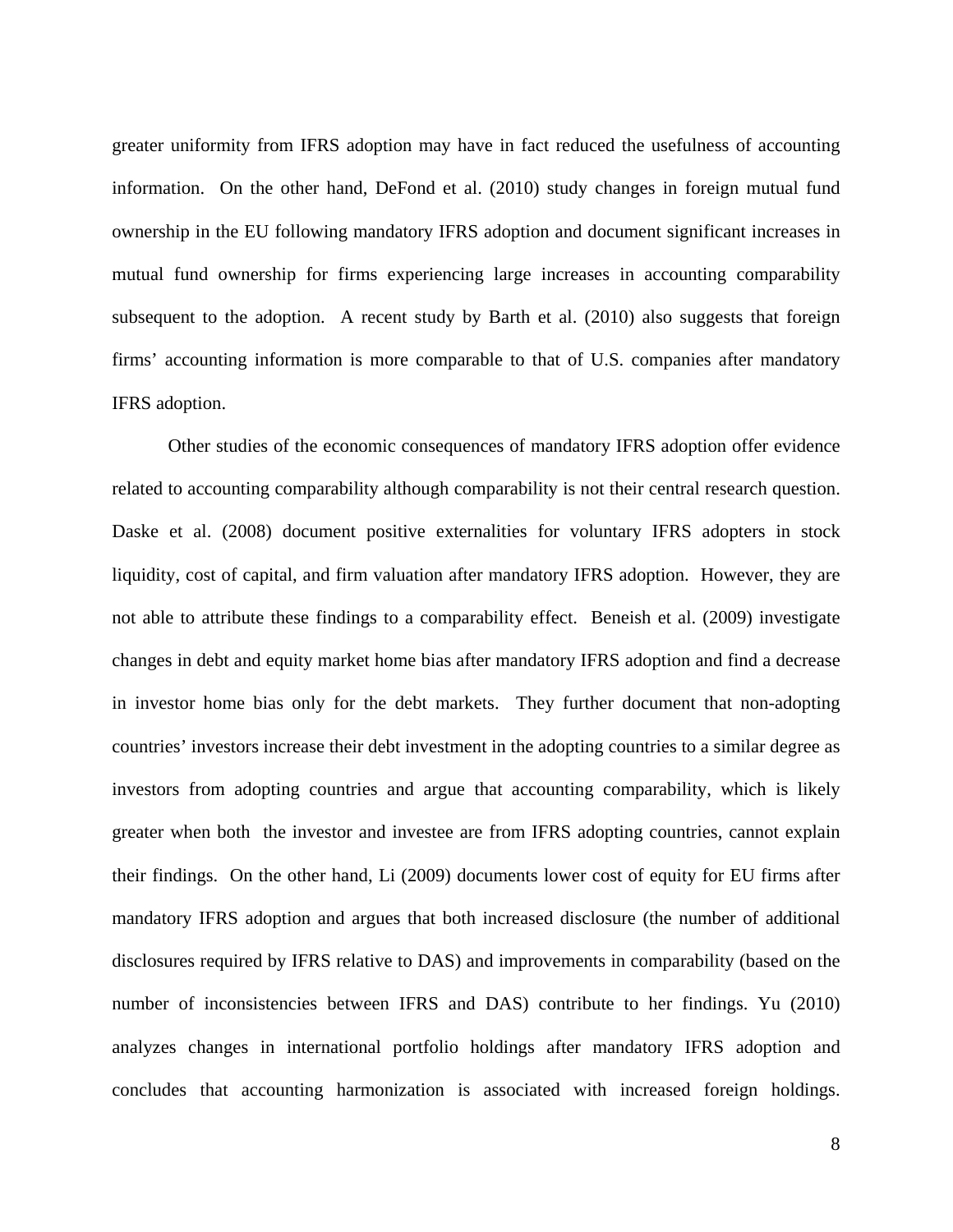Armstrong et al. (2010) study market reactions to key events leading to EU's decision to adopt IFRS and find positive market reactions for firms with high quality *pre-adoption* financial reporting, suggesting these firms benefit from greater expected accounting convergence and comparability. We contribute to the literature by offering fresh evidence related accounting comparability associated with IFRS adoptions from the perspective of relative performance evaluation.

Our analysis also highlights the stewardship role of IFRS earnings. The research on the economic consequences of mandatory IFRS adoption has focused almost exclusively on the capital market effects, for example, Daske et al. (2008) on stock liquidity, cost of capital, and firm value, Horton et al. (2008) on analyst forecast properties, and Florou and Pope (2009), DeFond et al. (2010), and Yu (2010) on investor asset allocation decisions. Christensen et al. (2009) is the only other study we are aware of that investigates the contracting role of IFRS earnings after mandatory IFRS adoption, although their focus is on debt contracts.

### **3. Hypothesis Development**

Agency theory predicts the use of RPE in CEO performance evaluation (Holmstrom, 1982). An important condition underlying such a prediction is that CEOs' performance is affected by common economic shocks. For accounting earnings to serve a meaningful role in RPE, peer firms' earnings should reflect similar economic shocks in a similar fashion, i.e., they should be comparable. We expect that, ceteris paribus, higher financial reporting comparability is associated with greater use of accounting-based RPE.

Prior studies have voiced concerns about the effectiveness of mandated accounting standard changes that do not alter financial statement preparers' incentives (e.g., Ball et al., 2003; Ball, 2006). Spotty and uneven enforcement of IFRS has also been noted for mandatory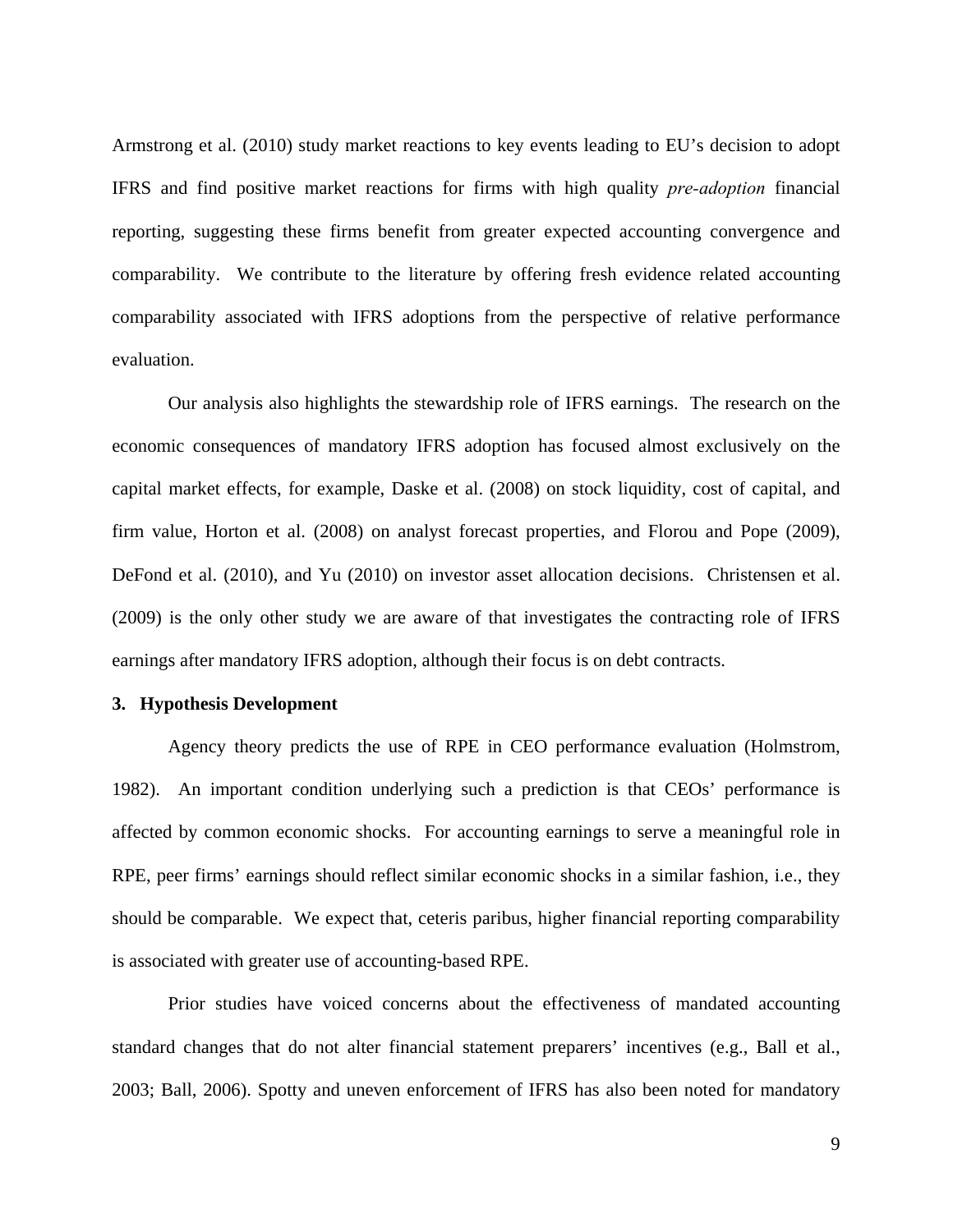IFRS adopters, including those from the EU (e.g., Ernst & Young, 2006). On the other hand, there are reasons to believe that mandatory IFRS adoption in Continental Europe is not merely "window dressing." A growing body of empirical evidence suggests mandatory IFRS adoption, especially in the EU, has produced positive economic consequences (e.g., Daske et al., 2008; Horton et al., 2008; Li, 2009; DeFond et al., 2010; and Yu, 2010). Tightened enforcement around the time of the adoption is often credited for the real economic changes experienced by European firms. We expect financial reporting comparability to improve in Continental Europe subsequent to mandatory IFRS adoption and predict greater use of accounting-based RPE postadoption.<sup>7</sup> Specifically, we compare changes in accounting-based RPE relative to foreign peers (firms from the same industry but different countries) from pre- to post-adoption. Foreign peers use their individual countries' domestic accounting standards (DAS) pre-adoption and switch to IFRS subsequently. We use CEO turnover to proxy for the outcome of CEO performance evaluation. Since turnover is generally associated with poor performance, the standard RPE prediction of a *negative* relation between CEO compensation and peer performance translates into a *positive* relation between CEO turnover and peer performance (e.g., Blackwell et al., 1994). We have the following predictions:

*Hypothesis 1a: CEO turnover is positively associated with foreign peers' accounting performance post-2005.* 

*Hypothesis 1b: CEO turnover is more positively associated with foreign peers' accounting performance post-2005 than pre-2005.* 

<u>.</u>

<sup>&</sup>lt;sup>7</sup> We find that some Continental European firms start referencing peers from other Continental European countries for executive compensation post-IFRS adoption. For example, Royal DSM N.V., a chemical company headquartered in the Netherlands, has ten firms in its labor market peer group in 2004, all from the Netherlands. In 2008, there are 12 firms in its peer group, eight from the Netherlands and four foreign Continental European firms from France, Belgium, and Switzerland. While most Continental European firms do not disclose peer information before 2005, preventing us from conducting a large sample analysis, there is anecdotal evidence consistent with our prediction.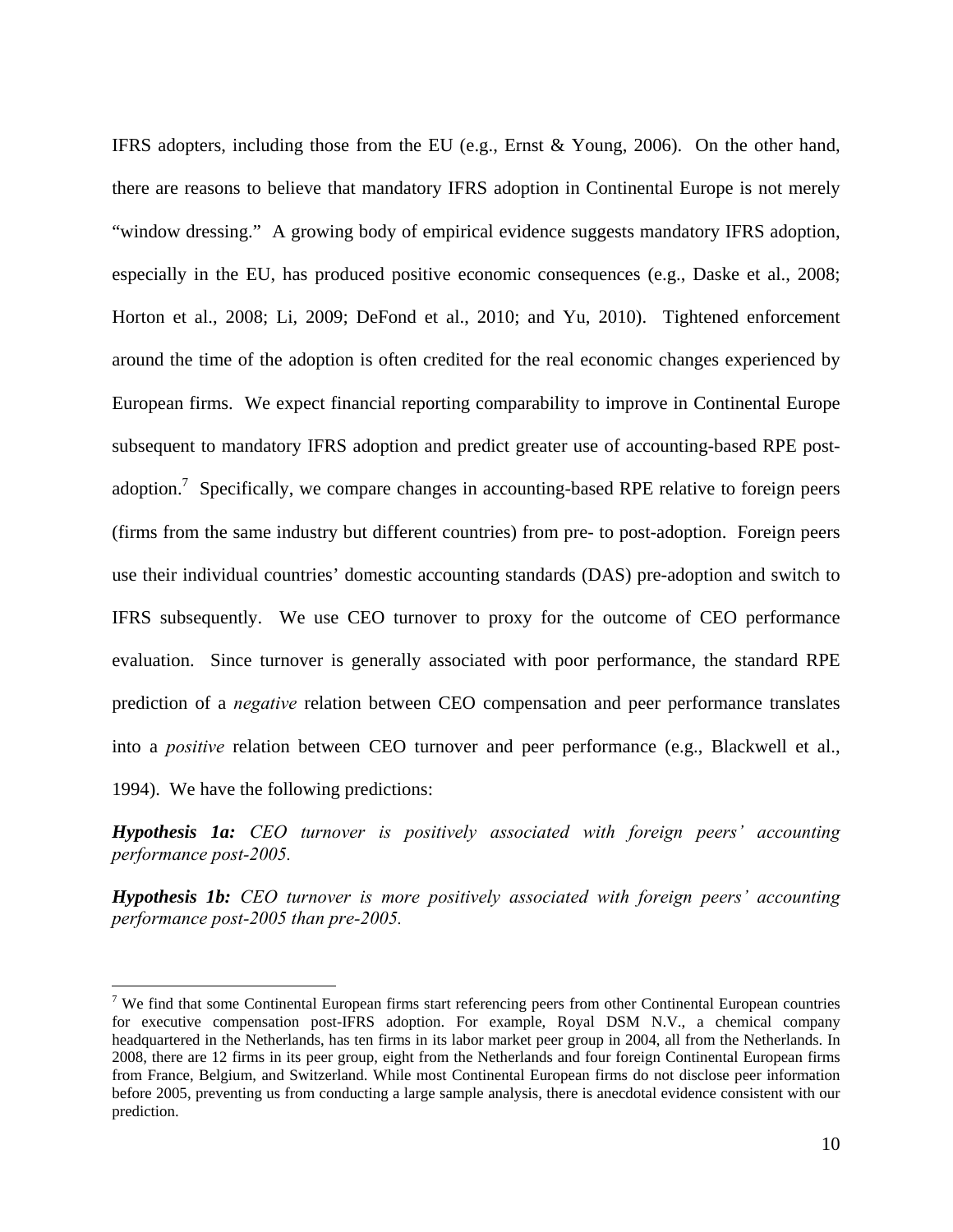DeFond and Park (1999) posit that RPE is more likely to occur in highly competitive industries because these firms tend to face common uncertainties and individual firms' actions are unlikely to affect other firms' performance, an important condition underlying the theory of RPE (Holmstrom, 1982). Therefore, we expect greater accounting-based RPE in highly competitive industries post-2005.

*Hypothesis 2: Post-2005, firms in highly competitive industries make greater use of accountingbased RPE relative to foreign peers than firms from less competitive industries.* 

 An important condition underlying RPE is that firms face common economic shocks. Even though our sample consists exclusively of Continental European countries, cross-country correlation in economic activities can still vary a great deal and affect how effectively firms in one country can serve as RPE benchmarks for those in another country. We expect firms from countries that experience similar economic shocks to be more relevant peers for the purpose of RPE. We measure the extent of economic similarity with the correlation of daily stock market returns for each country-pair and year and expect greater accounting-based RPE relative to foreign peers from highly correlated countries post-2005.

*Hypothesis 3: Post-2005, firms make greater use of accounting-based RPE relative to foreign peers from highly correlated countries than foreign peers from low correlation countries.* 

The size of the local peer group can potentially affect the desirability of foreign peers for RPE. Because peers from the same country likely share greater commonality in their exposure to shocks than peers from different countries, the existence of a large number of local peers reduces the need to benchmark against foreign peers. The size of the local peer group matters because when the pool of peers is larger, it is more likely to find comparable firms. Also, when there are few firms competing in the market, RPE may discourage collaboration and become costly. Therefore, the firms potentially benefiting the most from mandatory IFRS adoption and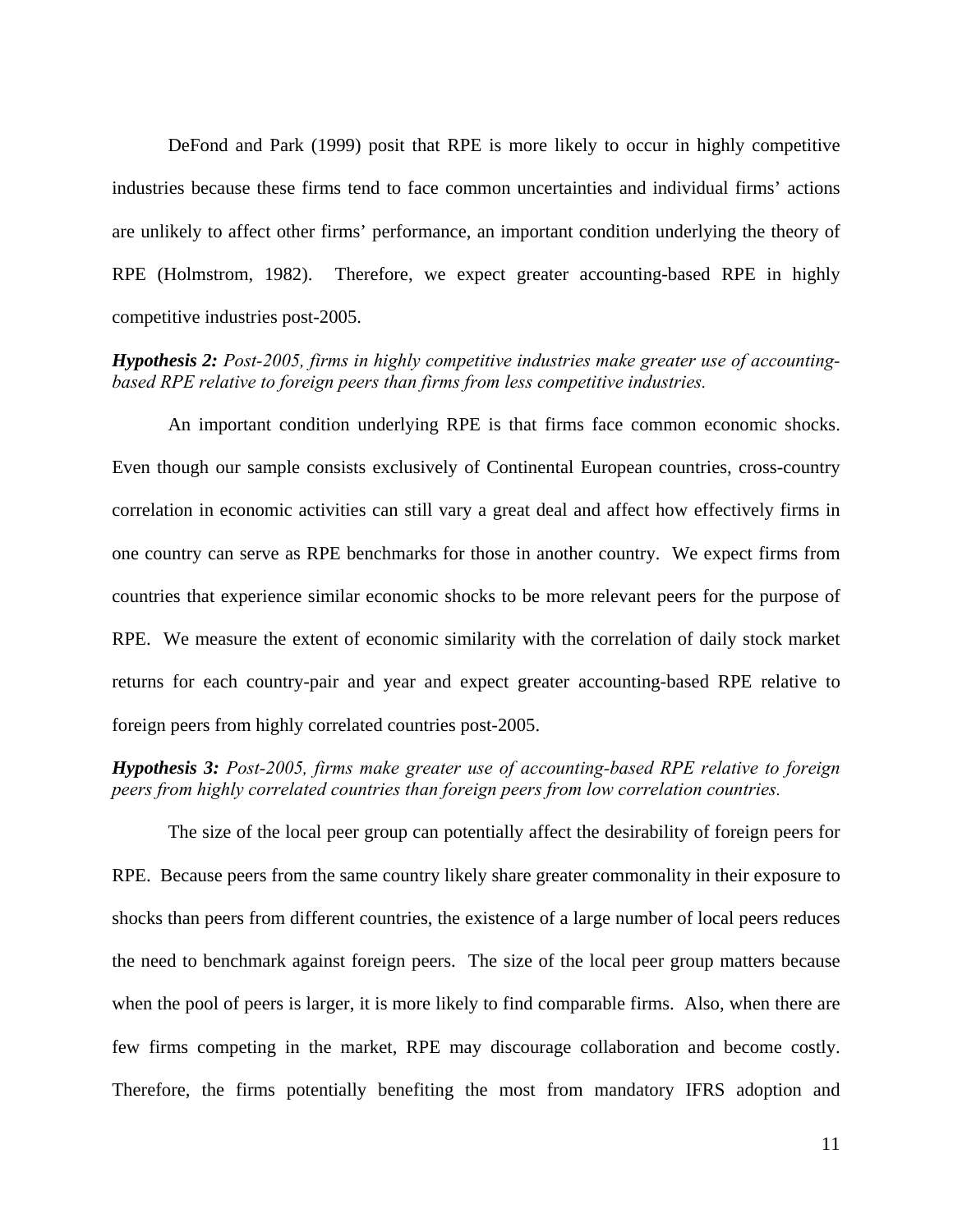increased cross-country accounting comparability are those with a relatively small group of local peers. DeFond et al. (2010) make a similar argument in their analysis of foreign mutual fund ownership in EU firms around mandatory IFRS adoption.

*Hypothesis 4: The post-2005 increase in accounting-based RPE relative to foreign peers is concentrated in the sample of firms that have small pools of local peers.* 

### **4. Methodology**

1

#### *4.1. Sample Selection*

We obtain financial data of Continental European firms from Worldscope and their stock price data from Datastream. Company officer names are collected from the January edition of Worldscope CD-ROMs for 1993-2006 and from Bureau Van Dijk's ORBIS database for 2007- 2009 after the Worldscope data were discontinued in 2006. Companies from Worldscope and Bureau Van Dijk's ORBIS database are matched on name and SEDOL number. As discussed in DeFond and Hung (2004), top executive titles vary by country. We follow their procedure and collect the names of the officers under the titles of Chief Executive Officer, Chief Executive, CEO, or a country-specific title, and collectively refer to these top officers as  $CEOs.<sup>8</sup>$  When there are multiple individuals with CEO-like titles in a firm-year, we retain the name of the first individual reported by Worldscope or Bureau Van Dijk. After identifying the CEO for each company in each year, we compare the CEO names between successive years to determine if there is a CEO turnover in a particular firm-year.

We classify firms into those following IFRS/U.S.GAAP accounting standards and those following domestic accounting standards based on the information provided by Worldscope prior

 $8$  DeFond and Hung (2004) provide country specific top executive titles in their Table 1, for example, "managing director" in Belgium, Denmark, Finland, and Italy; "president" in Sweden; and "chairman, board of management" in Austria, Germany, and Netherlands. We exclude all titles involving the term "supervisory board" because it is distinct from the "management board" under the two-tier board structure observed in countries such as Austria, Germany, and Netherlands.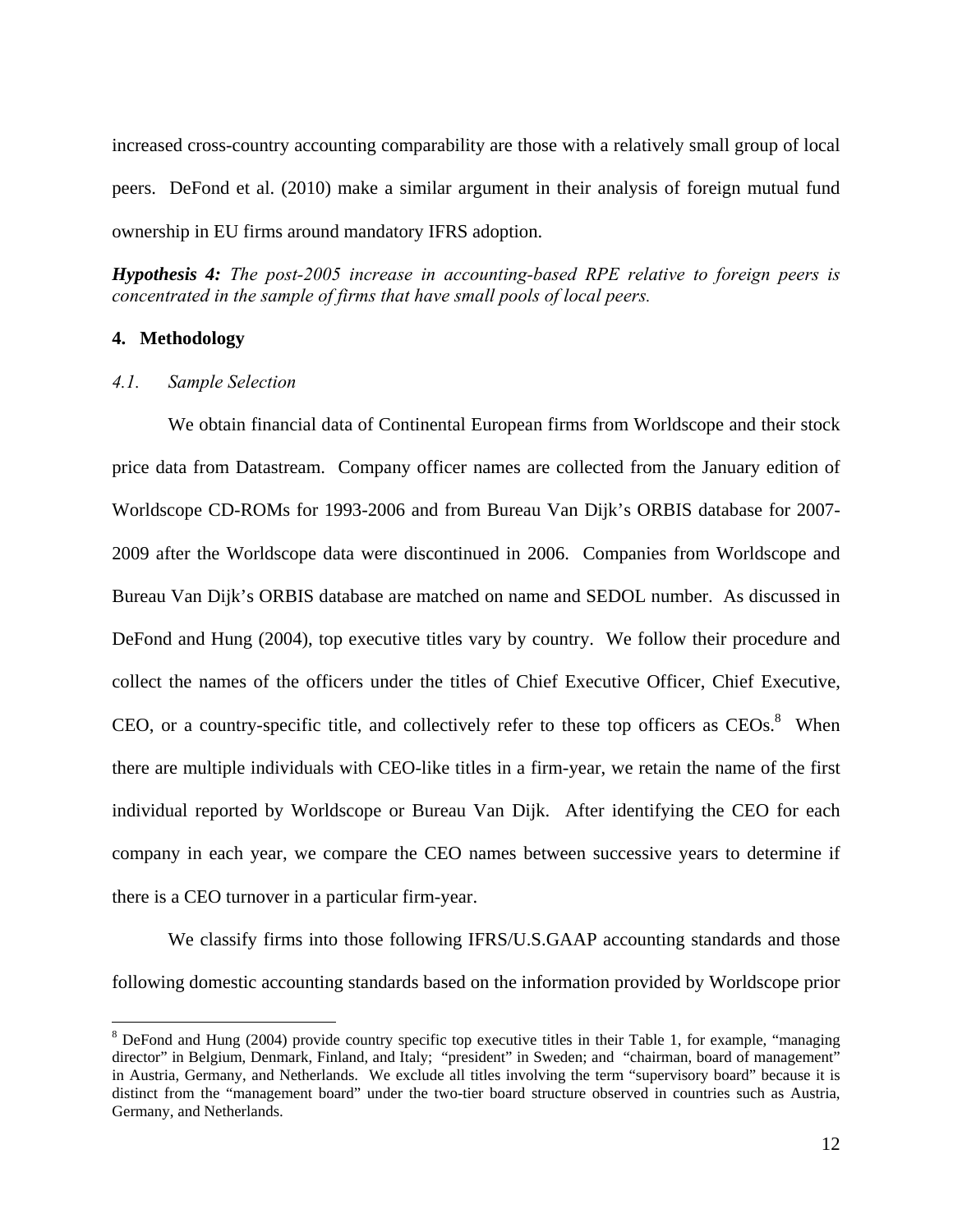to  $2005$ .<sup>9</sup> All firms are considered reporting under IFRS post-2005. Firms that did not adopt IFRS/U.S. GAAP until the mandatory IFRS adoption year are classified as mandatory adopters. All firm years before and after the mandatory adoption are included in the mandatory adoption sample. The adoption year itself is excluded to avoid contamination.<sup>10</sup>

Following prior literature (e.g., Antle and Smith, 1986), peer firms are defined as those from the same 2-digit SIC industry.<sup>11</sup> The potential pool of peers is thus the entire population of Continental European firms from the same industry. We construct different peer groups based on location and the accounting standards followed by the peers (Appendix A provides a summary). A firm is considered a local peer if it is in the same country and same industry as the sample firm (*LclPeer*). Foreign peers are identified as those from a country different than the sample firm but in the same 2-digit SIC industry (*FrgnPeer*). We further partition local and foreign peers based on accounting standards followed---either domestic accounting standards (DAS) or IFRS.<sup>12</sup> Before the mandatory IFRS adoption in 2005, each observation in the sample potentially has four peer groups: local DAS peers (*LclPeers\_DAS*), foreign DAS peers (*FrgnPeers\_DAS*), local IFRS peers (*LclPeers\_IFRS*), and foreign IFRS peers

1

<sup>9</sup> The coding is based on information in Worldscope field 07536, *Accounting standards followed*. Following the procedure in Daske et al. (2007), if the Worldscope description is 'IFRS', 'International standards', 'International standards and some EEC guidelines', 'Local standards with EEC and IASC guidelines', 'Local standards with OECD and IASC guidelines', 'Local standards with some IASC guidelines', we classify the observation as using IFRS; if the Worldscope description is 'US standards (GAAP)' or 'US GAAP reclassified from local standards', we classify the observation as using U.S. GAAP. Finally, all other cases, except when the applicable accounting standards are not disclosed, are classified as using local accounting standards.<br><sup>10</sup> Voluntary IFRS/U.S. GAAP adopters are excluded from the mandatory adoption sample but are included in the

construction of peer groups (see discussion below). We analyze voluntary IFRS adoption in a supplemental test later in the paper.

<sup>&</sup>lt;sup>11</sup> We do not form industry-size peer groups as in Albuquerque (2009) because imposing the additional peer size requirement significantly reduces the sample. The average firm sizes also vary substantially cross countries, complicating peer size matches. However, we obtain qualitatively similar results, albeit with a smaller sample, if peer firms are matched with the sample firms based on both industry classification and size, where peer size is required to be within - 50% and +100% of the sample firm's size.

 $12$  We also include firms reporting under U.S. GAAP before 2005 in the IFRS peer group since both IFRS (and earlier, IAS) and U.S. GAAP are considered internationally recognized standards. For the entire population of Continental European firms, 725 observations, or 1.98%, report under U.S. GAAP.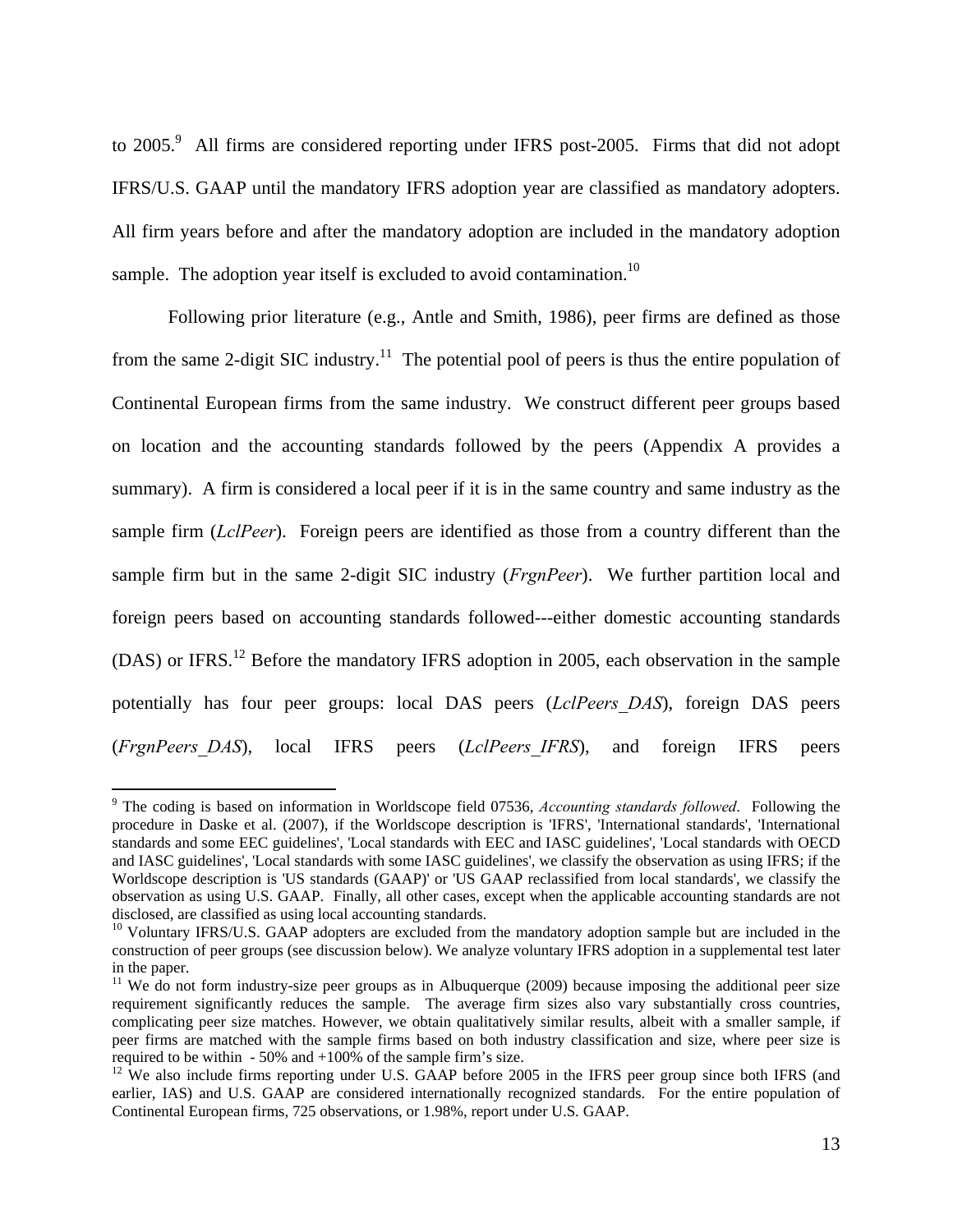(*FrgnPeers IFRS*). Among them we focus on local and foreign DAS peers.<sup>13</sup> Post-2005 there are only IFRS peers due to the mandatory adoption (*LclPeers\_IFRS* and *FrgnPeers\_IFRS*). Some firms in our sample do not have all possible peer groups. To fully utilize the data, each of our subsequent regressions uses all observations with data available for that regression. Thus the sample size varies across regressions. Conducting the tests using a constant sample does not change the tenor of our results.

Table 1 reports our sample distribution and CEO turnover rates.<sup>14</sup> Panel A presents the time-series distribution of the mandatory adoption sample by year. The number of observations increases during our sample period of 1993 to 2008. Panel B reports the distribution by country. France (27.52%) and Germany (15.59%) have the largest representation. Panel B also shows that CEO turnover rate varies across countries with Norway exhibiting the highest turnover (20.78%). Although our sample period is different from that of DeFond and Hung (2004), the turnover rates are roughly comparable to those reported in their Table 2 with the exception of Portugal and Spain.<sup>15</sup> In order to control for potential country, year, and industry effects, all regressions include country, year, and industry dummies as control variables.

### **[Insert Table 1 here]**

#### *4.2. Research design*

1

We use CEO turnover as a proxy for the outcome of CEO performance evaluation and relate it to a firm's own and its peers' accounting as well as stock performance. Prior studies

<sup>&</sup>lt;sup>13</sup> The pre-2005 local and foreign IFRS peers are voluntary adopters and are likely different from the mandatory adopters along many dimensions as reflected by their voluntary adoption decision. These peer groups are not included in the main analysis. Including them does not affect the main inferences as discussed later in the paper.

<sup>&</sup>lt;sup>14</sup> As discussed before, the sample size varies across regressions. We report the sample distribution and descriptive statistics based on the largest sample.

<sup>&</sup>lt;sup>15</sup> DeFond and Hung (2004) find a 4% CEO turnover for 27 observations from Portugal and a 15% turnover for 179 observations from Spain; while we find a 9.29% turnover rate for 269 Portuguese observations and a 9.56% rate for 544 Spanish observations.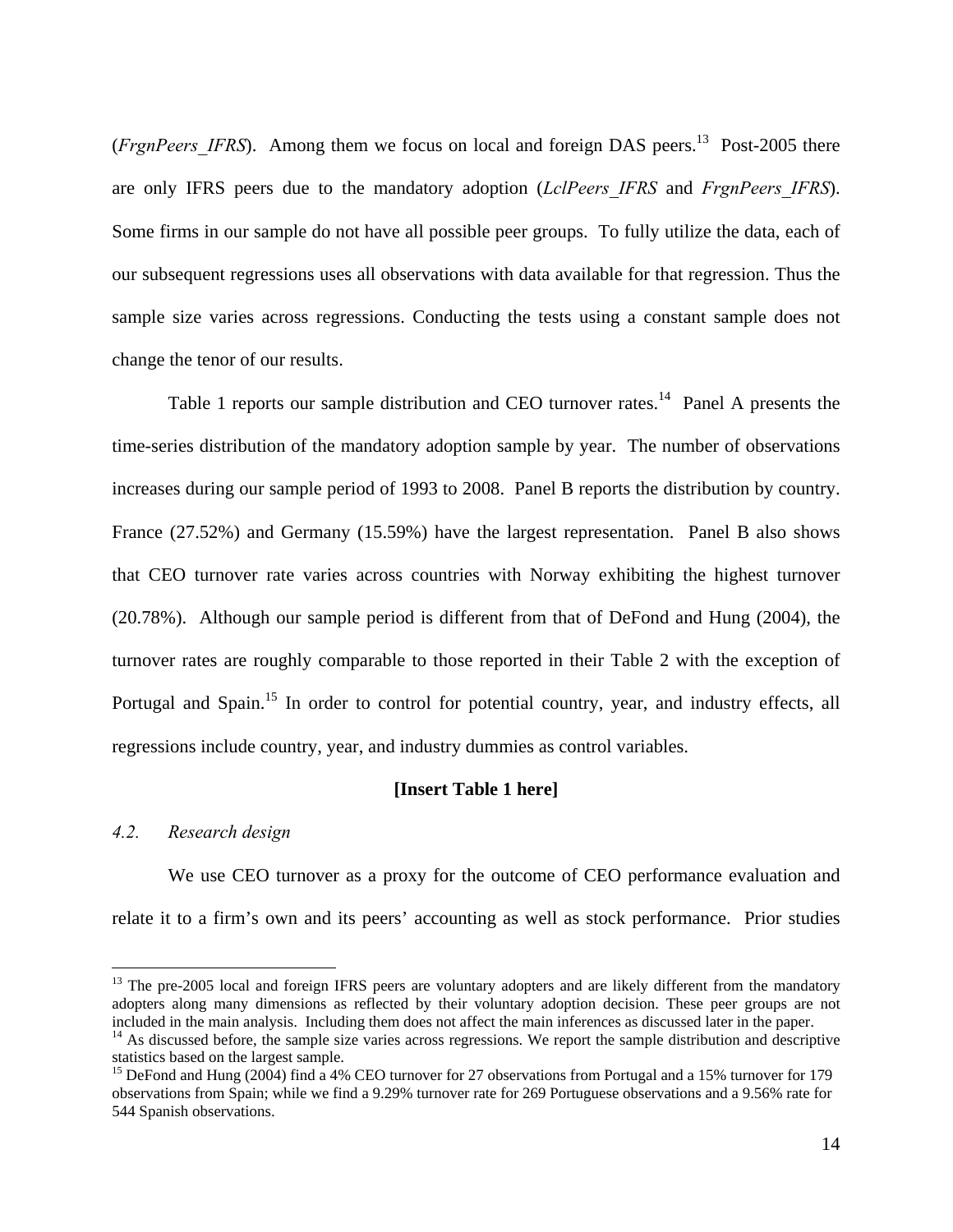show that both accounting earnings and stock returns affect management turnover (see, for example, Kaplan, 1994; Franks and Mayer, 2001; and Volpin, 2002, for international evidence). Including stock performance along with accounting performance also helps disentangle the effect of mandatory IFRS adoption from other potential forces (e.g., changing underlying economics) on RPE usage. We analyze RPE using CEO turnover data around mandatory IFRS adoption with model (1) below (firm subscripts are suppressed).

*Prob [CEO\_Turnover<sub>t</sub> = 1]= Logit (a<sub>0</sub> + a<sub>1</sub> Size<sub>t-1</sub> + a<sub>2</sub> Leverage<sub>t-1</sub> + a<sub>3</sub> BTM<sub>t-1</sub> + a<sub>4</sub> Pre\_ROA<sub>t-1</sub> + a<sub>5</sub> Pre RET<sub>t-1</sub> + a<sub>6</sub> Post ROA<sub>t-1</sub> + a<sub>7</sub> Post RET<sub>t-1</sub> +a<sub>8</sub> Pre DROA Peers<sub>t-1</sub> + a<sub>9</sub> Pre\_DRET\_Peers<sub>t-1</sub> + +a<sub>10</sub> Post\_DROA\_Peers<sub>t-1</sub> + a<sub>11</sub> Post\_DRET\_Peers<sub>t-1</sub> +*  $\sum b_i$ *Country<sub>i</sub> +*  $\sum c_i \text{Year}_i + \sum d_k \text{Industry}_k$  (1)

The dependent variable, *CEO* Turnover<sub>t</sub>, is an indicator equal to one if there is a CEO turnover in year *t*, and zero otherwise. Firm *Size*, defined as the logarithm of lagged market capitalization in Euros, *Leverage*, defined as long-term debt over total assets, and *BTM*, book value of equity over market capitalization, are included as firm characteristics that potentially affect CEO evaluation (Albuquerque, 2009).

We use lagged *ROA* as the accounting performance measure and lagged *RET*, raw stock return over the prior fiscal year, as the stock performance measure. Firms' own accounting and stock performance is represented by *Pre\_ROA<sub>t-1</sub>*, *Pre\_RET<sub>t-1</sub>*, *Post\_ROA<sub>t-1</sub>*, and *Post\_RET<sub>t-1</sub>*. Variables with prefix '*Pre*' are equal to the performance variable *ROA* or *RET* for *pre-adoption* observations, and zero for *post-adoption* observations. Variables with prefix '*Post*' are equal to the performance variable *ROA* or *RET* for *post-adoption* observations, and zero for *pre-adoption* observations.

Peer performance measures are defined by comparing the median performance of a relevant peer group with a firm's own performance (in *ROA* or *RET*), following Blackwell et al.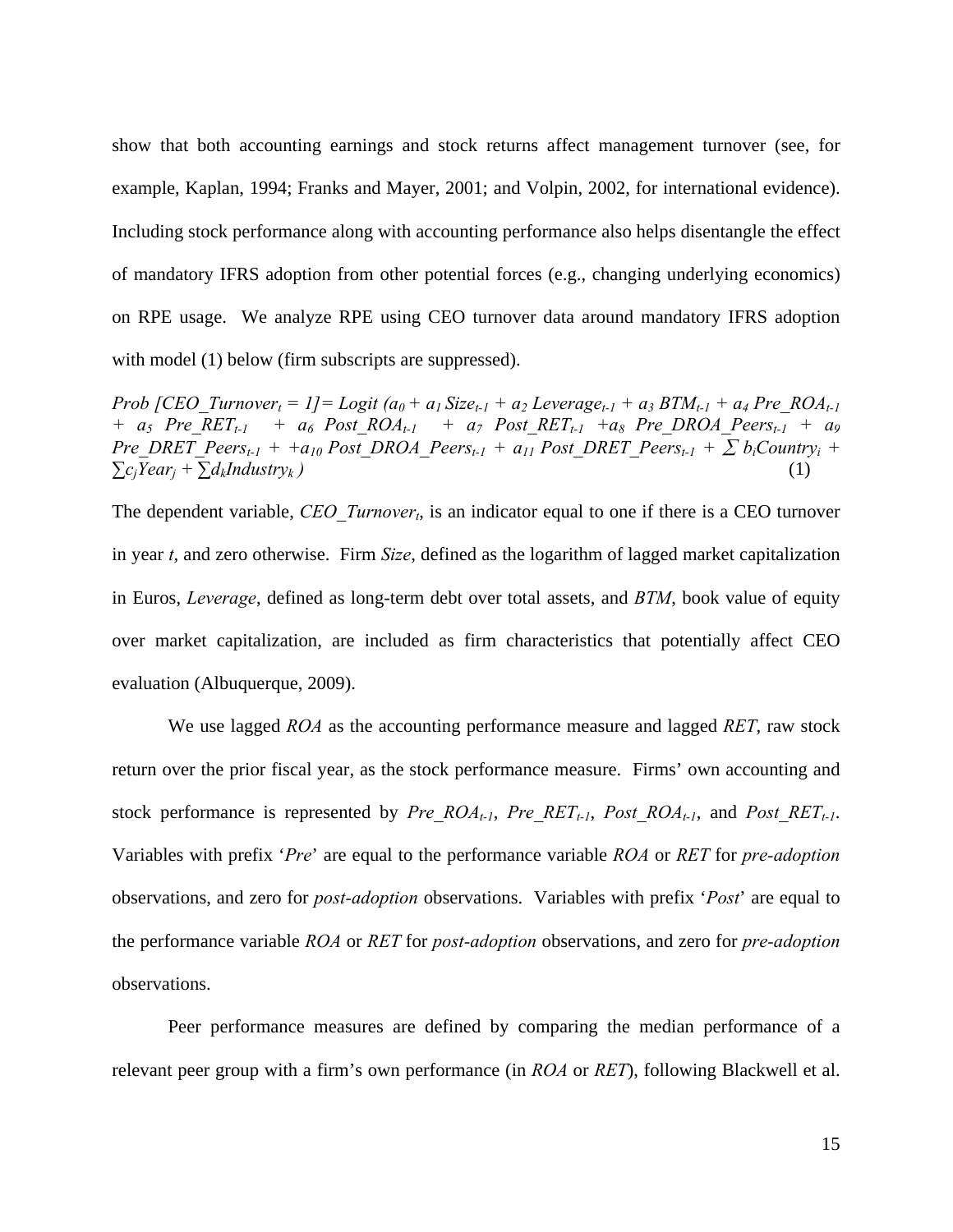(1994). Specifically, the performance of a particular peer group is measured as an indicator that is equal to one if the median performance of that peer group exceeds a firm's own performance, and zero otherwise.<sup>16</sup> The *pre-adoption* peer performance variables in model (1) *Pre\_DROA\_Peers<sub>t-1</sub>* and *Pre\_DRET\_Peers<sub>t-1</sub>,* are defined separately for peer groups *FrgnPeers\_DAS* and *LclPeers\_DAS*. The *post-adoption* peer performance variables in model (1) *Post DROA Peers<sub>t-1</sub>* and *Post DRET Peers<sub>t-1</sub>* are defined separately for peer groups *FrgnPeers\_IFRS* and *LclPeers\_IFRS*. Variables with prefix '*Pre*' are equal to the peer performance variables for *pre-adoption* observations, and zero for *post-adoption* observations and variables with prefix '*Post*' are equal to the peer performance variables for *post-adoption* observations, and zero for *pre-adoption* observations. If there is evidence of RPE, the coefficients on peer performance measures  $(a_8 \text{ and } a_9 \text{ pre-adjoint and } a_{10} \text{ and } a_{11} \text{ post-}$ adoption) should be positive and significant. We also include country, year, and industry fixed effects in the regression. Statistical tests are conducted using robust standard errors clustered by country, year, and industry.17 *All p-values* discussed in the paper are from *two-tailed* Chi-square tests or F-tests.

#### *4.3. Descriptive statistics*

<u>.</u>

Table 2 presents summary statistics for the mandatory adoption sample. All continuous variables are trimmed at the top and bottom 1%. The average CEO turnover rate prior to mandatory IFRS adoption is 14.16%. It declines to 12.63% post-adoption. Firm *Size* and

<sup>&</sup>lt;sup>16</sup> We include own and peer performance separately instead of peer-adjusted performance because the former is the standard model setup in the RPE literature (see discussion in Bushman and Smith, 2001, page 278). We use dummy variables to capture peer performance following Blackwell et al.'s (1994) argument that firms often employ ordinal measures in RPE-related incentive schemes. In an alternative specification, we include continuous peer performance variables instead. Similar to Blackwell et al. (1994), we find consistent but weaker results under this alternative specification.

 $17$  Our inferences are intact if the standard errors are clustered by firm.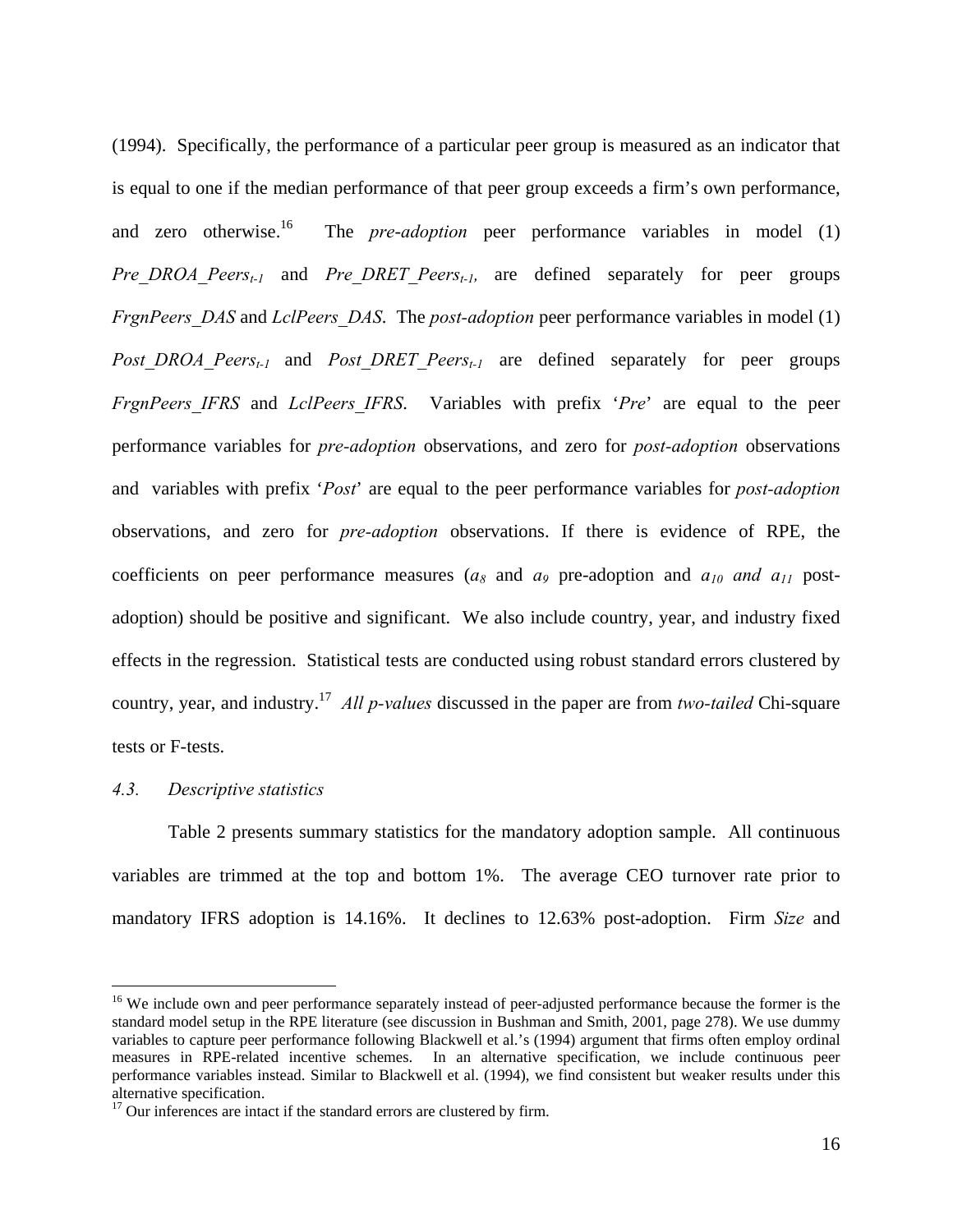*Leverage* both increase significantly post-adoption, while *BTM* declines significantly. Average *ROA* and *RET* are both higher post-adoption.

Table 2 also reports size and other statistics for the median firm in the peer groups. As discussed in Section 4.1, we focus on DAS peers before the mandatory adoption and IFRS peers post-adoption. The mean and median size of the foreign peers is close to that of our sample firms. The mean (median) logarithm of market capitalization of our sample amounts to 11.6929 (11.5252) prior to adoption and the mean (median) size of the median foreign peer is 11.5658  $(11.5080).$ <sup>18</sup> Our sample firms increase in size post-adoption, so do their foreign peers. Consistent with Table 1 where the number of sample observations increases over time, the size of the peer groups also expands in the more recent post-adoption period. The median number of foreign peers increases from 49 before 2005 to 70 after. The means of the dummy variables capturing peer performance are close to 50%. This is not surprising as our mandatory adoption sample makes up a large portion of all listed firms in Continental Europe. We also report the summary statistics for the local peer groups. They are similar to those of the foreign peer groups, except that the average number of peers (*N\_Peers*) is much smaller for local peers.

#### **[Insert Table 2 here]**

Spearman correlations between CEO turnover, firms' own performance, and peer performance are reported in Table 3. CEO turnover is negatively correlated with a firm's own performance and positively correlated with peer performance both pre- and post-adoption. The correlation between CEO turnover and the post-adoption foreign peers' accounting performance under IFRS (*DROA FrgnPeers IFRS*) is 0.0612, a 42% increase over the 0.043 correlation between CEO turnover and pre-adoption foreign peers' accounting performance under DAS

1

<sup>&</sup>lt;sup>18</sup> The median of the pair-wise difference in size between sample firms and their foreign peers does not differ significantly from zero. However, the mean of the pair-wise difference is significantly different from zero.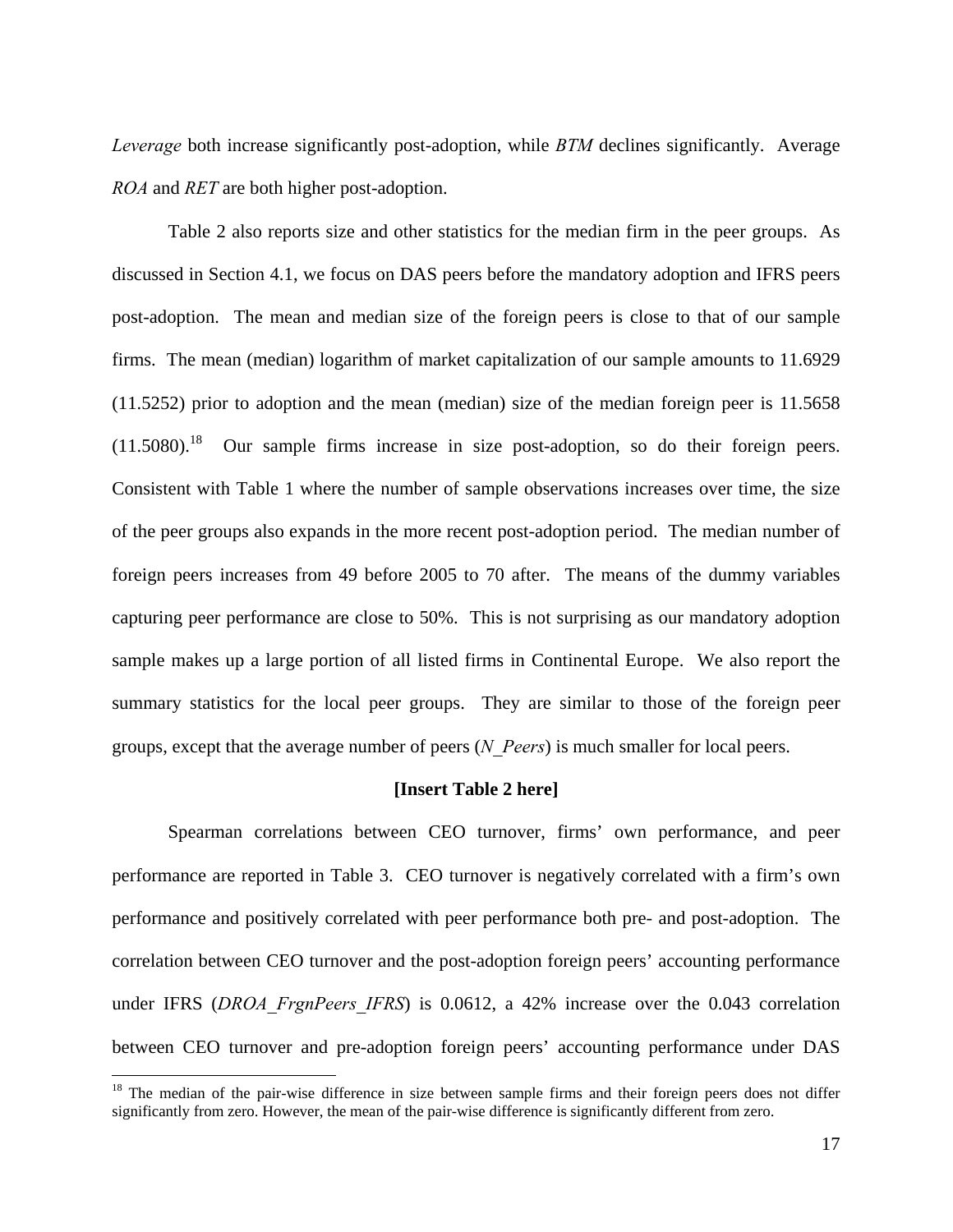(*DROA\_FrgnPeers\_DAS*), consistent with H1b. On the other hand, the correlation between CEO turnover and accounting performance of local peers decreases from 0.0415 pre-adoption (*DROA\_LclPeers\_DAS*) to 0.0357 post- adoption (*DROA\_LclPeers\_IFRS*).

### **[Insert Table 3 here]**

### **5. Results**

### *5.1. Baseline Results*

Table 4 reports the estimation results of different variations of model (1). The regression is estimated with firms' own performance, performance of foreign DAS peers before adoption and foreign IFRS peers post-adoption, along with controls for firm characteristics, *Size*, *Leverage*, and *BTM*. Column (1) Table 4 shows that the coefficient on accounting performance of foreign DAS peers pre-adoption (*Pre\_DROA\_FrgnPeers\_DAS*) is positive (0.1059) but insignificant at conventional levels. In contrast, the coefficient on accounting performance of foreign IFRS peers post-adoption (*Post\_DROA\_FrgnPeers\_IFRS*) is more than twice as large (0.2402) and statistically significant (p-value of 2.74%), supporting the prediction in H1a of accounting-based RPE relative to foreign peers post-IFRS adoption. The coefficients on peer stock performance pre- and post-adoption (*Pre\_DRET\_FrgnPeers\_DAS* and *Post DRET FrgnPeers IFRS*) are comparable in magnitude, although that on *Post DRET FrgnPeers IFRS* is not statistically significant, suggesting that accounting-based RPE post-2005 is unlikely driven by a general trend of increasing RPE over time. Variables capturing firms' own accounting and stock performance are significant with the predicted signs, except that on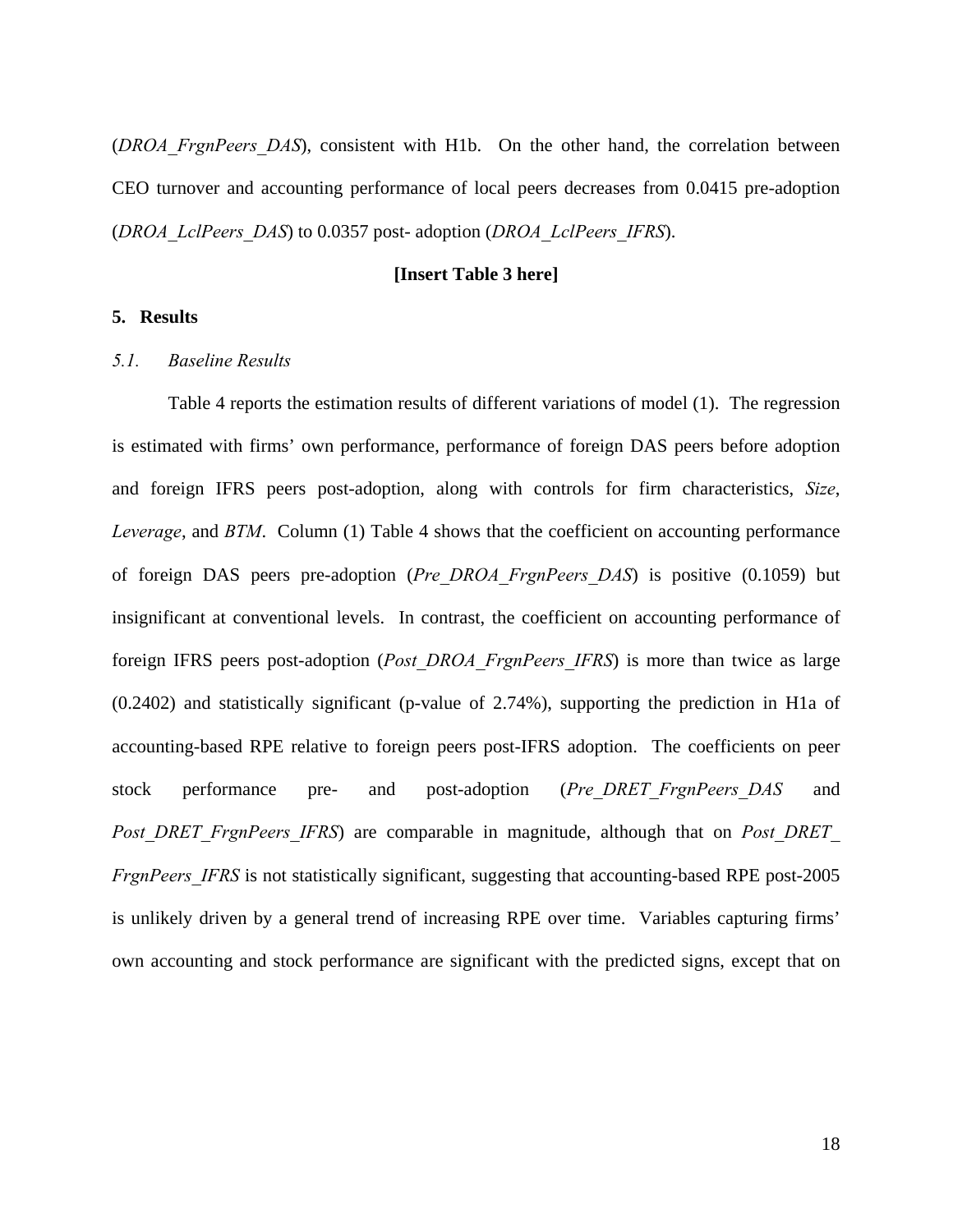*Post RET.* While the coefficient on *Post ROA* is larger in magnitude than that on *Pre ROA*, their difference is not statistically significant.<sup>19</sup>

### **[Insert Table 4 here]**

Column (2) estimates the same model while restricting the sample to firms with at least three foreign peers. The inferences are similar to those from column (1). There is strong evidence of accounting-based RPE relative to foreign peers post-adoption but not pre-adoption. The coefficient on *Post DROA FrgnPeers IFRS* is positive and significant at better than the 1% level; and that on *Pre\_DROA\_FrgnPeers\_DAS* remains insignificant. The findings in Table 4 so far are consistent with accounting integration in Continental Europe contributing to an increase in the comparability of accounting information across countries, thereby facilitating accountingbased RPE relative to foreign peers.

The results in the first two columns of Table 4 potentially suffer from a correlated omitted variables problem as performance of foreign peers is correlated with that of local peers and CEO turnover could be affected by local peer performance. To mitigate this concern, in column (3) we control for local peer performance by including accounting and stock performance of local DAS peers pre-adoption and local IFRS peers post-adoption. Adding these variables does not change our inferences. While the coefficient on the accounting performance of foreign IFRS peers post-adoption (*Post\_DROA\_FrgnPeers\_IFRS*) is positive and significant at better than the 1% level, that on the accounting performance of foreign DAS peers preadoption (*Pre\_DROA\_FrgnPeers\_DAS*) remains insignificant. Thus, there is no reliable evidence of accounting-based RPE relative to foreign peers prior to the mandatory adoption but

1

<sup>&</sup>lt;sup>19</sup> We also run the regression with firms' own performance and control variables, excluding peer performance variables. Still, the coefficient on *Post\_ROA* does not differ significantly from that on *Pre\_ROA*. Neither are the two coefficients significantly different from each other in columns (2) and (3) of Table 4.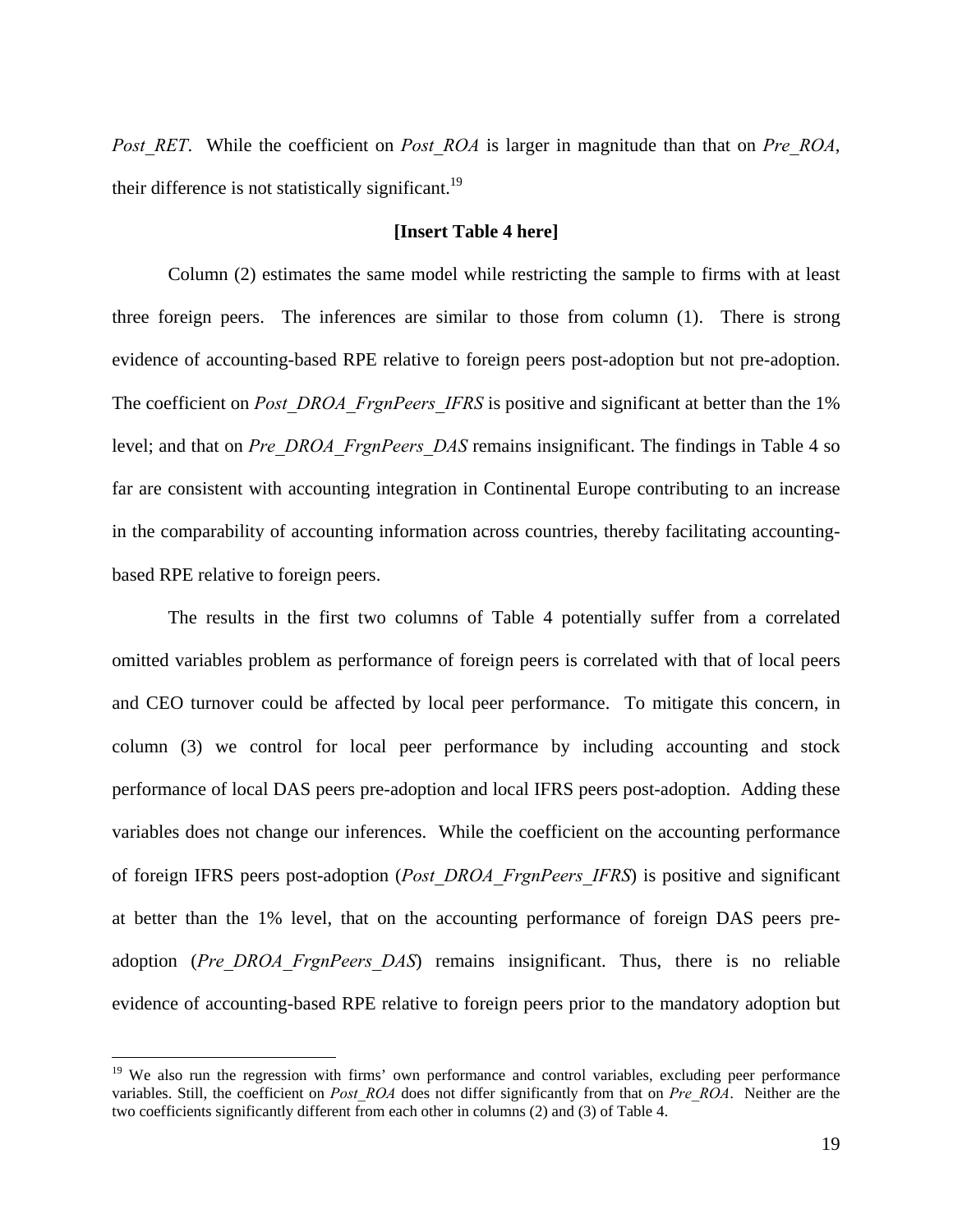strong support for RPE post-adoption, consistent with H1a. The coefficient on the accounting performance of foreign peers increases significantly from pre- to post-adoption after controlling for local peer performance. This provides support for H1b, which predicts an increase in accounting-based RPE relative to foreign peers post-adoption. The coefficients on the accounting performance of local DAS peers pre-adoption (*Pre\_DROA\_LclPeers\_DAS*) and local IFRS peers post-adoption (*Post\_DROA\_LclPeers\_IFRS*) are insignificant, providing no support for accounting-based RPE relative to *local* peers.20 While our earlier results on accounting-based RPE relative to *foreign* peers post-2005 can potentially be explained by an accounting quality improvement post-IFRS adoption, the evidence regarding *local* peers is inconsistent with this alternative explanation.

We also evaluate the economic significance of accounting-based RPE relative to foreign peers by calculating the marginal effects of explanatory variables in the column (3) regression. For the post-adoption period, if foreign IFRS peers perform better, the likelihood of a firm having a CEO turnover increases by 3.94%. In contrast, prior to the mandatory adoption in 2005, the likelihood of CEO turnover increases by 0.75% if foreign DAS peers outperform a firm. This analysis shows that accounting-based RPE relative to foreign peers plays an economically important role in CEO performance assessment only post-2005.<sup>21</sup>

1

<sup>&</sup>lt;sup>20</sup> The coefficient on *Post\_DROA\_LclPeers\_IFRS* is significantly smaller than that on *Pre\_DROA\_LclPeers\_DAS*, suggesting *less* RPE relative to *local peers* post-2005. Comparing the difference between these two coefficients with the difference between the coefficients on *Post\_DROA\_FrgnPeers\_IFRS* and *Pre\_DROA\_FrgnPeers\_DAS*, the difference in differences is significant with a 2% p-value. Thus, increase in RPE against foreign peers post-2005 is significantly larger than the change in RPE relative to local peers, which shows a decrease.<br><sup>21</sup> A caveat of our analysis is that we omit an important determinant of CEO turnover, CEO age, due to data

availability. However, we do not expect CEO age to be systematically correlated with our key variables of interest, i.e., a correlated omitted variable. Thus, our inferences are likely unaffected by this omission.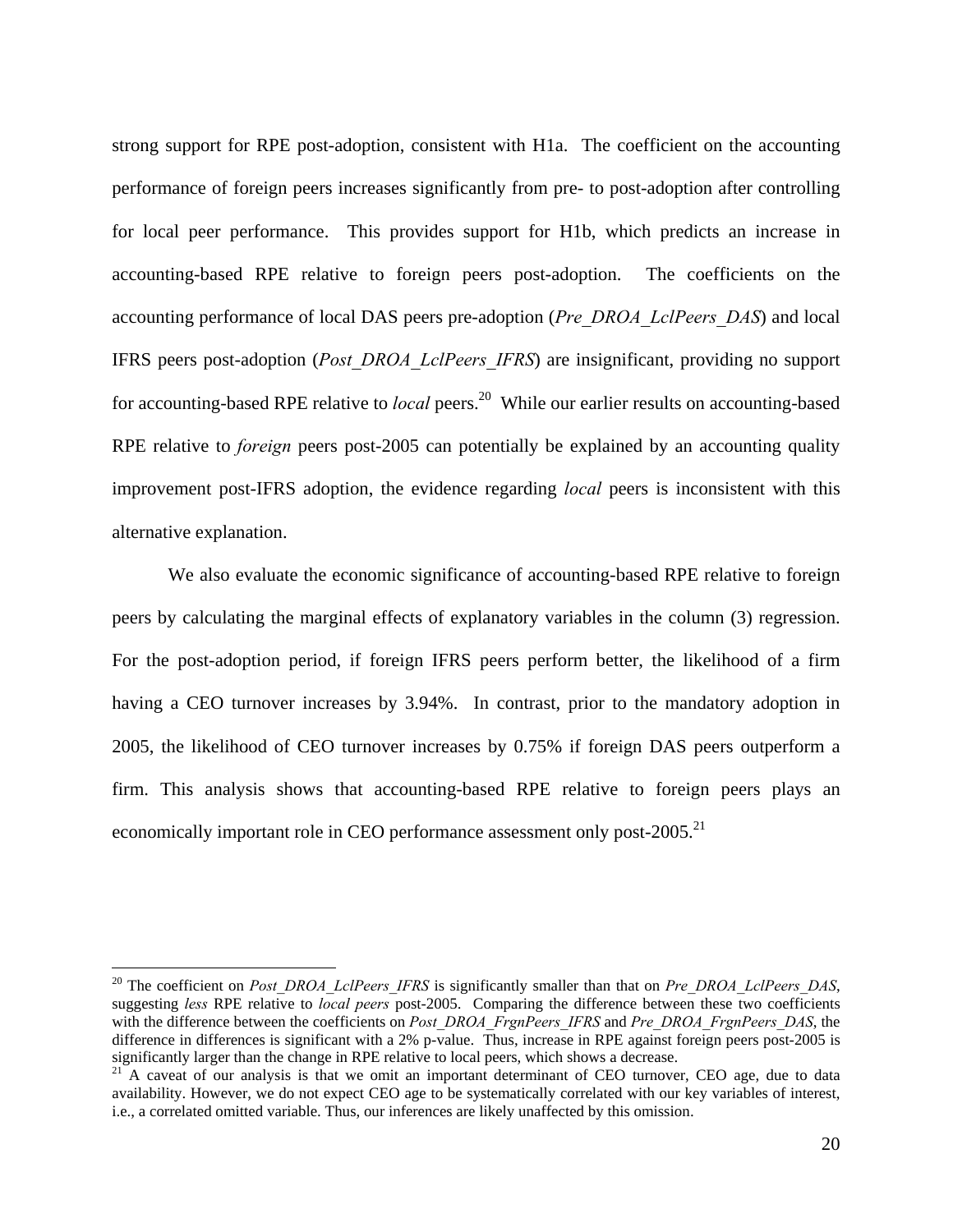# *5.2. Industry Competition*

 To test Hypothesis 2 regarding the role of industry competition, we calculate the Herfindahl index using sales in Euros within each 2-digit SIC industry and year. A firm is classified as operating in a highly competitive industry if the Herfindahl index of its industry falls into the bottom quartile of the distribution (corresponding to a cutoff point of 0.06 in Herfindahl index). Variables with prefix '*HCP*' are equal to the peer performance of firms in highly competitive industries, and zero for the rest of sample (less competitive industries). Variables with prefix '*LCP*' are equal to the peer performance of firms in less competitive industries, and zero for firms in highly competitive industries.

We estimate model (1) while allowing the coefficients on peer performance variables to be different for firms from highly competitive industries and less competitive industries and report the results in column (1) of Table 5. For firms in less competitive industries, the coefficient on post-adoption foreign peers' accounting performance (*LCP\_Post\_DROA\_FrgnPeers\_IFRS*) is positive but insignificant (0.1348). In contrast, for firms in highly competitive industries, the coefficient on post-adoption foreign peers' accounting performance (*HCP\_Post\_DROA\_FrgnPeers\_IFRS*) is four times as large (0.5831) and significant at the 5% level. F-test shows that the two coefficients are different with a p-value of 5.44%. The evidence supports H2 that accounting-based RPE clusters in highly competitive industries post-adoption. In addition, among firms in highly competitive industries, the coefficients on foreign peers' accounting performance increases from pre- to post-adoption with a p-value of 9.11%. No such increase is observed for firms in less competitive industries.

### **[Insert Table 5 here]**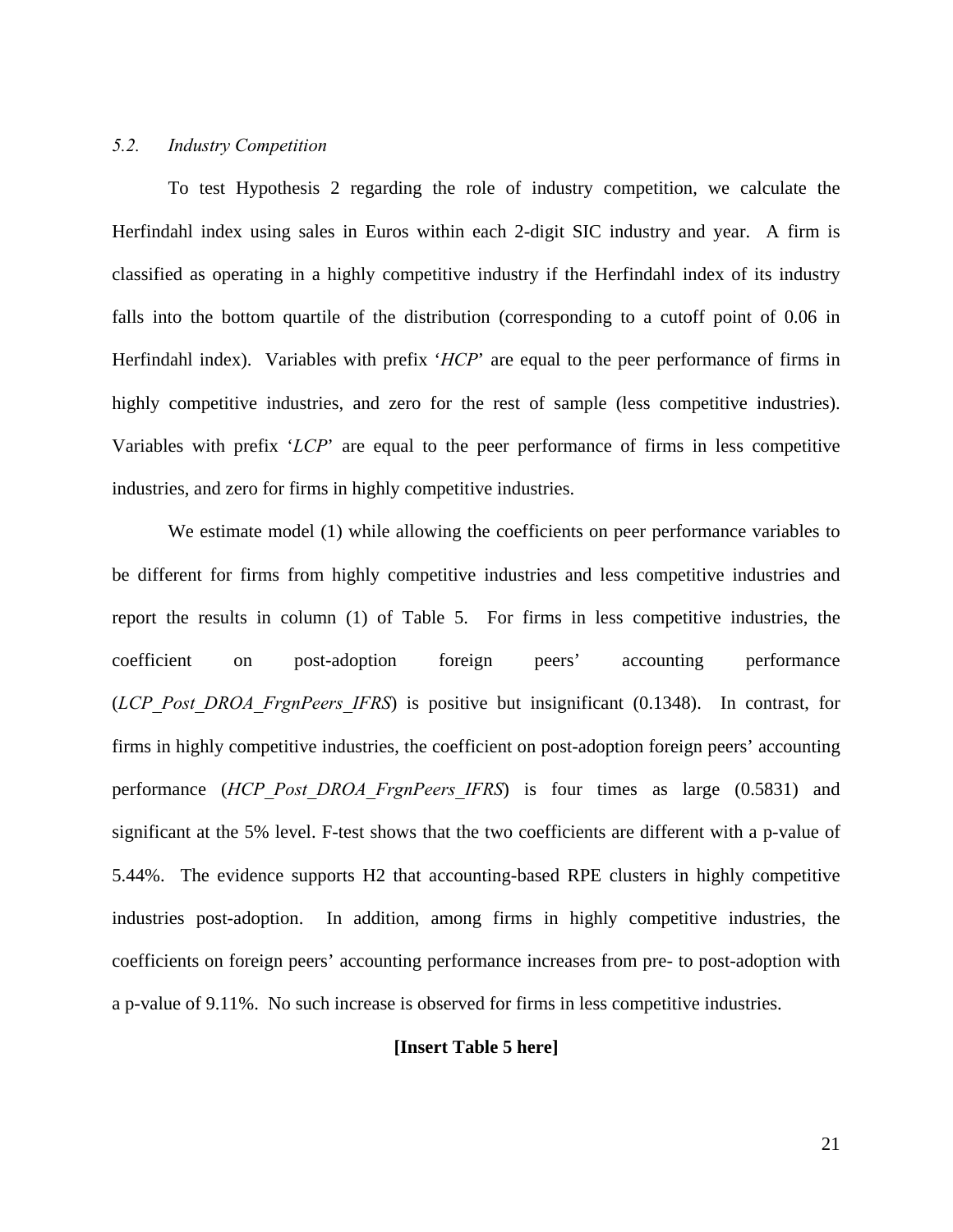### *5.3. Stock Return Correlation across Countries*

 To test Hypothesis 3, we gauge the similarities between different economies using crosscountry correlations in daily stock market returns each year. Country-pair and year observations in the top quartile of the correlations (with correlation coefficients above 0.72) are classified as having "high correlations." For each sample firm, we construct two sets of foreign peers. One set consists of foreign peers from highly correlated countries and the other is made up of foreign peers from the rest of the countries (i.e., less correlated countries). Variables with prefix '*HCR*' are equal to the peer performance of foreign peers from highly correlated countries, and zero otherwise. Variables with prefix '*LCR*' are equal to the peer performance of foreign peers from less correlated countries, and zero otherwise.

We estimate model (1) while allowing the coefficients on peer performance variables to be different for peers from highly correlated countries and less correlated countries and report the findings in column (2) of Table 5. For peers from highly correlated countries, the coefficient on the post-adoption accounting performance of foreign IFRS peers (*HCR\_Post\_DROA\_FrgnPeers\_IFRS*) is positive and significant and that on pre-adoption accounting performance of foreign DAS peers (*HCR\_Pre\_DROA\_FrgnPeers\_DAS*) is not. The pre- to post-adoption increase is significant with a p-value of 9.57%. Meanwhile, there is no evidence of RPE relative to foreign peers from less correlated countries either pre- or postadoption. The difference in the coefficients on post-adoption foreign peers' accounting performance between highly correlated and less correlated countries (*HCR\_Post\_DROA\_FrgnPeers\_IFRS* versus *LCR\_Post\_DROA\_FrgnPeers\_IFRS*) differs from zero with a p-value of 11.48%, giving modest support for H3 that peers from highly correlated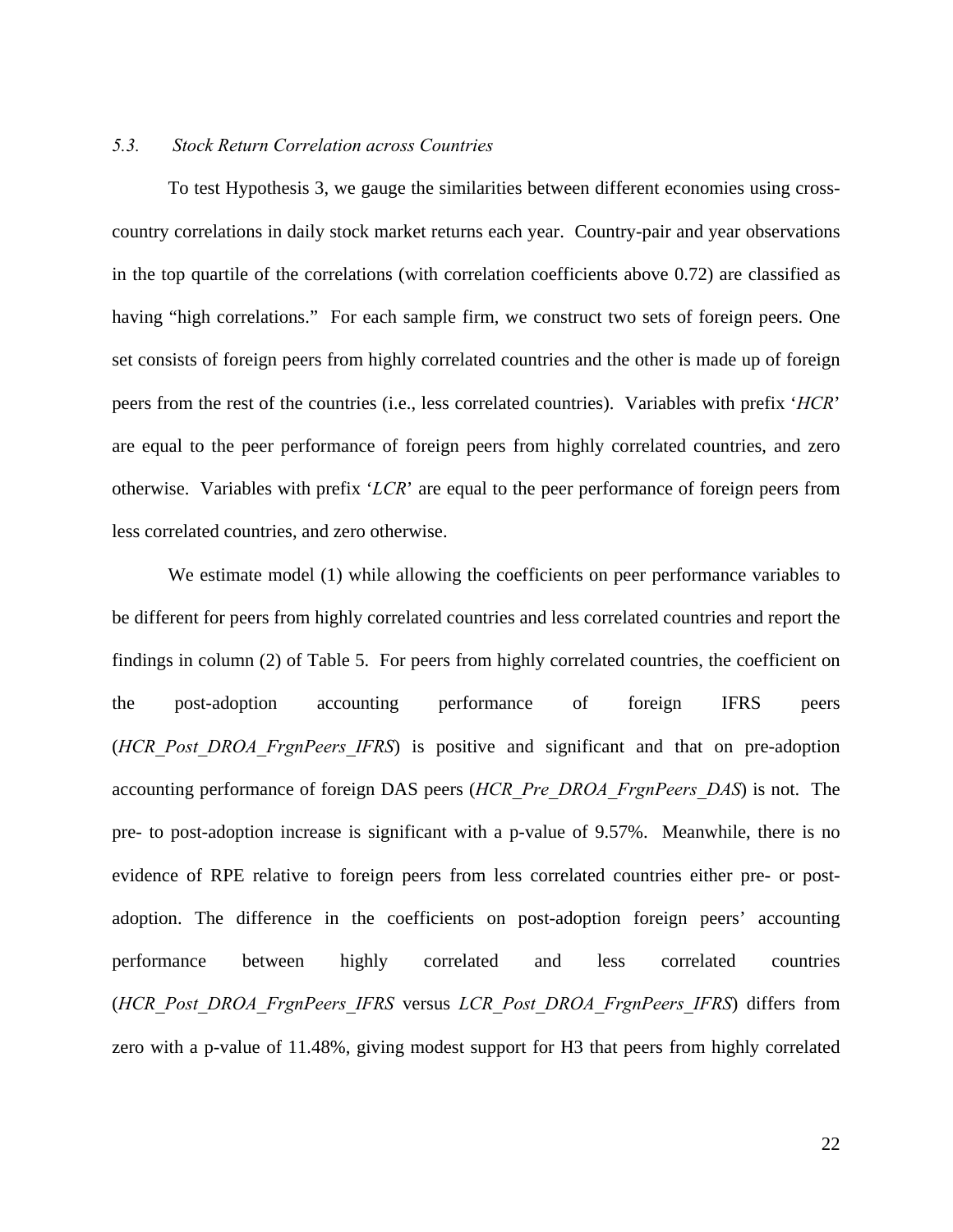countries constitute more relevant benchmarks in CEO evaluation. The evidence suggests that economic commonality is important for accounting integration to have real consequences.

*5.4. The Size of the Local Peer Group Relative to the Size of the Foreign Peer Group* 

To test Hypothesis 4, we calculate the relative size of a firm's local peer group versus its foreign peer group by dividing the number of its local *DAS* peers in 2004 with the number of its foreign *IFRS* peers in 2006. Firms in the top tercile of this relative peer group size measure (with the ratio above 0.25) are considered as having large local peer groups relative to foreign peer groups. We estimate model (1) separately for firms with large local peer groups and the rest of the sample and report the results in Table 6.

#### **[Insert Table 6 here]**

Column (1) of Table 6 shows the estimation results for firms with relatively large local peer groups. RPE relative to local peers is more evident than RPE relative to foreign peers for these firms. There is no significant evidence of RPE relative to foreign peers either before or after IFRS adoption. In contrast, the coefficient on the pre-adoption accounting performance of *local* peers (*Pre\_DROA\_LclPeers\_DAS*) and that on post-adoption accounting performance of *local* peers (*Post DROA LclPeers IFRS*) are both significant and with the predicted sign. The two coefficients are comparable in magnitude and are not statistically different from each other, indicating no increase in accounting-based RPE relative to *local peers*, whose comparability with the sample firm is less affected by IFRS adoption because they use the same accounting standards both before and after 2005.

The results for firms with relatively small local peer groups (the rest of the sample) are presented in column (2) of Table 6. RPE relative to foreign peers is more evident than RPE relative to local peers in this sample. While there is no evidence of RPE relative to foreign peers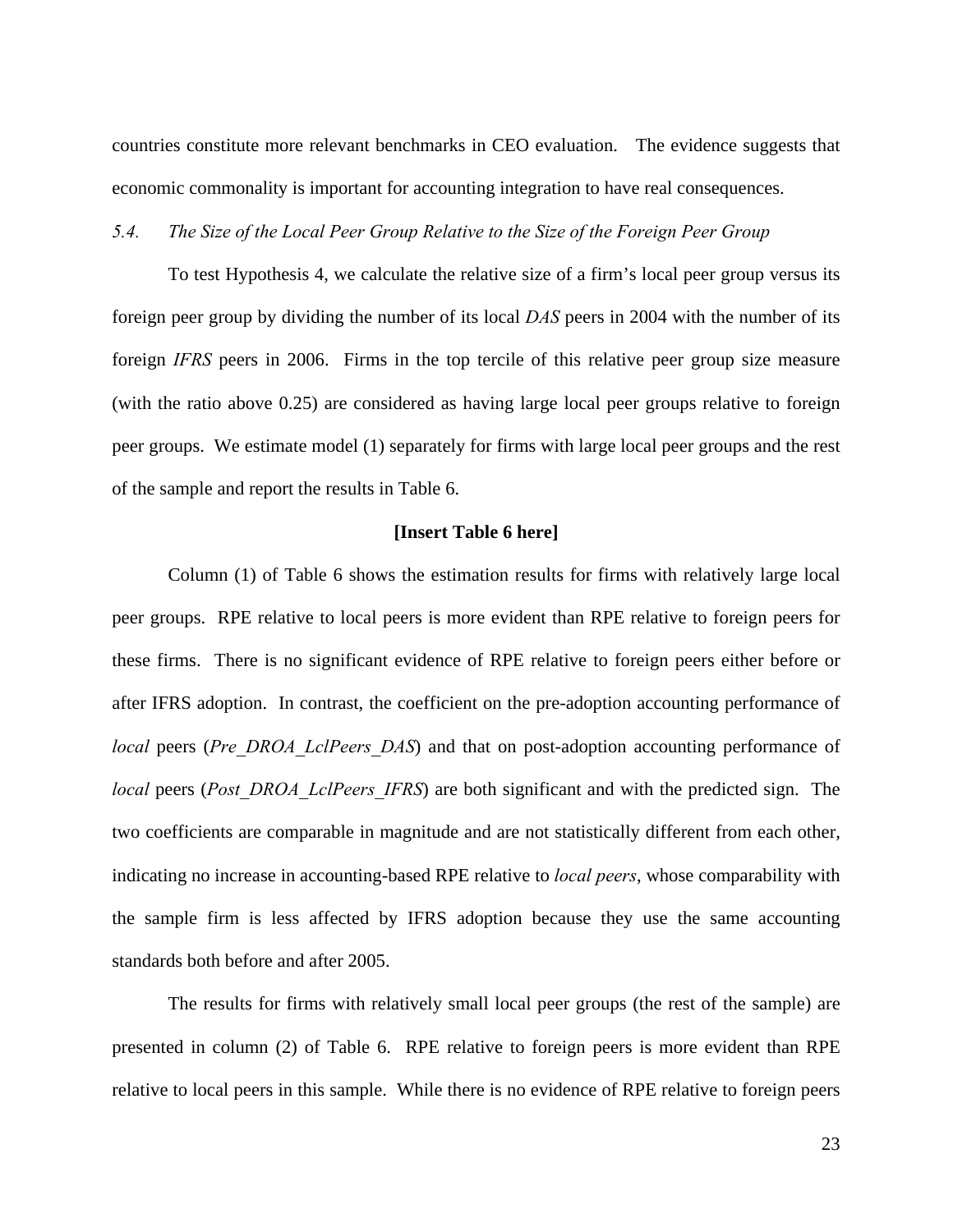before mandatory IFRS adoption, probably due to differences in accounting standards, there is strong evidence of RPE relative to foreign peers post-mandatory IFRS adoption. The difference in the coefficients is significant with a p-value of 6.62%, supporting H4. Therefore, these firms likely have benefited from greater cross-country accounting comparability post-IFRS adoption.<sup>22</sup>

# *5.5. Robustness Checks*

1

### *5.5.1. The Effects of Changes in Foreign Ownership and Changes in Foreign Operations*

Prior research indicates that some firms experience increases in foreign ownership after mandatory IFRS adoption (for example, DeFond et al, 2010 and Yu, 2010). Changes in ownership composition can influence corporate governance practices at our sample firms, including the usage of RPE. Another potential confounding factor is our sample firms' foreign operations in other Continental European countries. If mandatory IFRS adoption is associated with larger scale foreign operations (although we are not aware of systematic empirical evidence supporting this), RPE related to foreign firms may increase as a result.<sup>23</sup>

To investigate changes in foreign ownership as an alternative explanation for our findings we modify model (1) by allowing firms with and without increases in foreign ownership (from other Continental European countries in our sample) to have different levels of RPE relative to foreign peers. The results are reported in column (1) of Table 7. If our main result regarding the

<sup>&</sup>lt;sup>22</sup> We find a significantly negative coefficient on *local* peers' accounting performance post-adoption for these firms (Post DROA LclPeers IFRS), suggesting CEOs are rewarded, not penalized, for better peer performance. Prior research has pointed to strategic interactions among firms (e.g., collusion) as a possible explanation for such findings (Aggarwal and Samwick, 1999; and Joh, 1999).

<sup>&</sup>lt;sup>23</sup> Bureau Van Dijk's Ownership Database serves as the data source for the foreign ownership and foreign operations analyses in this section. To mitigate the effect of a long pre-adoption time series, the pre-adoption period is restricted to 2002 to 2004. The post-adoption period is from 2006 to 2008. The mean (median) foreign ownership held by investors from other sample Continental European countries increases significantly from 7.09% (0%) to 11.04% (3.09%) for our sample firms from pre- to post-adoption. The mean (median) percentage of foreign subsidiaries out of all subsidiaries does not change significantly (18.22% (11.11%) pre-adoption to 18.00% (12.90%) post-adoption, with the mean (median) number of foreign subsidiaries being 5.75 (1) pre-adoption and 6.02 (1.5) post-adoption).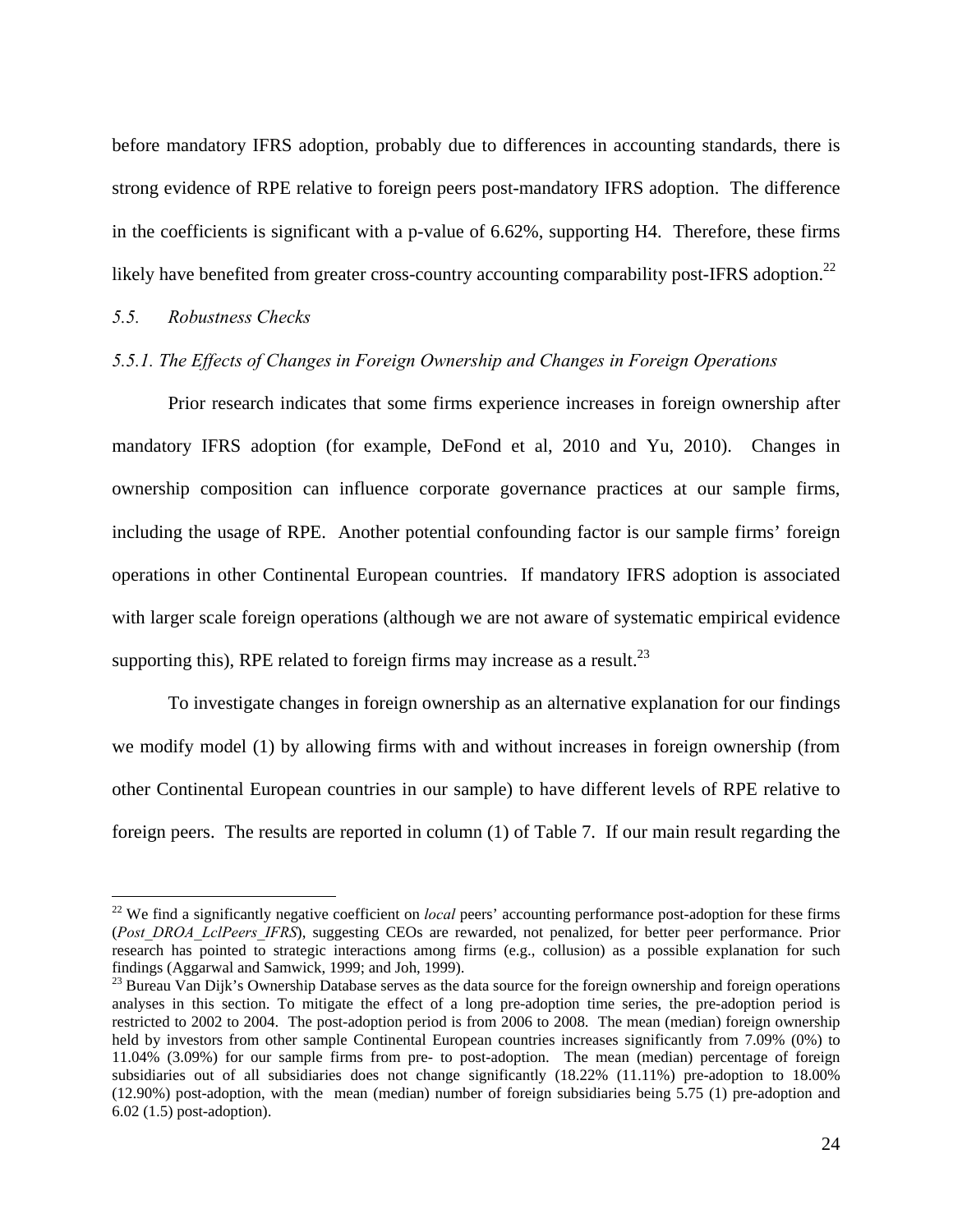increase in accounting-based RPE relative to foreign peers is explained by an increase in foreign ownership post-2005, we expect the increase in RPE relative to foreign peers to be more evident for firms experiencing an increase in foreign ownership, and possibly weak or no evidence of increasing RPE relative to foreign peers for firms not experiencing any increases in foreign ownership. We find that for both groups of firms there is accounting-based RPE relative to foreign peers post-2005. Also, for both groups, there is an increase in RPE relative to foreign peers around 2005. The coefficient on the accounting performance of foreign peers post-2005 is greater for firms experiencing an increase in foreign ownership (0.4076); however, it is not significantly higher than that for firms without an increase in foreign ownership (0.3228). These results are not consistent with increasing foreign ownership and the resulting corporate governance changes driving our main findings.

### **[Insert Table 7 here]**

We next allow firms with and without increases in foreign operations in other Continental European countries in our sample to have different levels of RPE relative to foreign peers and report the results in Table 7 column (2). We measure foreign operations with the percentage of a firm's subsidiaries located in other Continental European countries.<sup>24</sup> If the increase in accounting-based RPE relative to foreign peers in other Continental European countries is driven by an increase in business in these countries post-2005, we expect the increase in RPE relative to foreign peers to be more evident for firms experiencing an increase in foreign operations, and weak or no evidence of increasing RPE relative to foreign peers for firms not experiencing any increases in foreign operations. We find that for both groups of firms there is RPE relative to

1

 $24$  It is defined as the number of subsidiaries in other Continental European countries in our sample divided by the total number of subsidiaries (it is set to zero when a firm has no subsidiaries). We do not rely on foreign sales information from WorldScope because WorldScope does not identify the source countries of foreign sales.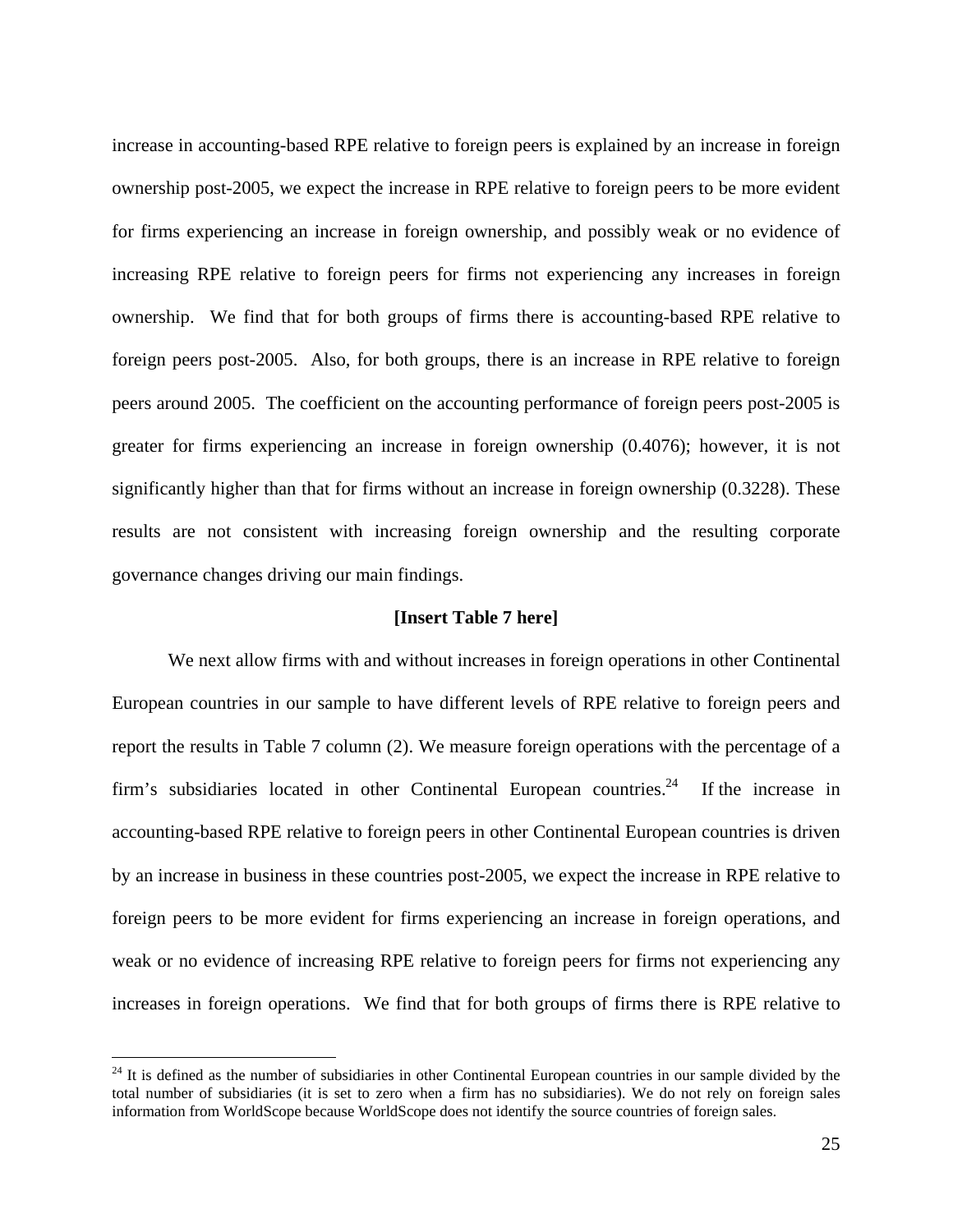foreign peers post-2005 and the coefficients are not significantly different between firms with increases in foreign operations and those without (0.3625 versus 0.3953). Thus, this analysis provides no support for increasing foreign business as the driver of the increase in RPE relative to foreign peers.

#### *5.5.2. Other Sensitivity Tests*

We conduct further sensitivity tests using alternative model specifications. First, we run regressions *separately* for the pre- and post-adoption periods using DAS peers pre-adoption and IFRS peers post-adoption. Untabulated results show that, consistent with our findings in Table 4, the coefficient on foreign peers' accounting performance is only significant in the postadoption period, supporting H1a. We further conduct a Wald Chi-square test for the pre- and post-adoption difference in the coefficients on foreign peers' accounting performance. After controlling for local peer performance, the two coefficients are significantly different (with an 8.17% p-value), supporting H1b.

We also include the pre-adoption performance of two other potential peer groups, local and foreign IFRS peers (i.e., voluntary adopters) in the regression. Our sample is reduced by almost a third after imposing this data requirement. Our main inferences, however, are intact. Furthermore, we find no evidence of RPE relative to IFRS peers pre-adoption.

We next investigate whether our results are due to a general time trend of greater RPE usage among our sample firms. Such a time trend may exist because of the increasing economic and political integration within Europe during the sample period. In addition, Table 2 shows that the size of the foreign peer group (*N\_Peers*) increases over time. A larger number of peers may provide less noisy benchmarks for RPE. Although our results on stock performance-based RPE are inconsistent with the time trend explanation, we conduct additional tests to further examine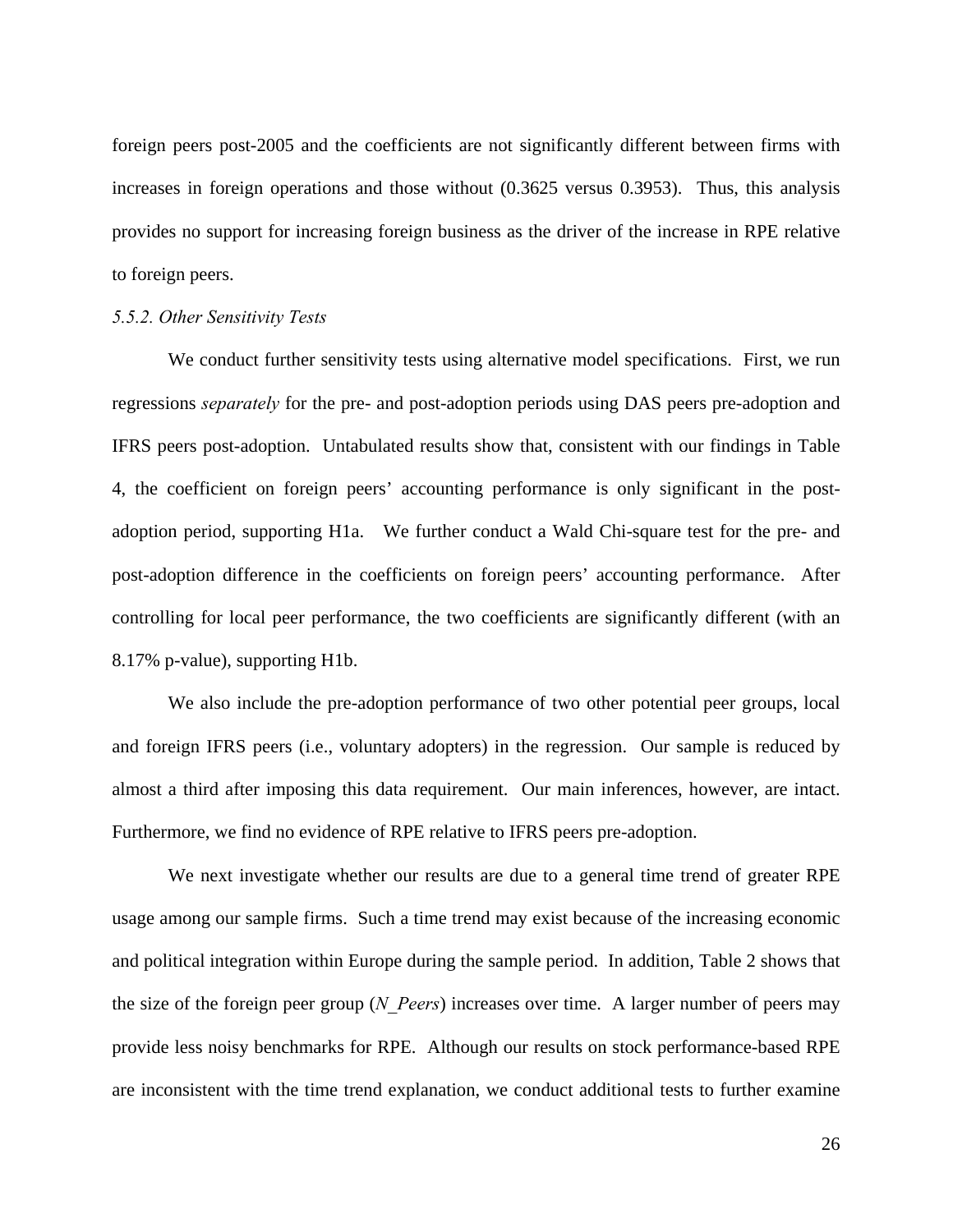this. First, we use pre-2005 data and alternately set 2000, 2001, 2002, and 2003 as the pseudo IFRS adoption year. If our results are driven by a time trend, we expect to see changes in RPE usage before and after these pseudo adoption years as well. However, none of the pseudo adoption years produce evidence of accounting-based RPE relative to foreign IFRS peers postpseudo adoption or any significant increase in RPE usage subsequent to the pseudo adoption years. Second, to mitigate the effect of a long pre-adoption time series, we drop observations prior to 2003 and re-estimate model (1). We continue to find significant evidence of accountingbased RPE relative to foreign peers post-2005 (no such evidence is found pre-adoption) and a significant increase in accounting-based RPE from pre- to post-adoption. The above findings do not suggest that a time trend in RPE drives our results.

To mitigate the effect of changing sample compositions, we conduct tests with a constant sample of mandatory adopters. In order to maintain a reasonable sample size, the test period is restricted to 2003 to 2008. Foreign and local peers are also selected from the constant sample so that the composition of the peer groups remains the same over time with the only difference between the pre- and post-adoption peer groups being the accounting standards followed by the peers. We estimate model (1) for this constant sample, including both foreign and local peer performance. Although the sample size is reduced by over 40% compared to Table 4 column (3), the results are similar to those reported. The coefficient on pre-adoption foreign peers' accounting performance (0.1377) is positive but insignificant and that on post-adoption foreign peers' accounting performance (0.4892) is positive and significant with a p-value of 1.18%, consistent with H1a. The two coefficients are different with a p-value of 13.7%, providing modest support for H1b.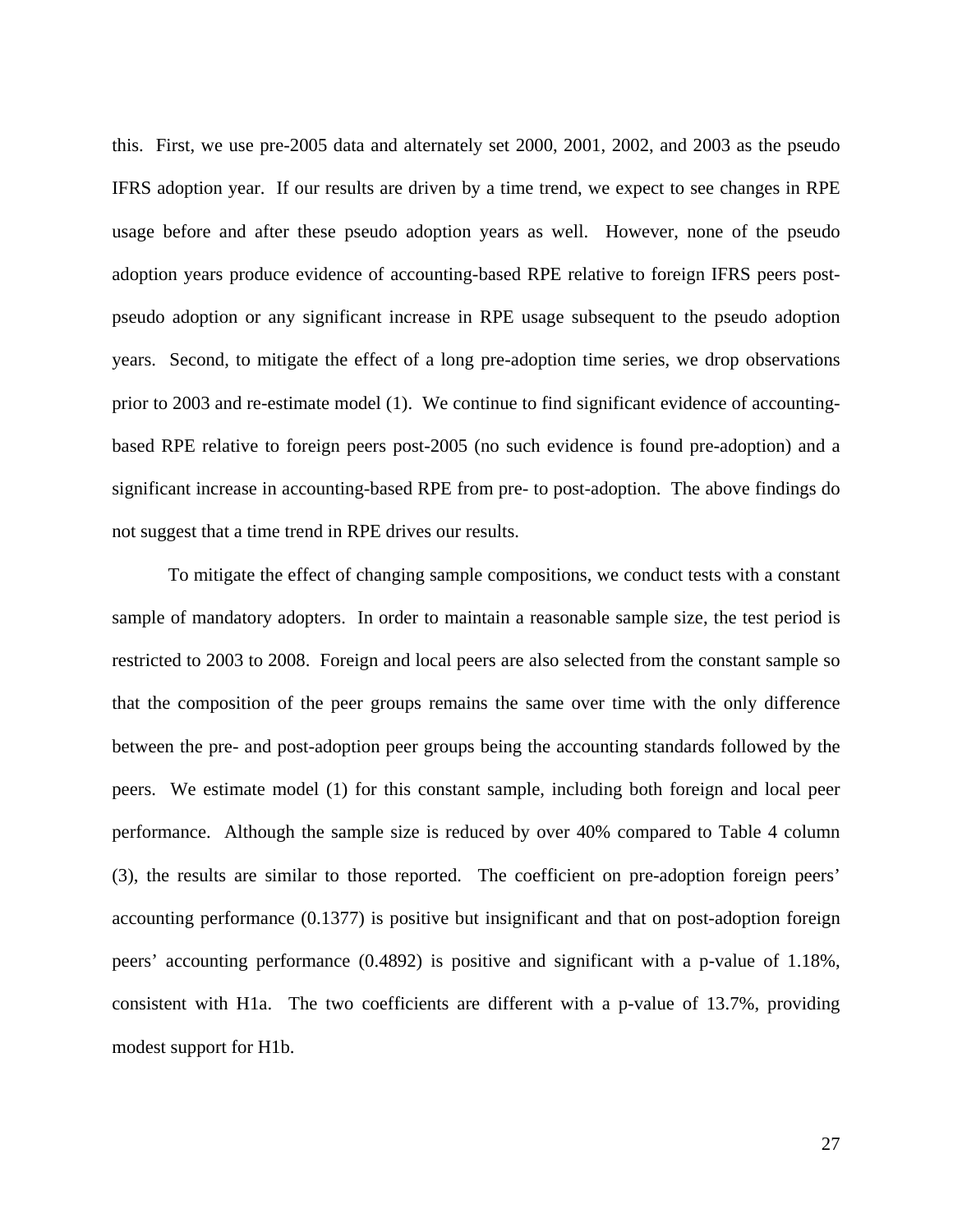### *5.6. Voluntary IFRS Adoption*

1

 For completeness, we also investigate RPE usage around the *voluntary* adoption of internationally recognized standards. A firm is classified as a voluntary adopter if it adopts IFRS/U.S. GAAP prior to  $2005<sup>25</sup>$  All firm years before and after the voluntary adoption but before the mandatory adoption year of 2005 are included in the voluntary adoption sample.<sup>26</sup> The adoption year itself is excluded. Similar to the mandatory adoption sample, the number of observations in the voluntary adoption sample increases over time. Germany (32.23%), Italy (29.48%), and Switzerland (18.89%) are the three most heavily represented countries.

We construct peer groups for voluntary adopters following the same procedure as for the mandatory adoption sample. A voluntary adopter has four possible peer groups both before and after adoption: local DAS peers (*LclPeers\_DAS*), foreign DAS peers (*FrgnPeers\_DAS*), local IFRS peers (*LclPeers\_IFRS*), and foreign IFRS peers (*FrgnPeers\_IFRS*). As the decision to voluntarily adopt IFRS/U.S. GAAP is endogenous, we control for concurrent corporate financing and investment activities and changes in institutional ownership and analyst following that potentially correlates with the voluntary adoption decision as well as CEO turnover (Wu and Zhang, 2009). We obtain information on debt and equity issuance, mergers and acquisitions, and divestitures (including sales of divisions, spin-offs, split-offs, and carve-outs) from the SDC database, U.S. institutional holdings data from Spectrum, and analyst following data from I/B/E/S. Inclusion or exclusion of these controls does not affect our inferences.

 $25$  We exclude German firms listed on the New Market (1997-2003) from our analysis of voluntary adopters, as IFRS or U.S. GAAP adoption is part of the listing requirement of the German New Market. We also exclude firms that are cross-listed on major U.S. exchanges during our sample period. U.S. cross-listing automatically entails the reconciliation of net income and shareholders' equity with U.S. GAAP; however, these firms may not adopt internationally recognized accounting standards.

<sup>&</sup>lt;sup>26</sup> Our results are robust if we include only IFRS voluntary adopters and exclude U.S. GAAP voluntary adopters.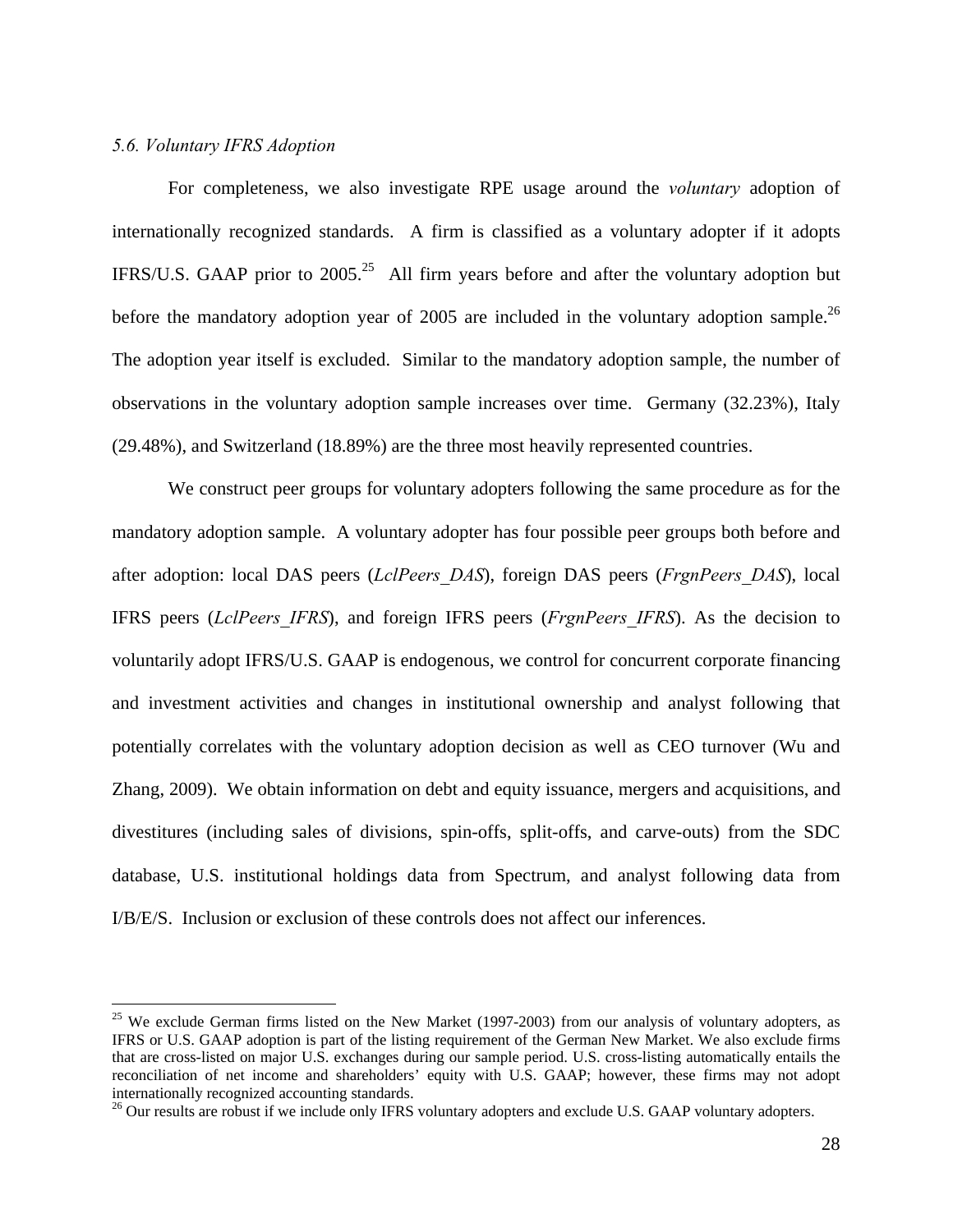We estimate model (1) for the voluntary adoption sample with the additional controls mentioned above. Similar to our findings for the mandatory adoption sample, we find no evidence of accounting-based RPE relative to foreign DAS peers before adoption but strong support for accounting-based RPE relative to foreign IFRS peers post-adoption. Furthermore, the coefficient on accounting performance of foreign IFRS peers post-adoption and that on foreign DAS peers before adoption are significantly different. We also find evidence of accounting-based RPE relative to local IFRS peers post-adoption. There is no evidence of RPE relative to other peer groups. We also examine the impact of industry competition and correlation between countries on accounting-based RPE relative to foreign peers in the voluntary adoption sample. While the inferences are very similar regarding the impact of cross-country correlations, we do not find competition to be an important factor in affecting RPE usage for the voluntary adopters.

Daske et al. (2008) argue that firms adopting IFRS after the 2002 EU announcement mandating IFRS may have different incentives than those adopting IFRS earlier. We thus explore whether the extent of RPE usage post-adoption differs across early and late adopters. Following Daske et al. (2008), we classify firms that switch to IFRS between 2002 and 2004 as late adopters. Untabulated results show that the accounting performance of foreign peers (*Post\_DROA\_FrgnPeers\_IFRS*) is only significantly correlated with CEO turnover for early adopters, although the difference between the coefficient for early adopters and that for late adopters is not statistically significant.

# **6. Conclusions**

We study the effect of mandatory IFRS adoption on financial reporting comparability for a sample of Continental European firms in the setting of accounting-based RPE. Our evidence of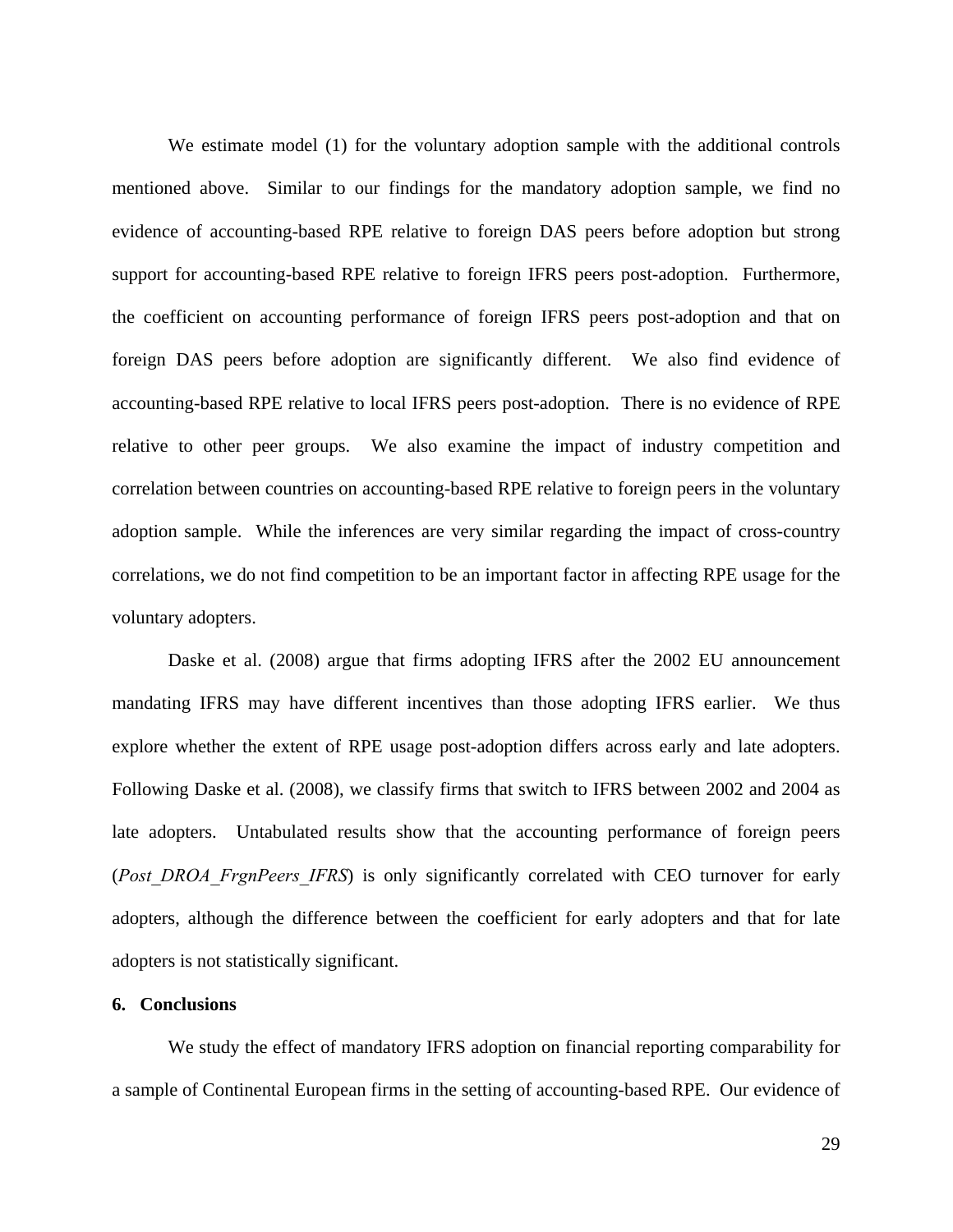a post-adoption increase in the use of accounting-based RPE relative to foreign peers is consistent with improved cross-country accounting comparability subsequent to mandatory IFRS adoption. Our findings cannot be explained by changes in foreign ownership or changes in foreign operations around mandatory IFRS adoption. And consistent with the economic theory of RPE, we find stronger results for firms in more competitive industries and when peers are from highly correlated economies.

 We inform the debate regarding the effect of mandatory IFRS adoption on cross-country financial reporting comparability. We also add to the literature on the economic consequences of the adoption by highlighting the role of IFRS earnings in corporate governance. Our results suggest that with greater globalization and accounting convergence firms likely increasingly turn to foreign peers as benchmarks for evaluating managers.

We emphasize that our results are specific to Continental Europe and may not be generalizable to other settings. Countries from Continental Europe are relatively homogeneous in terms of political systems and economic environment. Achieving greater within-region accounting comparability may be a more important goal for regulators and corporations and the enforcement of IFRS is likely stronger and more uniform within this region (e.g., Enriques and Volpin, 2007; Daske et al., 2008). These factors may have led to a more pronounced improvement in accounting comparability after mandatory IFRS adoption.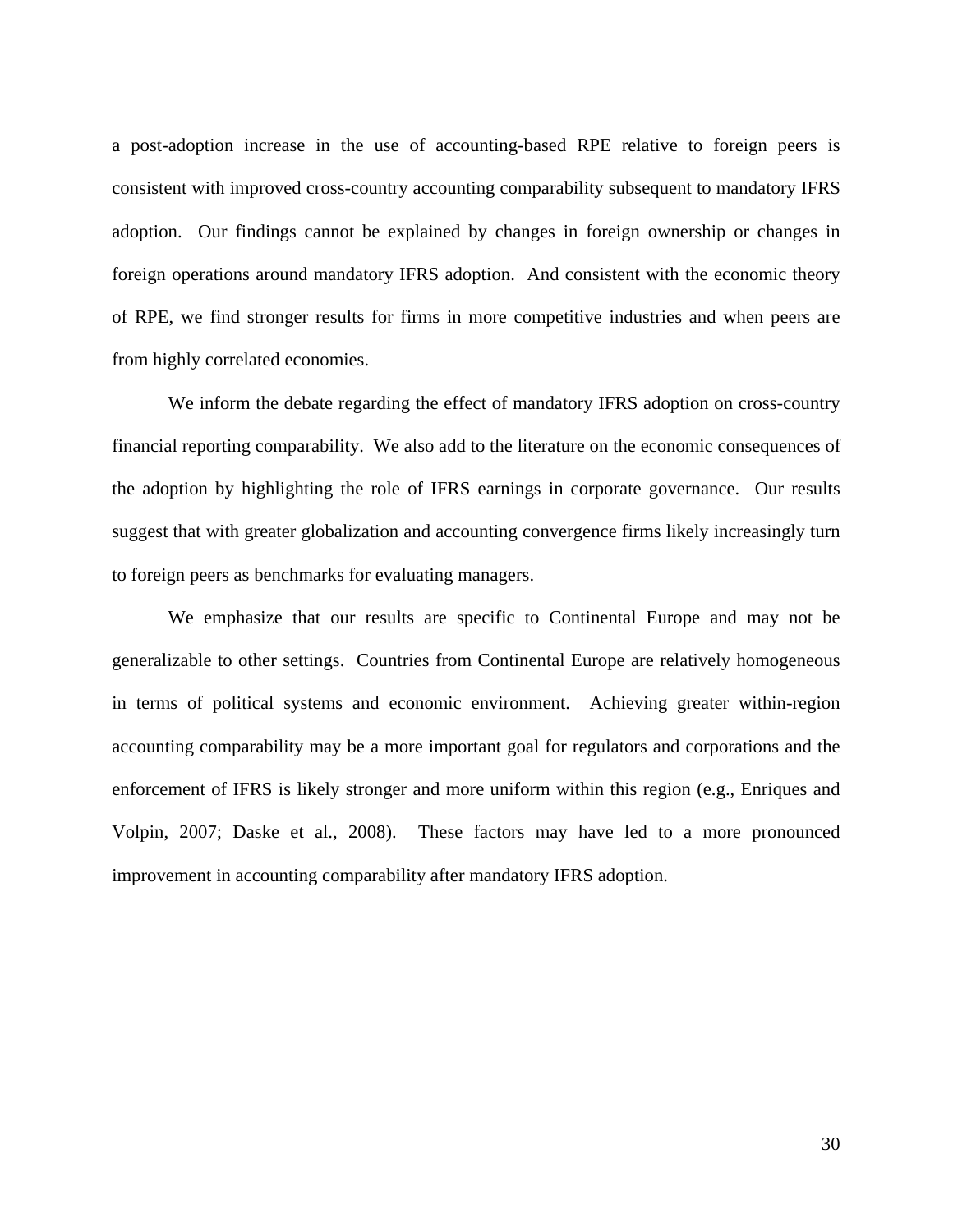### **References**

Adjaouté, K. and J. Danthine. 2004. Equity returns and integration: Is Europe changing? Working paper, HSBC and HEC-University of Lausanne.

Aggarwal, R. and A. Samwick. 1999. Executive compensation, strategic competition, and relative performance evaluation: Theory and evidence. *Journal of Finance* Vol. LIV, 1999-2043.

Albuquerque, A. 2009. Peer firms in relative performance evaluation. *Journal of Accounting and Economics* 48, 69-89.

Armstrong, C., M. Barth, A. Jagolinzer, and E. J. Riedl. 2010. Market reaction to the adoption of IFRS in Europe. *The Accounting Review* 85, 31-61.

Antle, R., and A. Smith, 1986. An empirical investigation of relative performance evaluation of corporate executives. *Journal of Accounting Research* 24, No. 1, 1-39*.*

Ball, R. 1996. International Financial Reporting Standards (IFRS): pros and cons for investors. *Accounting and Business Research, International Accounting Policy Forum*, 5-27.

Ball, R., A. Robin, and J. Wu. 2003. Incentives versus standards: Properties of accounting income in four East Asian countries. *Journal of Accounting and Economics* 36: 235-270.

Barth, M., W. Landsman, M. Lang, and C. Williams. 2010. Are International Accounting Standards-based and US GAAP-based accounting numbers comparable? Working paper. Stanford University, University of North Carolina, and University of Michigan.

Beneish, M., B. Miller, and T. Yohn. 2009. The effect of IFRS adoption on cross-border investment in equity and debt markets. Working paper, Indiana University.

Blackwell, D., J. Brickley and M. Weisbach. 1994. Accounting information and internal performance evaluation. *Journal of Accounting and Economics* 17. 331-358.

Bradshaw, M. T., B. J. Bushee, and G. S. Miller. 2004. Accounting choice, home bias, and US investment in non-US firms. *Journal of Accounting Research* 42: 795–841.

Bushman, R. and A. Smith. 2001. Financial accounting information and corporate governance. *Journal of Accounting and Economics* 32, 237-333.

Christensen, H., E. Lee, and M. Walker. 2009. Do IFRS Reconciliations Convey Information? The Effect of Debt Contracting*. Journal of Accounting Research* 47: 1167-1199.

Daske, H., L. Hail, C. Leuz, and R. Verdi, 2007. Adopting a label: Heterogeneity in the economic consequences of IFRS adoptions. Working paper. University of Pennsylvania and University of Chicago.

Daske, H., L. Hail, C. Leuz, and R. Verdi. 2008. Mandatory IFRS reporting around the world: Early evidence on the economic consequences. *Journal of Accounting Research* 46: 1085-1142.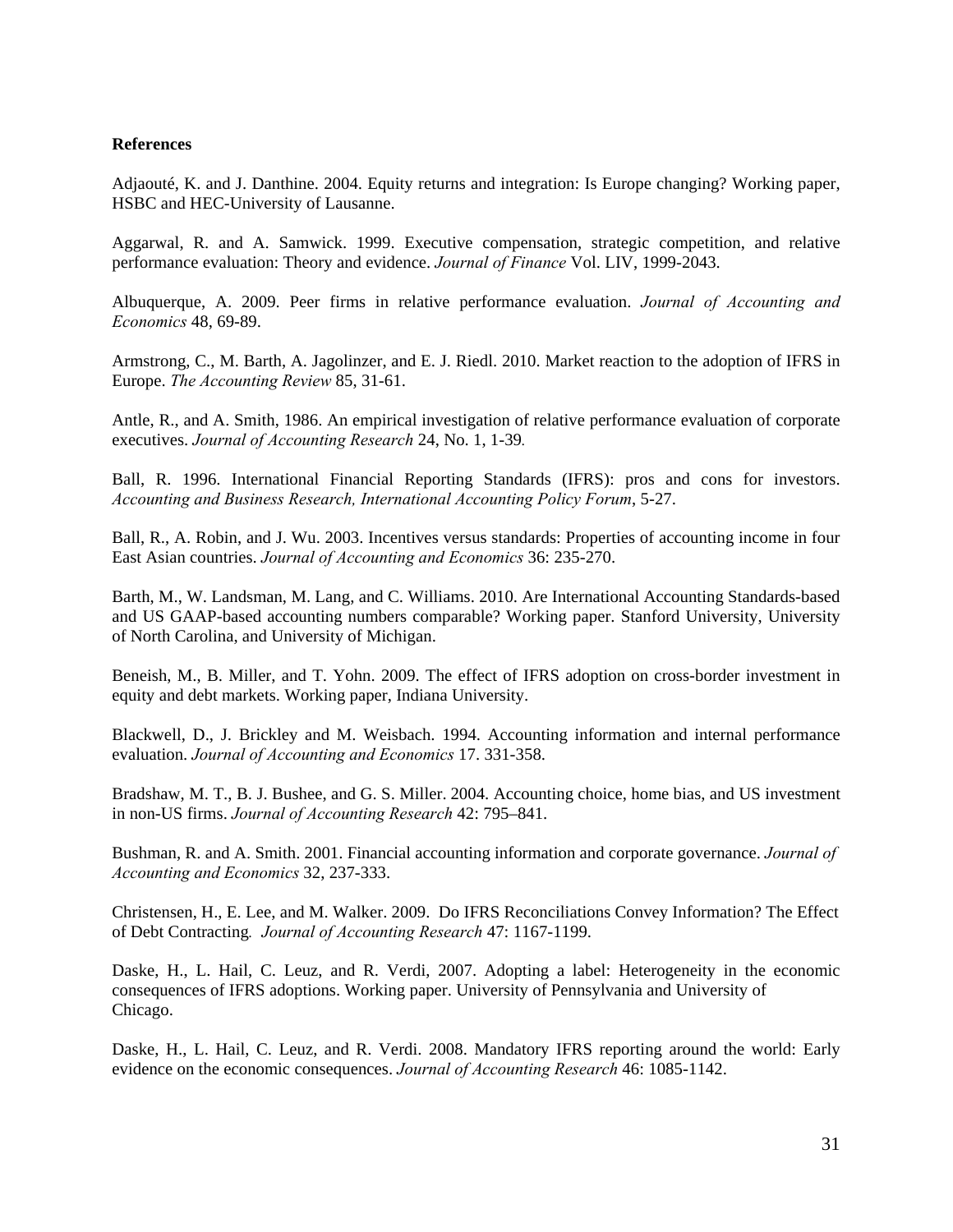DeFond, M. and C. Park. 1999. The effect of competition on CEO turnover. *Journal of Accounting and Economics* 27. 35-56.

DeFond M. and M. Hung, 2004. Investor Protection and Corporate Governance: Evidence from Worldwide CEO Turnover. *Journal of Accounting Research*, 42, 269-312

DeFond, M., X. Hu, M. Hung, and S. Li. 2010. The impact of IFRS adoption on foreign mutual fund ownership: The role of comparability. Working paper, University of South California, University of Oregon and Santa Clara University.

De Franco, G., S.P. Kothari, and R. Verdi. 2008. The benefits of firm comparability. Working paper, University of Toronto and MIT Sloan School of Management.

Enriques, L. and P. Volpin. 2007. Corporate governance reforms in Continental Europe. *Journal of Economic Perspectives*, 21. 117-140.

Ernst & Young. 2006. IFRS: Observations on the implementation of IFRS.

Financial Accounting Standards Board. 2008. Exposure draft of conceptual framework for financial reporting. Financial Accounting Standards Board.

Florou, A., and P. Pope. 2009. Mandatory IFRS adoption and investor asset allocation decisions. Working paper, University of Macedonia and Lancaster University.

Franks, J. and C. Mayer. 2001. Ownership and Control of German Corporations. *The Review of Financial Studies*, Vol. 14, No. 4, 943-977.

Holmstrom, B., 1979. Moral hazard and observability. *The Bell Journal of Economics* 10, 74-91.

Holmstrom, B., 1982. Moral hazard in teams. *The Bell Journal of Economics* 13,3240340.

Horton, J., G. Serafeim, and I. Serafeim. 2008. Does mandatory IFRS adoption improve the information environment? Working paper, London School of Economics, Harvard University, and University of Piraeus.

International Accounting Standards Board. 2008. Exposure draft of an improved conceptual framework for financial reporting. International Accounting Standards Board.

Joh, S. W. 1999. Strategic managerial incentive compensation in Japan: Relative performance evaluation and product market collusion. *The Review of Economics and Statistics*, 81(2), 303-313.

KPMG. 2006. The application of IFRS: Choices in practice.

Kaplan, S., 1994, Top executive, turnover, and firm performance in Germany. *Journal of Law, Economics, &Organization*, 10, No. 1 142-159

Lang, M., M. Maffett, and E. Owens. 2010. Earnings comovement and accounting comparability: The effects of mandatory IFRS adoption. Working paper, University of North Carolina.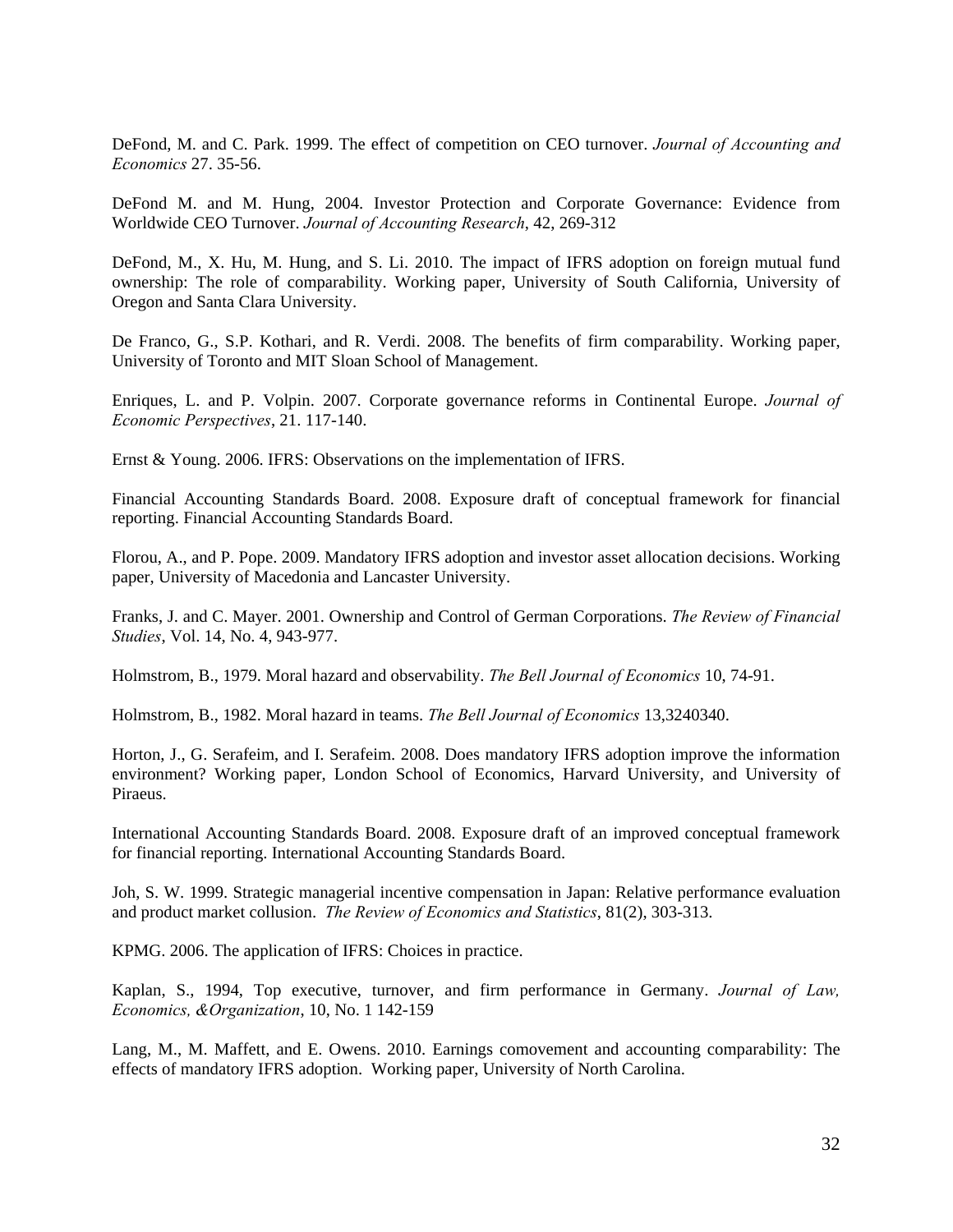Li, S. 2009. Does mandatory adoption of International Financial Reporting Standards in the European Union reduce the cost of equity capital? *The Accounting Review* (forthcoming).

Murphy, K., 1999. Executive compensation. In: Ashenfelter, O., Carl, D. (Eds.), Handbook of Labor Economics, vol. 1. North-Holland, Amsterdam, 2485-2563.

Murphy, K., and J. Zimmerman. 1993. Financial performance surrounding CEO turnover. *Journal of Accounting and Economics* 16, 273-316.

Warner, J., R. Watts, and K. Wruck. 1988. Stock prices and top management changes. *Journal of Financial Economics* 20, 461-492.

Wu, J., and I. Zhang, 2009. The voluntary adoption of internationally recognized accounting standards and firm internal performance evaluation. *The Accounting Review*, 84. 1281-1310.

Yu, G. 2009. Accounting standards and international portfolio holdings: Analysis of cross-border holdings following mandatory adoption of IFRS. Working paper, University of Michigan.

Volpin, P. 2002. Governance with poor investor protection: evidence from top executive turnover in Italy. *Journal of Financial Economics* 64. 61-90.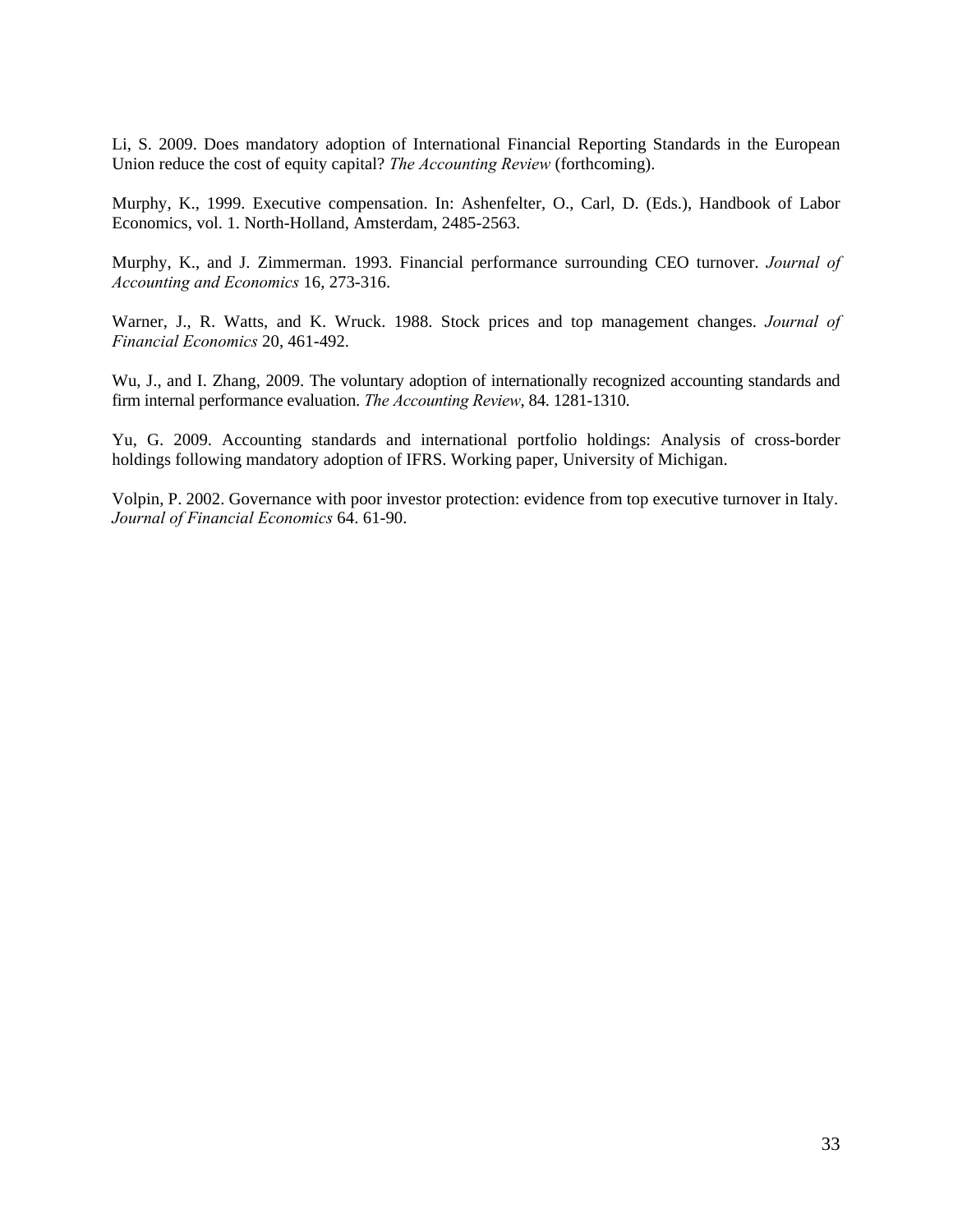# **Appendix A: Classification of potential peers**

The following table classifies the potential peers of a Continental European firm based on location (local peers, those from the same industry and the same country, versus foreign peers, those from the same industry but different countries) and accounting standards (DAS or IFRS) before and after 2005. As indicated below, there is no DAS peer post-2005 due to mandatory IFRS adoption.

| Pre-Mandatory IFRS Adoption (pre-2005)                  | Post-Mandatory IFRS Adoption (post-2005) |
|---------------------------------------------------------|------------------------------------------|
| $(A1)$ FrgnPeers DAS                                    |                                          |
| (B1) FrgnPeers IFRS<br>(voluntary adopters before 2005) | (B2) FrgnPeers_IFRS                      |
| $(C1)$ LclPeers DAS                                     |                                          |
| (D1) LclPeers IFRS<br>(voluntary adopters before 2005)  | (D2) LclPeers IFRS                       |

*Main tests*:

There is accounting-based RPE relative to group **B2 (***FrgnPeers\_IFRS***, post-2005)**.

Accounting-based RPE relative to group **B2 (***FrgnPeers\_IFRS***, post-2005)** is greater than accounting-based RPE relative to group **A1 (***FrgnPeers\_DAS***, pre-2005)**.

*Control variables*: performance of C1 (*LclPeers\_DAS*, pre-2005) and D2 (*LclPeers\_IFRS*, post-2005). Since most local peers use the same accounting standards as the test firm both before and after 2005, they are not used to study the effect of IFRS adoption but rather included as controls.

*Other potential peer groups***:** voluntary IFRS adopters---B1 (*FrgnPeers\_IFRS*, pre-2005) and D1 (*LclPeers\_IFRS*, pre-2005). These peer groups are not included in the main analysis. Including them does not affect the main inferences as discussed in the text.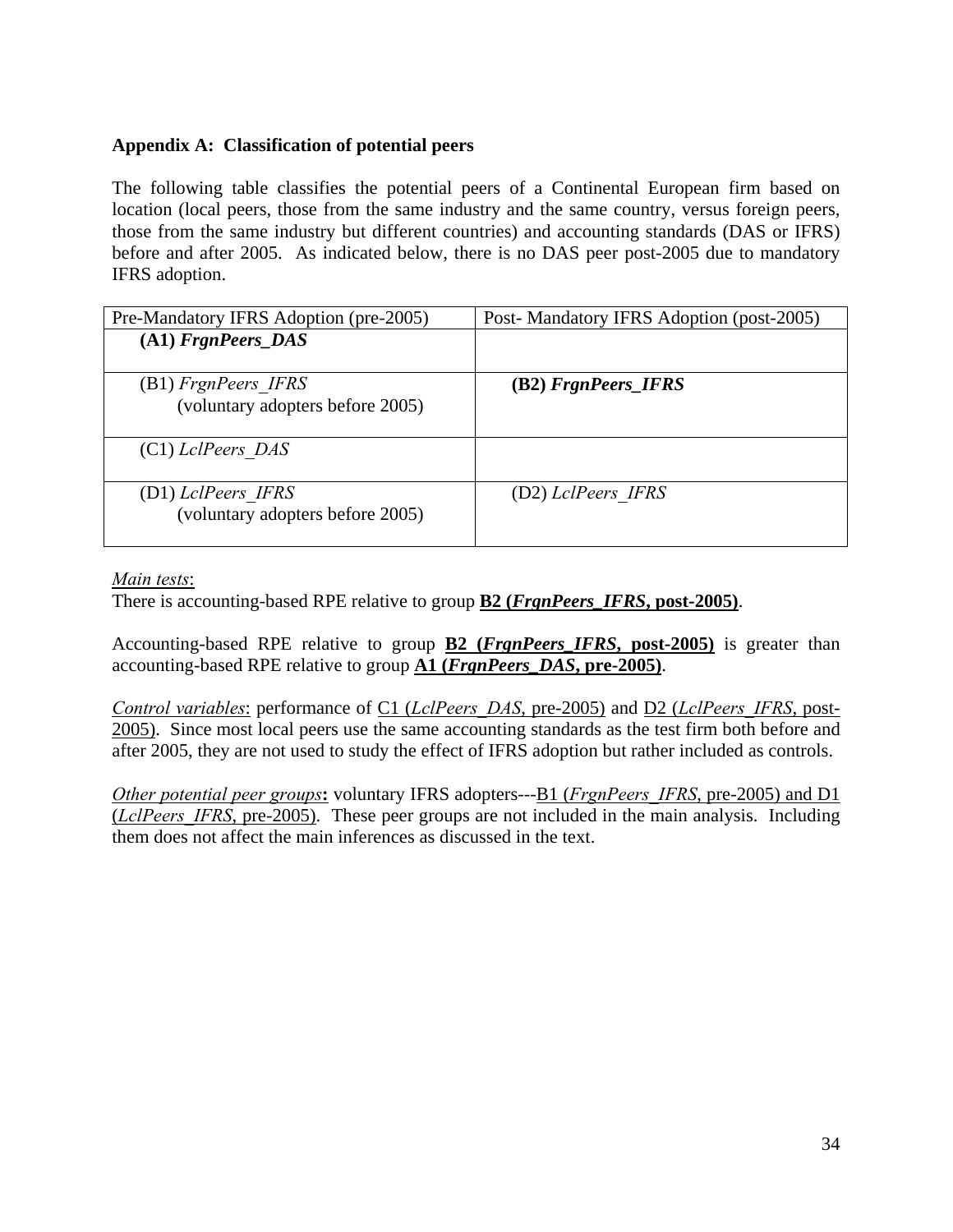# **Appendix B: Variable definitions**

Local peers are firms from the same industry and the same country as the sample firm. Foreign peers are those from the same industry but different countries. DAS refers to individual countries' domestic accounting standards.

| Variables                  | Definition                                                                                                                                               |
|----------------------------|----------------------------------------------------------------------------------------------------------------------------------------------------------|
| Turnover                   | Dummy variable equal to one if there is a CEO turnover in year t; zero<br>otherwise.                                                                     |
| <b>RET</b>                 | Annual raw stock return.                                                                                                                                 |
| <b>ROA</b>                 | Return on assets, accounting earnings is defined as net income before<br>extraordinary items.                                                            |
| DROA LclPeers DAS          | Dummy variable equal to one if the median ROA of local peers following DAS<br>exceeds sample firm's ROA; zero otherwise.                                 |
| <b>DRET</b> LclPeers DAS   | Dummy variable equal to one if the median raw annual stock return of local<br>peers following DAS exceeds sample firm's stock return; zero otherwise.    |
| DROA LclPeers IFRS         | Dummy variable equal to one if the median ROA of local peers following<br>IFRS exceeds sample firm's ROA; zero otherwise.                                |
| <b>DRET</b> LclPeers IFRS  | Dummy variable equal to one if the median raw annual stock return of local<br>peers following IFRS exceeds sample firm's stock return; zero otherwise.   |
| DROA FrgnPeers DAS         | Dummy variable equal to one if the median ROA of foreign peers following<br>DAS exceeds sample firm's ROA; zero otherwise.                               |
| <b>DRET</b> FrgnPeers DAS  | Dummy variable equal to one if the median raw annual stock return of foreign<br>peers following DAS exceeds sample firm's stock return; zero otherwise.  |
| DROA FrgnPeers IFRS        | Dummy variable equal to one if the median ROA of foreign peers following<br>IFRS exceeds sample firm's ROA; zero otherwise.                              |
| <b>DRET</b> FrgnPeers IFRS | Dummy variable equal to one if the median raw annual stock return of foreign<br>peers following IFRS exceeds sample firm's stock return; zero otherwise. |
| <b>Size</b>                | Logarithm of market capitalization.                                                                                                                      |
| Lev                        | Leverage, defined as long term debt divided by total assets.                                                                                             |
| <b>BTM</b>                 | Book value of equity divided by market value of equity.                                                                                                  |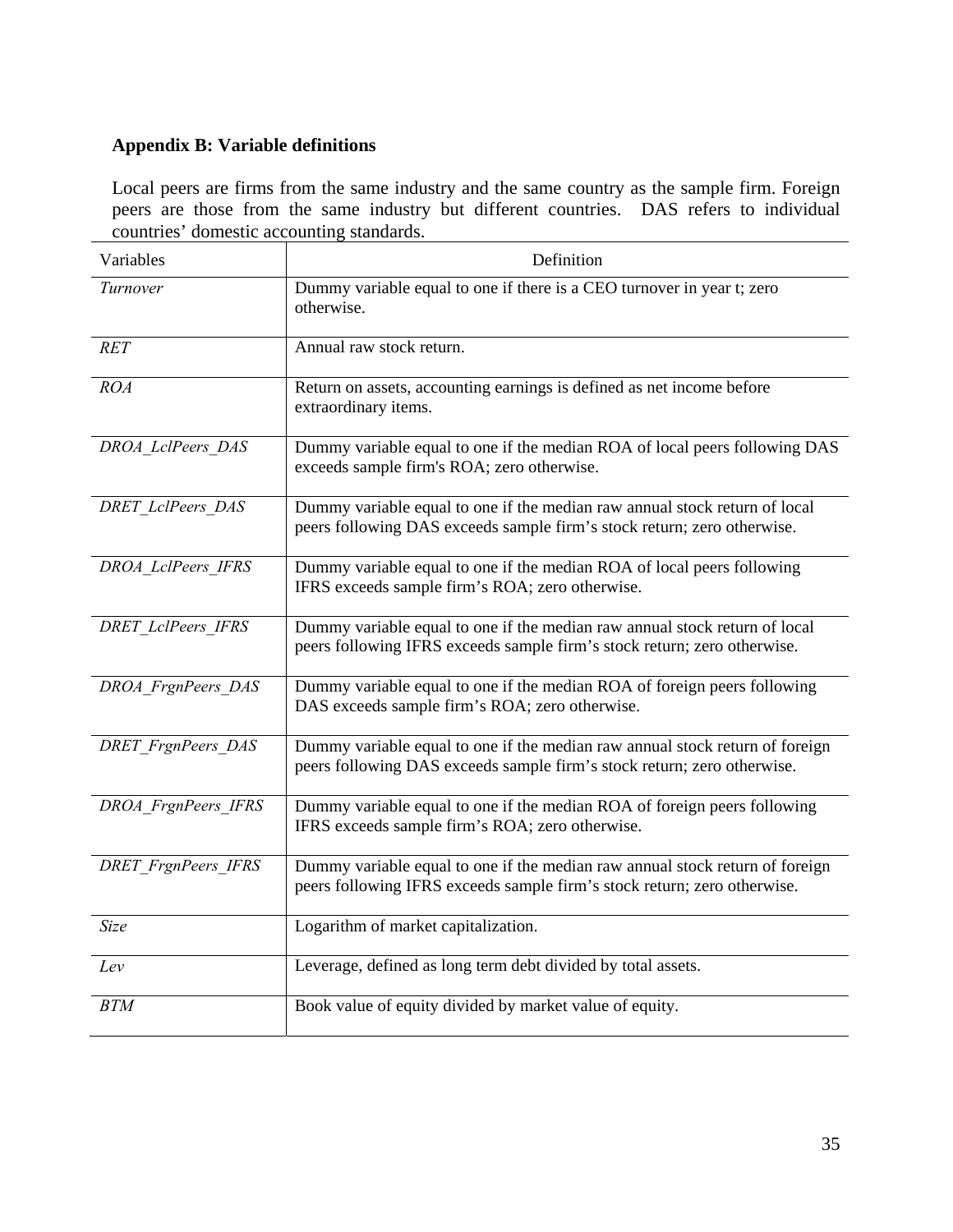# **Table 1: Sample distribution and CEO turnover statistics**

This table reports the distribution of the mandatory adoption sample by home country and year and reports management turnover statistics by country. All firms that did not adopt IFRS until the mandatory IFRS adoption year 2005 are classified as mandatory adopters. All firm years before and after the mandatory adoption are included in the mandatory adoption sample except for the adoption year.

| Year  | Number of<br>observations | As a percentage of<br>entire sample |
|-------|---------------------------|-------------------------------------|
| 1993  | 1                         | 0.01%                               |
| 1994  | 205                       | 1.70%                               |
| 1995  | 261                       | 2.17%                               |
| 1996  | 304                       | 2.52%                               |
| 1997  | 379                       | 3.15%                               |
| 1998  | 525                       | 4.36%                               |
| 1999  | 599                       | 4.97%                               |
| 2000  | 657                       | 5.45%                               |
| 2001  | 712                       | 5.91%                               |
| 2002  | 1031                      | 8.56%                               |
| 2003  | 1190                      | 9.88%                               |
| 2004  | 1815                      | 15.06%                              |
| 2006  | 1323                      | 10.98%                              |
| 2007  | 1540                      | 12.78%                              |
| 2008  | 1507                      | 12.51%                              |
| Total | 12049                     | 100.00%                             |

Panel A: Distribution by year

| Country            | Number of<br>observations | As a percentage of<br>entire sample | Number of<br>turnovers | Turnover% |
|--------------------|---------------------------|-------------------------------------|------------------------|-----------|
| Austria            | 142                       | 1.18%                               | 17                     | 11.97%    |
| Belgium            | 596                       | 4.95%                               | 76                     | 12.75%    |
| Denmark            | 579                       | 4.81%                               | 83                     | 14.34%    |
| Finland            | 243                       | 2.02%                               | 37                     | 15.23%    |
| France             | 3316                      | 27.52%                              | 342                    | 10.31%    |
| Germany            | 1879                      | 15.59%                              | 321                    | 17.08%    |
| Greece             | 1064                      | 8.83%                               | 118                    | 11.09%    |
| Italy              | 207                       | 1.72%                               | 38                     | 18.36%    |
| Luxembourg         | 82                        | 0.68%                               | 3                      | 3.66%     |
| <b>Netherlands</b> | 759                       | 6.30%                               | 118                    | 15.55%    |
| Norway             | 688                       | 5.71%                               | 143                    | 20.78%    |
| Portugal           | 269                       | 2.23%                               | 25                     | 9.29%     |
| Spain              | 544                       | 4.51%                               | 52                     | 9.56%     |
| Sweden             | 1121                      | 9.30%                               | 203                    | 18.11%    |
| Switzerland        | 560                       | 4.65%                               | 63                     | 11.25%    |
|                    | 12049                     | 100.00%                             | 1639                   | 13.60%    |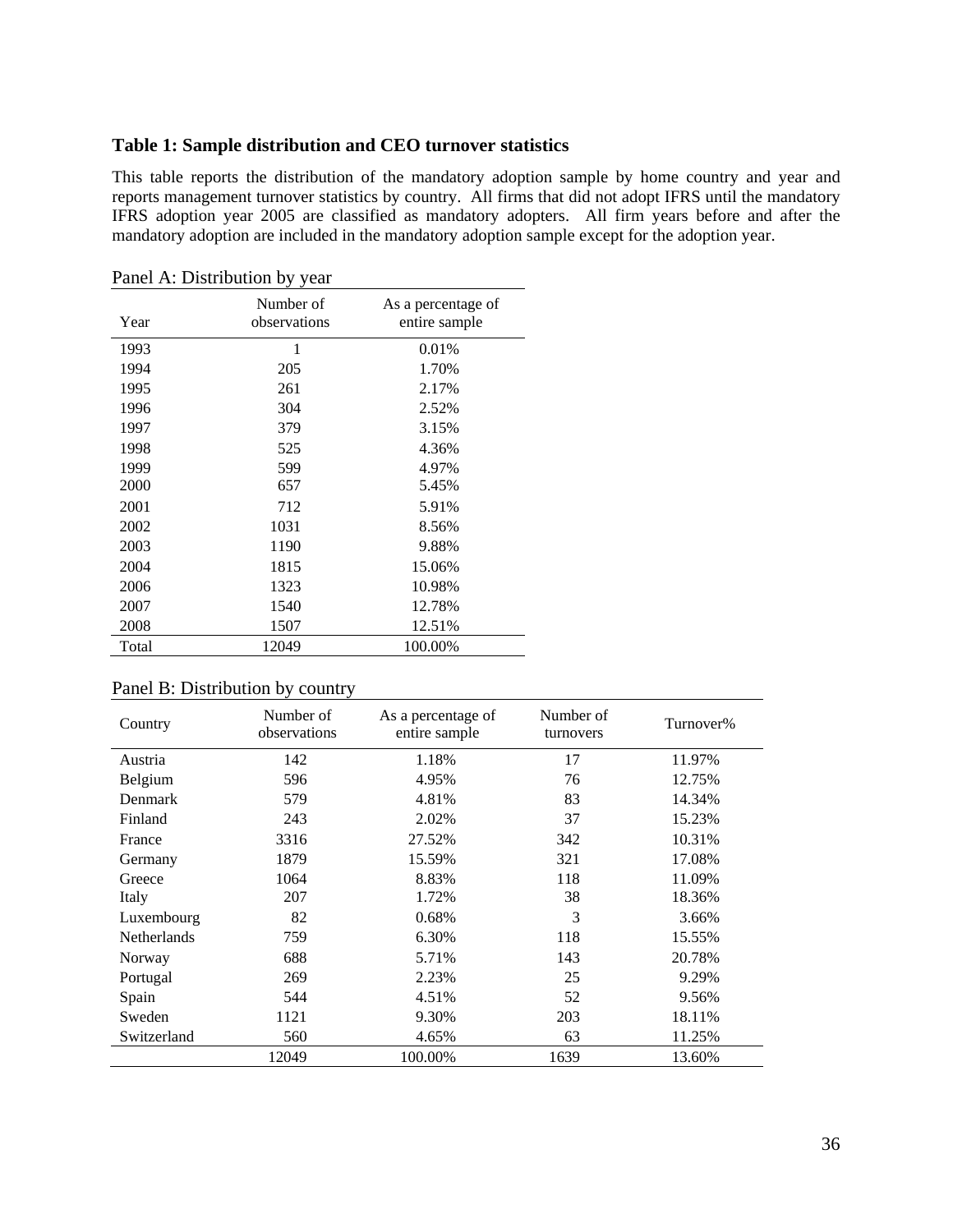# **Table 2: Descriptive statistics**

This table reports descriptive statistics of the mandatory adoption sample and their peers (the median firm in a peer group) around the adoption year. *N\_Peers* is the number of peers in the relevant peer group. Other variable definitions are in Appendix B. \*\*\*,\*\*,\* indicate that the pre- and post-adoption difference is significantly different from zero at the 1%, 5%, 10% level, two-tailed tests (t-test for differences in means and Wilcoxon test for differences in medians).

|                            |           | Pre-adoption         |                  | <b>Post-adoption</b> |                       |                  |
|----------------------------|-----------|----------------------|------------------|----------------------|-----------------------|------------------|
|                            | ${\bf N}$ | Mean                 | Median           | ${\bf N}$            | Mean                  | Median           |
| Turnover                   | 7679      | 0.1416               | $\boldsymbol{0}$ | 4370                 | $0.1263**$            | $0**$            |
| Size                       | 7679      | 11.6929              | 11.5252          | 4370                 | 12.0293***            | 11.9049***       |
| Leverage                   | 7679      | 0.1308               | 0.0884           | 4370                 | $0.1419***$           | $0.1011***$      |
| <b>BTM</b>                 | 7679      | 1.7885               | 0.8274           | 4370                 | 1.5783***             | $0.7512***$      |
| ROA                        | 7679      | 0.0547               | 0.0600           | 4370                 | $0.0658***$           | $0.0670***$      |
| RET                        | 7679      | 0.1415               | 0.0576           | 4370                 | $0.2330***$           | $0.1469***$      |
| <b>Foreign peers</b>       |           | <b>FrgnPeers_DAS</b> |                  |                      | <b>FrgnPeers_IFRS</b> |                  |
| Size                       | 7679      | 11.5658              | 11.5080          | 4370                 | 12.2649***            | 12.1813***       |
| <b>ROA</b>                 | 7679      | 0.0569               | 0.0619           | 4370                 | $0.0679***$           | 0.0686***        |
| <b>RET</b>                 | 7679      | 0.0618               | 0.0619           | 4370                 | $0.1484***$           | $0.1435***$      |
| N Peers                    | 7679      | 59.75                | 49               | 4370                 | 88.54***              | 70***            |
| DROA FrgnPeers DAS         | 7679      | 0.4834               | $\boldsymbol{0}$ |                      |                       |                  |
| <b>DRET</b> FrgnPeers DAS  | 7679      | 0.4924               | $\boldsymbol{0}$ |                      |                       |                  |
| DROA FrgnPeers IFRS        |           |                      |                  | 4370                 | 0.4920                | $\boldsymbol{0}$ |
| <b>DRET</b> FrgnPeers IFRS |           |                      |                  | 4370                 | 0.4899                | $\mathbf{0}$     |
| Local peers                |           | LclPeers_DAS         |                  |                      | LclPeers_IFRS         |                  |
| Size                       | 7080      | 11.6581              | 11.5080          | 4070                 | 12.2667***            | 12.0180***       |
| ROA                        | 7080      | 0.0512               | 0.0581           | 4070                 | $0.0669***$           | $0.0679***$      |
| RET                        | 7080      | 0.1012               | 0.0603           | 4070                 | $0.1653***$           | $0.1411***$      |
| N Peers                    | 7080      | 12.19                | 7                | 4070                 | 14.28***              | <b>9</b> ***     |
| DROA LclPeers DAS          | 7080      | 0.4758               | $\boldsymbol{0}$ |                      |                       |                  |
| <b>DRET</b> LclPeers DAS   | 7080      | 0.4913               | $\boldsymbol{0}$ |                      |                       |                  |
| DROA LclPeers IFRS         |           |                      |                  | 4070                 | 0.5017                | $\mathbf{1}$     |
| <b>DRET LclPeers IFRS</b>  |           |                      |                  | 4070                 | 0.4961                | $\boldsymbol{0}$ |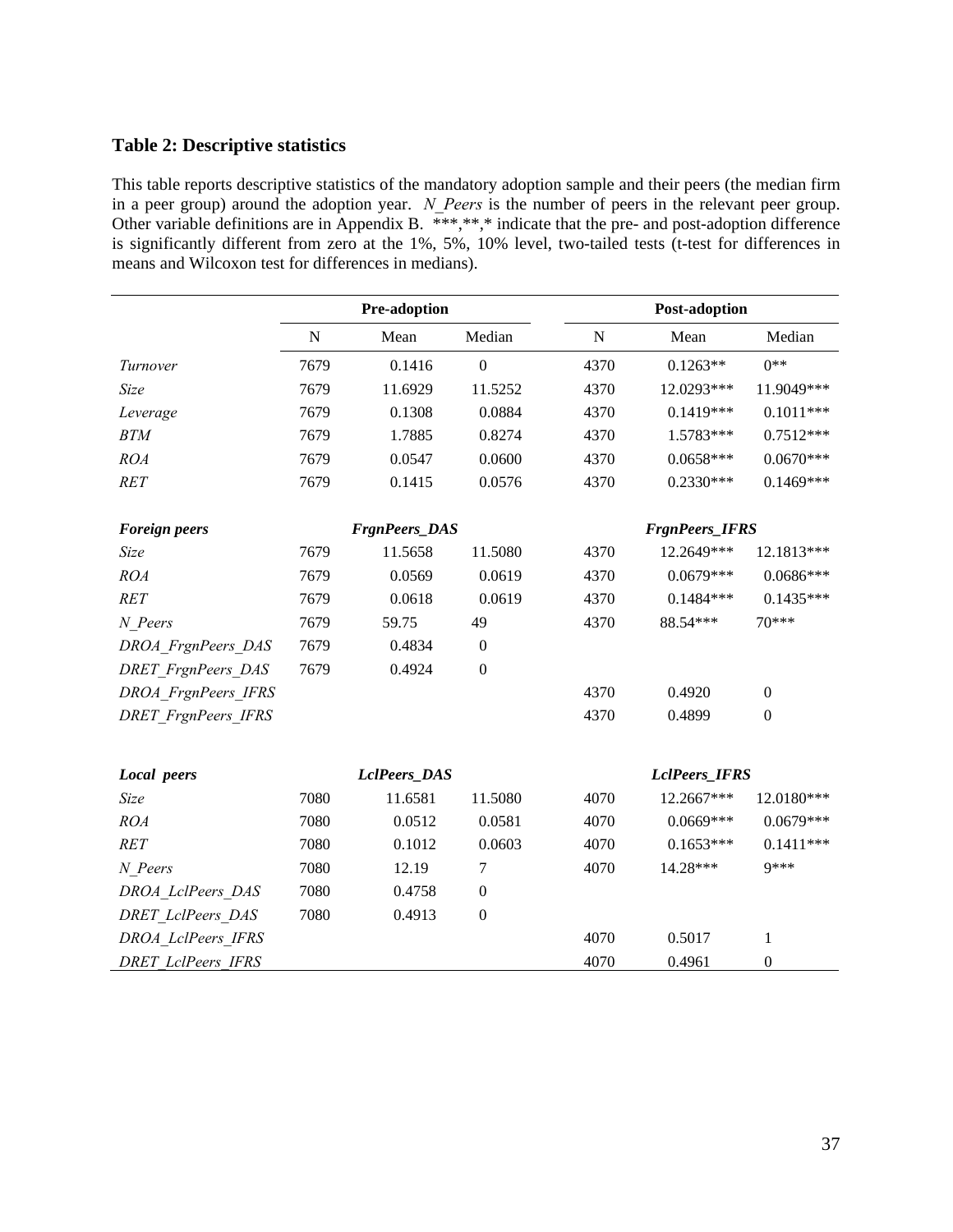# **Table 3: Spearman correlations**

This table reports the Spearman correlation coefficients for management turnover and the performance variables for the mandatory adoption sample. The correlations for the pre- and post-adoption periods are presented separately. All correlation coefficients are significant at less than the 10% level (two-tailed tests). Variable definitions are in Appendix B.

|                            | Turnover  | ROA       | RET       |        | DROA_LclPeers_DAS DRET_LclPeers DAS | DROA FrgnPeers DAS |
|----------------------------|-----------|-----------|-----------|--------|-------------------------------------|--------------------|
| <b>Pre-Adoption</b>        |           |           |           |        |                                     |                    |
| Turnover                   |           |           |           |        |                                     |                    |
| <b>ROA</b>                 | $-0.0759$ |           |           |        |                                     |                    |
| RET                        | $-0.0903$ | 0.2488    |           |        |                                     |                    |
| DROA_LclPeers_DAS          | 0.0415    | $-0.6131$ | $-0.1504$ |        |                                     |                    |
| <b>DRET</b> LclPeers DAS   | 0.0344    | $-0.1873$ | $-0.5527$ | 0.2034 |                                     |                    |
| DROA_FrgnPeers_DAS         | 0.0430    | $-0.7192$ | $-0.1992$ | 0.5998 | 0.1631                              |                    |
| <b>DRET</b> FrgnPeers DAS  | 0.0574    | $-0.2077$ | $-0.6915$ | 0.1329 | 0.5615                              | 0.2066             |
| <b>Post-Adoption</b>       |           |           |           |        |                                     |                    |
| Turnover                   |           |           |           |        |                                     |                    |
| <i>ROA</i>                 | $-0.0766$ |           |           |        |                                     |                    |
| <b>RET</b>                 | $-0.0316$ | 0.0271    |           |        |                                     |                    |
| DROA LclPeers IFRS         | 0.0357    | $-0.6715$ | $-0.1964$ |        |                                     |                    |
| <b>DRET</b> LclPeers IFRS  | 0.0341    | $-0.2247$ | $-0.6658$ | 0.2212 |                                     |                    |
| DROA FrgnPeers IFRS        | 0.0612    | $-0.7719$ | $-0.2142$ | 0.6527 | 0.1931                              |                    |
| <b>DRET</b> FrgnPeers IFRS | 0.0394    | $-0.2371$ | $-0.7624$ | 0.1863 | 0.6565                              | 0.2020             |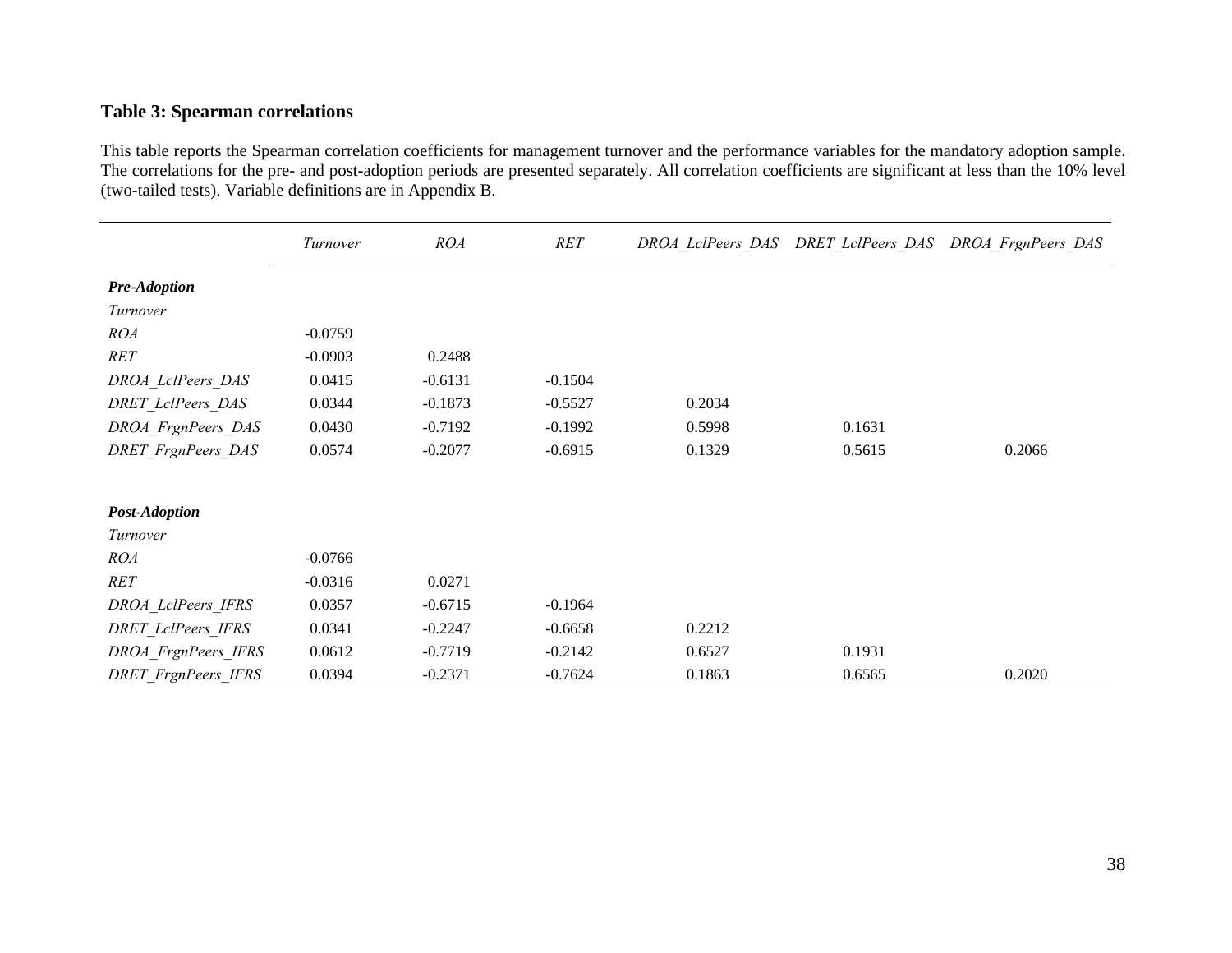### **Table 4: RPE around mandatory IFRS adoption**

This table reports variations of the following logit model of CEO turnover.

*Prob* [CEO\_Turnover<sub>t</sub> = 1] = Logit (a<sub>0</sub> + a<sub>1</sub> Size<sub>t-1</sub> + a<sub>2</sub> Leverage<sub>t-1</sub> + a<sub>3</sub> BTM<sub>t-1</sub> + a<sub>4</sub> Pre\_ROA<sub>t-1</sub> + a<sub>5</sub> Pre\_RET<sub>t-1</sub> + a<sub>6</sub> Post\_ROA<sub>t-1</sub> + a<sub>7</sub> Post\_RET<sub>t-1</sub>  $+a_8$  Pre\_DROA\_Peers<sub>t-1</sub> + a9 Pre\_DRET\_Peers<sub>t-1</sub> + +a<sub>10</sub> Post\_DROA\_Peers<sub>t-1</sub> + a<sub>11</sub> Post\_DRET\_Peers<sub>t-1</sub> +  $\sum$ *b<sub>i</sub>*Country<sub>i</sub> +  $\sum$ <sub>Ci</sub>Year<sub>i</sub> +  $\sum$ *d<sub>k</sub>Industryk* )

Variable definitions are in Appendix B. Variables with prefix '*Pre*' are equal to the performance variables in the pre-adoption period, and zero postadoption. Variables with prefix '*Post*' are equal to the performance variables in the post-adoption period, and zero pre-adoption. Column (1) reports the regression with performance of foreign DAS peers before adoption and foreign IFRS peers post adoption. Column (2) estimates the same regression as column (1), except that the sample is restricted to firms with at least three foreign peers. Variables capturing performance of local DAS peers pre-adoption and local IFRS peers post-adoption are included in column (3). Marginal effects measure the changes in the predicted probability from a one standard deviation increase from the mean for a continuous variable and from zero to one for an indicator variable with the other variables measured at the mean. \*\*\*,\*\*,\* indicate that a coefficient is significantly different from zero at the 1%, 5%, 10% level, two-tailed tests. Standard errors are clustered by country, year, and industry.

|                          |            | (1)<br>(2)<br>Foreign peers only and<br>Foreign peers only<br>number of peers $> 2$ |         |              |         | (3)<br>Foreign and local peers |         |                    |
|--------------------------|------------|-------------------------------------------------------------------------------------|---------|--------------|---------|--------------------------------|---------|--------------------|
|                          |            |                                                                                     |         |              |         |                                |         |                    |
|                          | Prediction | Estimate                                                                            | Std Err | Estimate     | Std Err | Estimate                       | Std Err | Marginal<br>Effect |
| Size                     |            | $0.0478***$                                                                         | 0.0162  | $0.0463***$  | 0.0163  | $0.0472***$                    | 0.0169  | 1.01%              |
| Leverage                 |            | $-0.3690*$                                                                          | 0.1996  | $-0.3267$    | 0.2012  | $-0.3388$                      | 0.2085  | $-0.51%$           |
| <b>BTM</b>               |            | 0.0147                                                                              | 0.0181  | 0.0100       | 0.0183  | 0.0131                         | 0.0189  | 0.34%              |
| Pre ROA                  |            | $-0.9743***$                                                                        | 0.3775  | $-0.9629**$  | 0.3773  | $-0.7802*$                     | 0.4005  | $-0.77%$           |
| Pre RET                  |            | $-0.1811*$                                                                          | 0.1054  | $-0.1760*$   | 0.1069  | $-0.1650$                      | 0.1107  | $-0.75%$           |
| Post_ROA                 |            | $-1.3678***$                                                                        | 0.4511  | $-1.2179***$ | 0.4554  | $-1.5397***$                   | 0.4796  | $-1.20%$           |
| Post RET                 |            | 0.0969                                                                              | 0.1249  | 0.0975       | 0.1267  | 0.1122                         | 0.1339  | 0.42%              |
| Foreign peers            |            |                                                                                     |         |              |         |                                |         |                    |
| Pre DROA FrgnPeers DAS   |            | 0.1059                                                                              | 0.0806  | 0.1171       | 0.0812  | 0.0682                         | 0.0971  | 0.75%              |
| Pre DRET FrgnPeers DAS   | $+$        | $0.1994**$                                                                          | 0.0838  | $0.1893**$   | 0.0856  | $0.1826*$                      | 0.0947  | 2.03%              |
| Post DROA FrgnPeers IFRS | $+ (H1a)$  | $0.2402**$                                                                          | 0.1089  | $0.2882***$  | 0.1107  | $0.3357***$                    | 0.1277  | 3.94%              |
| Post DRET FrgnPeers IFRS | $+$        | 0.1970                                                                              | 0.1312  | 0.2052       | 0.1320  | 0.1698                         | 0.1511  | 1.91%              |
| Local peers              |            |                                                                                     |         |              |         |                                |         |                    |
| Pre DROA LclPeers DAS    | $^{+}$     |                                                                                     |         |              |         | 0.1155                         | 0.0892  | 1.27%              |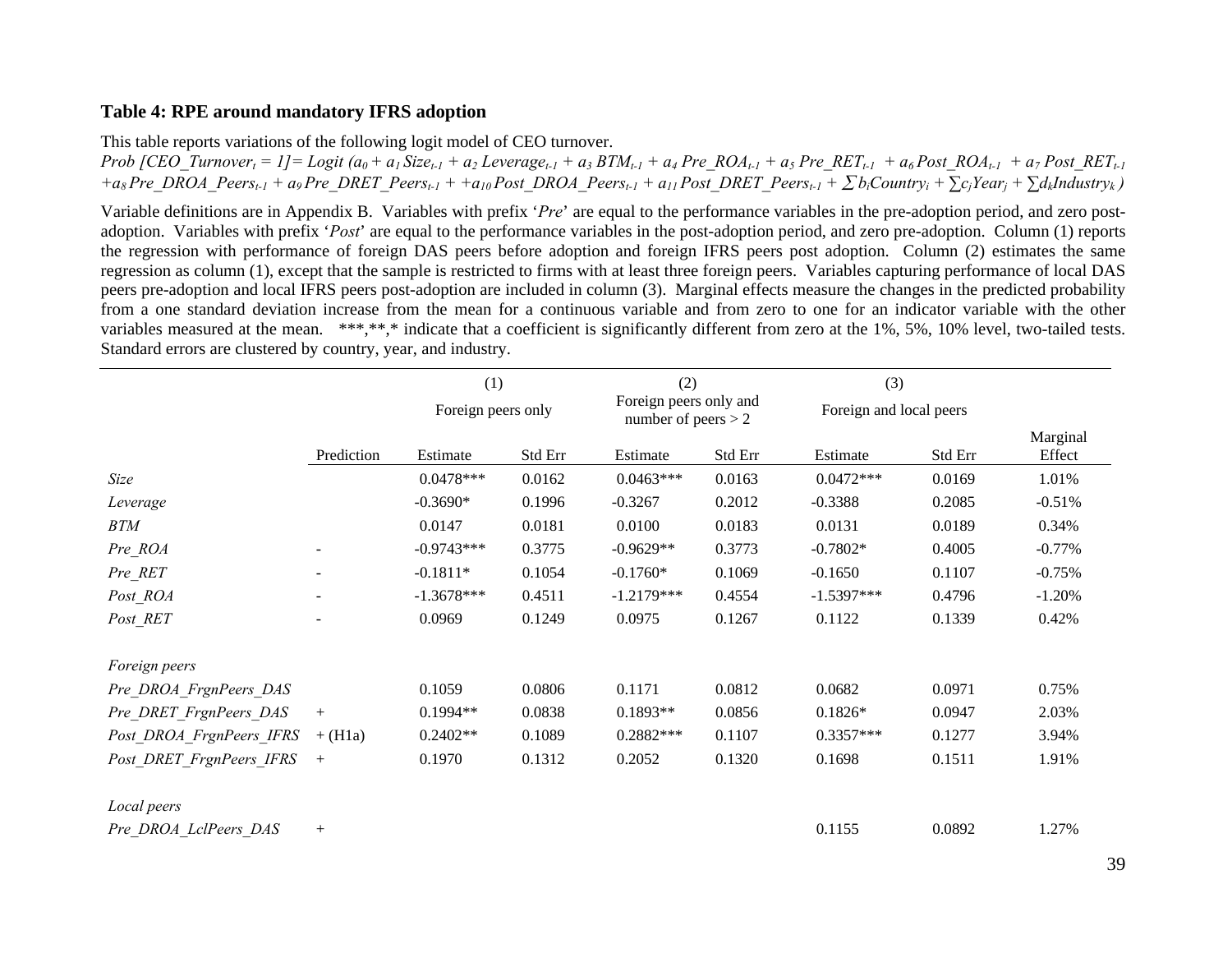| Pre DRET LclPeers DAS<br>$+$                           |       |        |        | $-0.0004$ | 0.0915     | 0.00%     |
|--------------------------------------------------------|-------|--------|--------|-----------|------------|-----------|
| Post DROA LclPeers IFRS<br>$^{+}$                      |       |        |        | $-0.2042$ | 0.1293     | $-2.10\%$ |
| Post DRET LclPeers IFRS<br>$^{+}$                      |       |        |        | 0.0769    | 0.1299     | 0.85%     |
|                                                        |       |        |        |           |            |           |
| Year, country, industry fixed effects                  |       | Yes    | Yes    |           | <b>Yes</b> |           |
| $\mathbf N$                                            |       | 12049  | 11865  |           | 11150      |           |
| Turnover                                               |       | 1639   | 1620   |           | 1508       |           |
| Pseudo $R^2$                                           |       | 0.0449 | 0.0454 |           | 0.0469     |           |
| F-test Two-tailed P-values                             |       |        |        |           |            |           |
| Pre DROA FrgnPeers $DAS =$<br>Post DROA FrgnPeers IFRS | (H1b) | 0.3145 | 0.2071 |           | 0.0898     |           |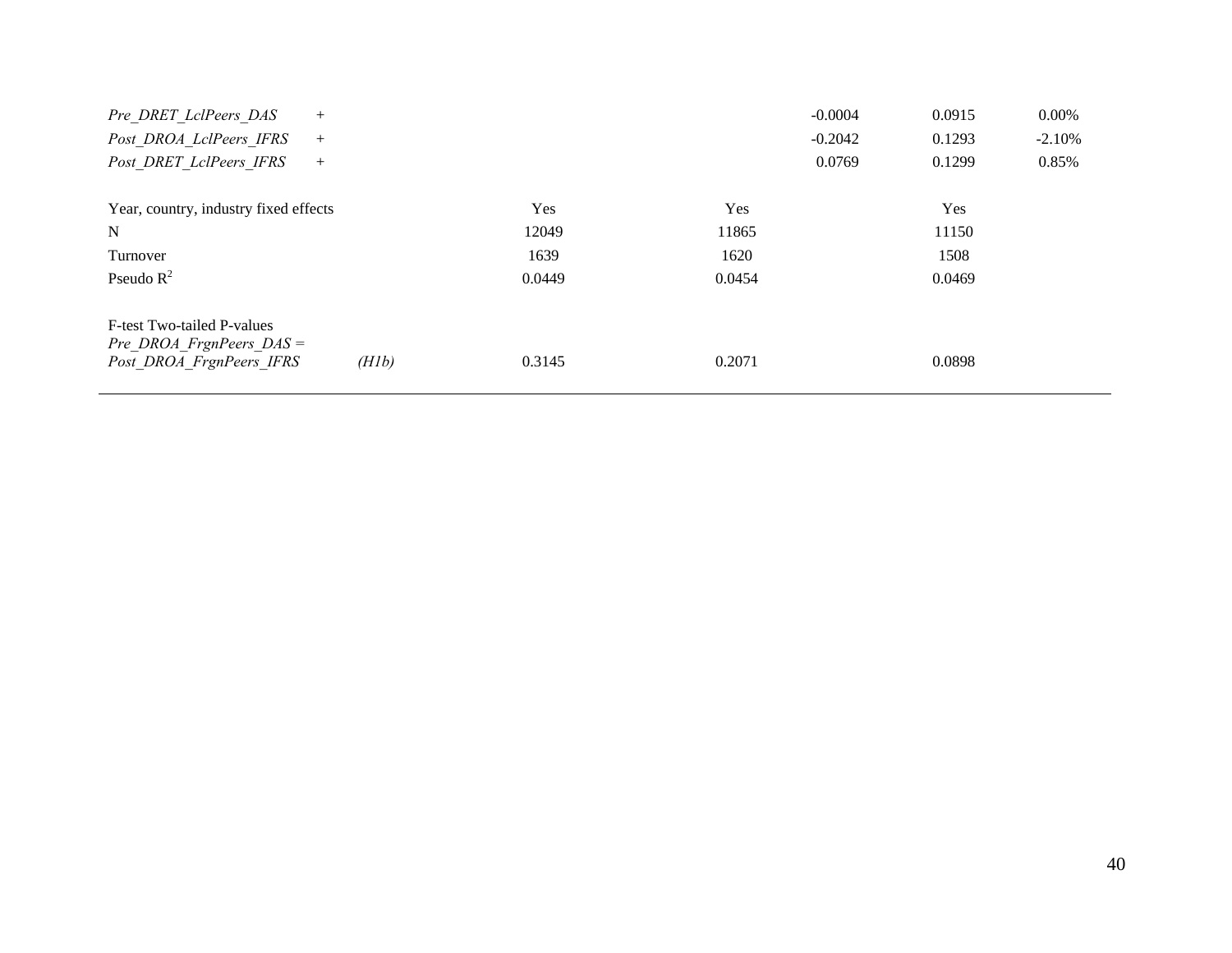### **Table 5: The effect of industry competition and correlations across countries**

This table reports variations of the following logit model of CEO turnover.

*Prob*  $\int$ CEO\_Turnover<sub>t</sub> = 1] = Logit  $(a_0 + a_1 Size_{t-1} + a_2 Leverage_{t-1} + a_3 BTM_{t-1} + a_4 Pre$  ROA<sub>t-1</sub> + a<sub>5</sub> Pre\_RET<sub>t-1</sub> + a<sub>6</sub> Post\_ROA<sub>t-1</sub> + a7 Post\_RET<sub>t-1</sub>  $+a_8$  Pre\_DROA\_Peers<sub>t-1</sub> + a9 Pre\_DRET\_Peers<sub>t-1</sub> + +a<sub>10</sub> Post\_DROA\_Peers<sub>t-1</sub> + a<sub>11</sub> Post\_DRET\_Peers<sub>t-1</sub> +  $\sum$ *b<sub>i</sub>*Country<sub>i</sub> +  $\sum$ <sub>ci</sub>Year<sub>i</sub> +  $\sum$ *d<sub>k</sub>Industryk* )

Variable definitions are in Appendix B. Variables with prefix '*Pre*' are equal to the performance variables in the pre-adoption period, and zero postadoption. Variables with prefix '*Post*' are equal to the performance variables in the post-adoption period, and zero pre-adoption. Column (1) examines the impact of competition on RPE relative to foreign peers around IFRS adoption. High competition industries are identified as industryyears with Herfindahl index falling into the bottom quartile of the sample distribution ('*HCP*' group); the rest are classified as the '*LCP*' group. Variables with prefix '*HCP*' ('*LCP*') are equal to the performance variables for the '*HCP*' ('*LCP*') group, and zero otherwise. Column (2) examines the impact of correlations across countries on RPE relative to foreign peers around IFRS adoption. A foreign peer is classified as from a highly correlated country if the country-pair/year daily return correlation falls in the top quartile of the sample distribution. Variables with prefix '*HCR*' are equal to the peer performance of foreign peers from highly correlated countries, and zero otherwise. Variables with prefix '*LCR*' are equal to the peer performance of foreign peers from less correlated countries, and zero otherwise. \*\*\*,\*\*,\* indicate that a coefficient is significantly different from zero at the 1%, 5%, 10% level, two-tailed tests. Standard errors are clustered by country, year, and industry.

| (1)<br>High vs. Low Competition Industries |                          |              | (2)<br>High vs. Low Correlation Foreign Peers |                              |        |              |         |
|--------------------------------------------|--------------------------|--------------|-----------------------------------------------|------------------------------|--------|--------------|---------|
| Variables                                  | Pred.                    | Estimate     | Std Err                                       | Variables                    | Pred.  | Estimate     | Std Err |
| Size                                       |                          | $0.0487***$  | 0.0183                                        | Size                         |        | $0.0373*$    | 0.0210  |
| Leverage                                   |                          | $-0.2100$    | 0.2194                                        | Leverage                     |        | $-0.3998$    | 0.2468  |
| <b>BTM</b>                                 |                          | 0.0165       | 0.0198                                        | <b>BTM</b>                   |        | $-0.0026$    | 0.0232  |
| Pre ROA                                    |                          | $-0.8761**$  | 0.4044                                        | Pre ROA                      |        | $-0.2327$    | 0.4687  |
| Pre_RET                                    | $\overline{\phantom{a}}$ | $-0.1676$    | 0.1125                                        | Pre RET                      |        | $-0.1501$    | 0.1625  |
| Post ROA                                   | $\overline{\phantom{a}}$ | $-1.9312***$ | 0.6057                                        | Post ROA                     |        | $-1.4735***$ | 0.5265  |
| Post RET                                   | $\overline{\phantom{a}}$ | $-0.1393$    | 0.1686                                        | Post RET                     |        | 0.0817       | 0.1644  |
|                                            |                          |              |                                               |                              |        |              |         |
| Foreign peers                              |                          |              |                                               |                              |        |              |         |
| HCP Pre DROA FrgnPeers DAS                 |                          | 0.1183       | 0.1560                                        | HCR Pre DROA FrgnPeers DAS   |        | 0.0952       | 0.1265  |
| HCP Pre DRET FrgnPeers DAS                 | $^{+}$                   | 0.2239       | 0.1431                                        | HCR Pre DRET FrgnPeers DAS   | $^{+}$ | 0.0751       | 0.1285  |
| HCP Post DROA FrgnPeers IFRS               | $^{+}$                   | $0.5831**$   | 0.2505                                        | HCR Post DROA FrgnPeers IFRS | $^{+}$ | $0.4530***$  | 0.1737  |
| HCP Post DRET FrgnPeers IFRS               | $^{+}$                   | $-0.1131$    | 0.2400                                        | HCR Post DRET FrgnPeers IFRS | $+$    | 0.1788       | 0.1838  |
|                                            |                          |              |                                               |                              |        |              |         |
| LCP Pre DROA FrgnPeers DAS                 |                          | 0.0545       | 0.1076                                        | LCR Pre DROA FrgnPeers DAS   |        | 0.0545       | 0.1076  |

41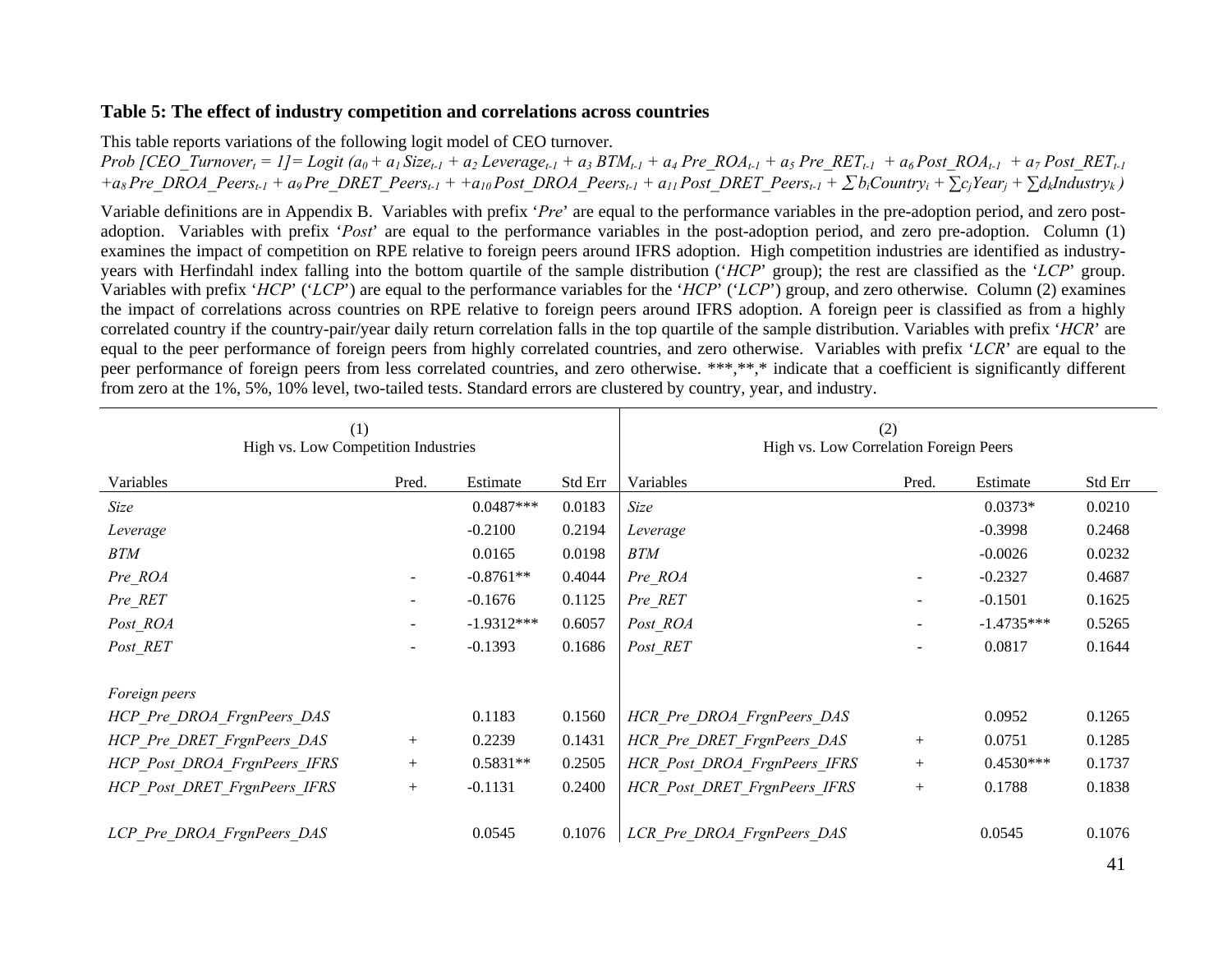| LCP Pre DRET FrgnPeers DAS            | $^{+}$ | 0.1583    | 0.1075 | LCR Pre DRET FrgnPeers DAS       | $^{+}$ | 0.1583    | 0.1075 |
|---------------------------------------|--------|-----------|--------|----------------------------------|--------|-----------|--------|
| LCP Post DROA FrgnPeers IFRS          | $^{+}$ | 0.1348    | 0.1665 | LCR Post DROA FrgnPeers IFRS     | $^{+}$ | 0.1348    | 0.1665 |
| LCP Post DRET FrgnPeers IFRS          | $+$    | $-0.0229$ | 0.1929 | LCR Post DRET FrgnPeers IFRS     | $^{+}$ | $-0.0229$ | 0.1929 |
|                                       |        |           |        |                                  |        |           |        |
| Local peers                           |        |           |        |                                  |        |           |        |
| Pre DROA LclPeers DAS                 | $+$    | 0.1007    | 0.0897 | Pre DROA LclPeers DAS            | $^{+}$ | 0.1451    | 0.1182 |
| Pre DRET LclPeers DAS                 | $^{+}$ | $-0.0028$ | 0.0912 | Pre DRET LclPeers DAS            | $^{+}$ | 0.0598    | 0.1314 |
| Post DROA LclPeers IFRS               | $^{+}$ | $-0.2888$ | 0.1680 | Post DROA LclPeers IFRS          | $^{+}$ | $-0.1960$ | 0.1403 |
| Post DRET LclPeers IFRS               | $^{+}$ | 0.0440    | 0.1661 | Post DRET LclPeers IFRS          | $^{+}$ | 0.1657    | 0.1596 |
|                                       |        |           |        |                                  |        |           |        |
| Year, country, industry fixed effects |        |           | Yes    |                                  |        |           | Yes    |
| $\mathbf N$                           |        |           | 9742   |                                  |        |           | 7343   |
| Turnover                              |        |           | 1331   |                                  |        |           | 1027   |
| Pseudo $R^2$                          |        |           | 0.0485 |                                  |        |           | 0.0525 |
|                                       |        |           |        |                                  |        |           |        |
| <b>F-test Two-tailed P-values</b>     |        |           |        |                                  |        |           |        |
| $HCP$ Pre DROA FrgnPeers DAS =        |        |           |        | HCR Pre DROA FrgnPeers $DAS =$   |        |           |        |
| HCP Post DROA FrgnPeers DAS           |        |           | 0.0911 | HCR Post DROA FrgnPeers IFRS     |        |           | 0.0957 |
| LCP Pre DROA FrgnPeers $DAS =$        |        |           |        | LCR Pre DROA FrgnPeers $DAS =$   |        |           |        |
| LCP Post DROA FrgnPeers IFRS          |        |           | 0.6791 | LCR Post DROA FrgnPeers IFRS     |        |           | 0.8336 |
|                                       |        |           |        |                                  |        |           |        |
| $LCP$ Post DROA FrgnPeers IFRS =      |        |           |        | $HCR$ Post DROA FrgnPeers IFRS = |        |           |        |
| HCP Post DROA FrgnPeers DAS           | (H2)   |           | 0.0544 | LCR Post DROA FrgnPeers IFRS     | (H3)   |           | 0.1148 |
|                                       |        |           |        |                                  |        |           |        |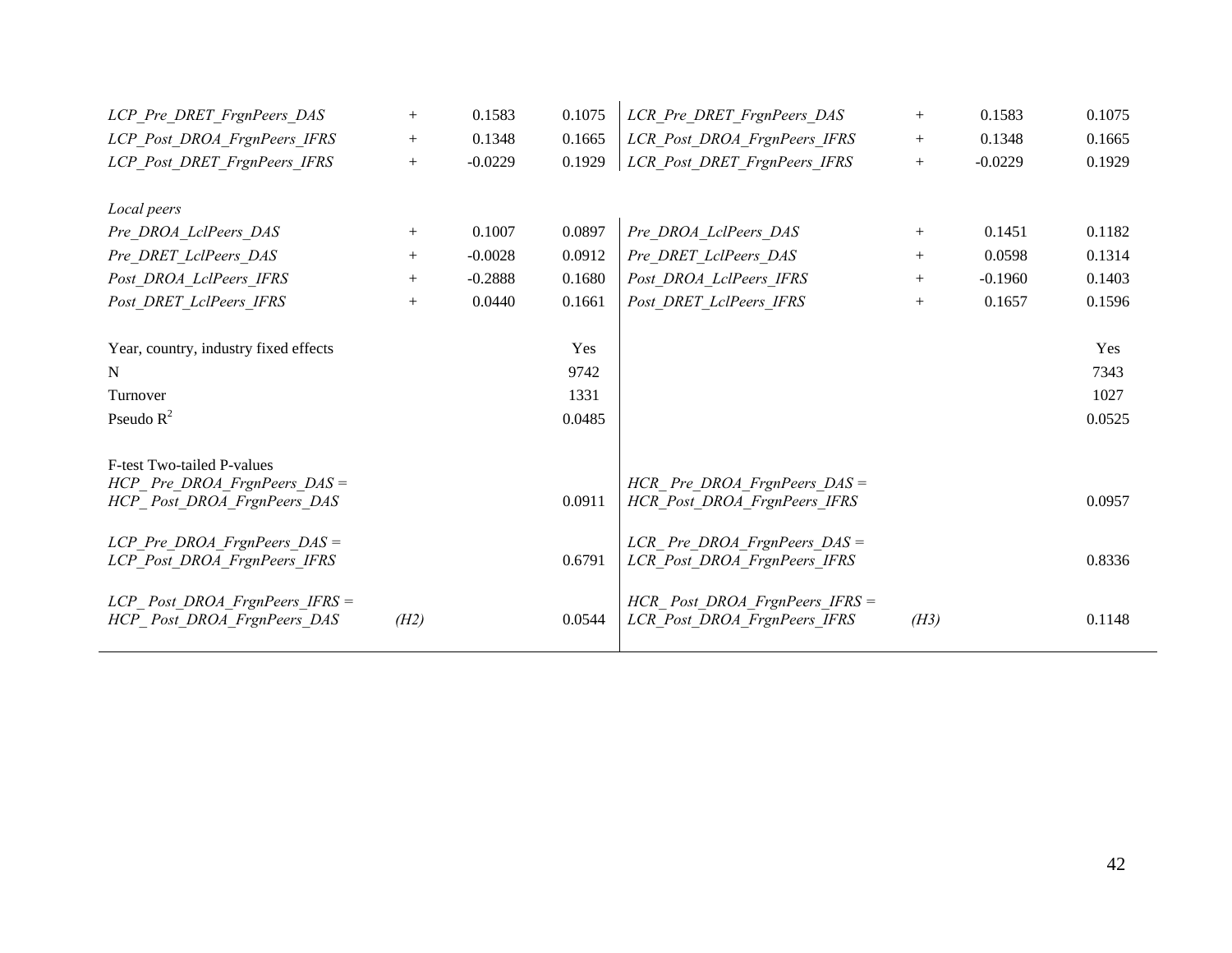#### **Table 6: The size of the local peer group relative to the size of the foreign peer group**

This table reports variations of the following logit model of CEO turnover.

*Prob* [CEO\_Turnover<sub>t</sub> = 1]= Logit  $(a_0 + a_1 Size_{t-1} + a_2 Leverage_{t-1} + a_3 BTM_{t-1} + a_4 Pre_ROA_{t-1} + a_5$  $Pre\_RET_{t-1} + a_6 Post\_ROA_{t-1} + a_7 Post\_RET_{t-1} + a_8 Pre\_DROA\_Peers_{t-1} + a_9 Pre\_DRET\_Peers_{t-1} + a_{10}$ *Post\_DROA\_Peers<sub>t-1</sub> + a<sub>11</sub> Post\_DRET\_Peers<sub>t-1</sub> +*  $\sum$ *<i>biCountryi +*  $\sum$ *ciYeari +*  $\sum$ *d<sub>k</sub>Industryk* )

Variable definitions are in Appendix B. Variables with prefix '*Pre*' are equal to the performance variables in the pre-adoption period, and zero post-adoption. Variables with prefix '*Post*' are equal to the performance variables in the post-adoption period, and zero pre-adoption. Column (1) reports the regression for the sample of firms with large local peer groups relative to foreign peer groups. A local peer group is considered relatively large if the number of peers is greater than one-fourth of the number of peers in the foreign peer group (top tercile of sample distribution). Column (2) estimates the same regression for the rest of the sample. \*\*\*,\*\*,\* indicate that a coefficient is significantly different from zero at the 1%, 5%, 10% level, two-tailed tests. Standard errors are clustered by country, year, and industry.

|                                                |            | (1)                    |         | (2)                |         |  |
|------------------------------------------------|------------|------------------------|---------|--------------------|---------|--|
|                                                |            | Large local peer group |         | Rest of the sample |         |  |
|                                                | Prediction | Estimate               | Std Err | Estimate           | Std Err |  |
| Size                                           |            | $0.0845**$             | 0.0399  | 0.0193             | 0.0242  |  |
| Leverage                                       |            | $-0.8619**$            | 0.3992  | 0.0822             | 0.3107  |  |
| <b>BTM</b>                                     |            | $0.1299***$            | 0.0338  | $-0.0017$          | 0.0266  |  |
| Pre ROA                                        |            | 0.2580                 | 0.6050  | $-1.1464$          | 0.7113  |  |
| Pre RET                                        |            | $-0.1804$              | 0.2269  | $-0.1125$          | 0.1774  |  |
| Post ROA                                       |            | $-1.3212*$             | 0.6816  | $-1.6047**$        | 0.7364  |  |
| Post RET                                       |            | $0.3772**$             | 0.1820  | $-0.2117$          | 0.2241  |  |
|                                                |            |                        |         |                    |         |  |
| Foreign peers                                  |            |                        |         |                    |         |  |
| Pre DROA FrgnPeers DAS                         | $^{+}$     | 0.1028                 | 0.2106  | 0.0730             | 0.1375  |  |
| Pre DRET FrgnPeers DAS                         | $^{+}$     | 0.2606                 | 0.2047  | 0.2494*            | 0.1327  |  |
| Post DROA FrgnPeers IFRS                       | $^{+}$     | $-0.1007$              | 0.2582  | $0.4924***$        | 0.1879  |  |
| Post DRET FrgnPeers IFRS                       | $^{+}$     | 0.3245                 | 0.2725  | 0.0540             | 0.2095  |  |
|                                                |            |                        |         |                    |         |  |
| Local peers                                    |            |                        |         |                    |         |  |
| Pre DROA LclPeers DAS                          | $^{+}$     | $0.3808**$             | 0.1891  | 0.0936             | 0.1294  |  |
| Pre DRET LclPeers DAS                          | $^{+}$     | $-0.2348$              | 0.2146  | $-0.0300$          | 0.1184  |  |
| Post DROA LclPeers IFRS                        | $+$        | $0.3950*$              | 0.2371  | $-0.4129**$        | 0.1693  |  |
| Post DRET LclPeers IFRS                        | $+$        | 0.0300                 | 0.2298  | 0.0272             | 0.1923  |  |
|                                                |            |                        |         |                    |         |  |
| N                                              |            |                        | 2783    |                    | 5353    |  |
| Turnover                                       |            |                        | 381     |                    | 737     |  |
| Pseudo $R^2$                                   |            |                        | 0.0777  |                    | 0.0478  |  |
|                                                |            |                        |         |                    |         |  |
| F-test Two-tailed P-values                     |            |                        |         |                    |         |  |
| Pre DROA FrgnPeers $DAS =$                     |            |                        |         |                    |         |  |
| Post DROA FrgnPeers IFRS (H4 -- column 2 only) |            |                        | 0.5446  |                    | 0.0662  |  |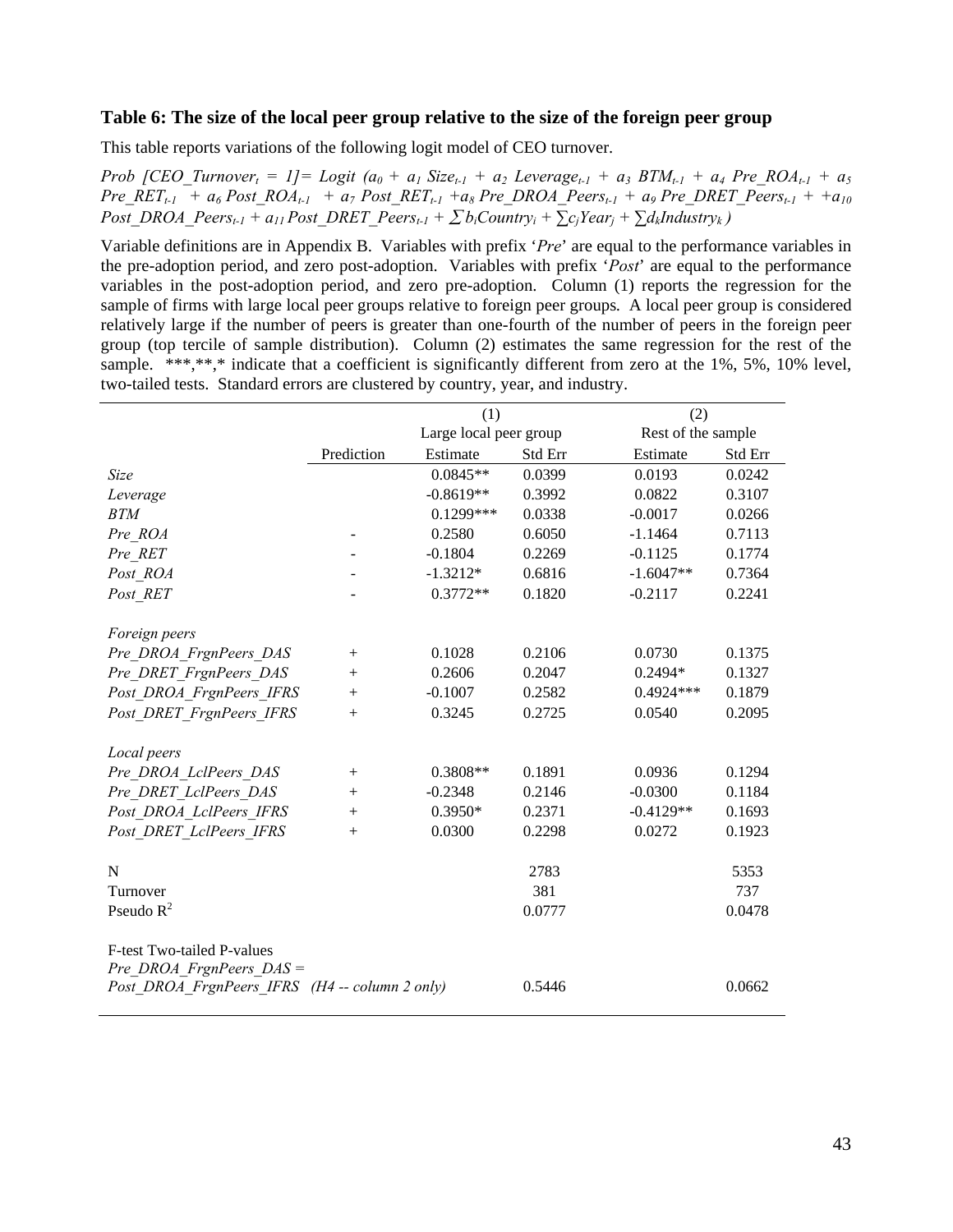### **Table 7: RPE around mandatory IFRS adoption and changes in foreign ownership and foreign operations**

This table reports variations of the following logit model of CEO turnover.

*Prob [CEO\_Turnover<sub>t</sub> = 1]* = *Logit*  $(a_0 + a_1 Size_{t-1} + a_2 Leverage_{t-1} + a_3 BTM_{t-1} + a_4 Pre_ROA_{t-1} + a_5 Pre_RET_{t-1} + a_6 Post_ROA_{t-1} + a_7 Post_RET_{t-1}$ +a<sub>8</sub> Pre\_DROA\_Peers<sub>t-1</sub> + a9 Pre\_DRET\_Peers<sub>t-1</sub> + +a<sub>10</sub> Post\_DROA\_Peers<sub>t-1</sub> + a<sub>11</sub> Post\_DRET\_Peers<sub>t-1</sub> + ∑b<sub>i</sub>Country<sub>i</sub> + ∑c<sub>j</sub>Year<sub>j</sub> + ∑d<sub>k</sub>Industry<sub>k</sub>)

Variable definitions are in Appendix B. Variables with prefix '*Pre*' are equal to the performance variables in the pre-adoption period, and zero postadoption. Variables with prefix '*Post*' are equal to the performance variables in the post-adoption period, and zero pre-adoption. Column (1) examines the impact of changes in foreign ownership from other Continental European countries on RPE relative to foreign peers around IFRS adoption. The pre-adoption foreign ownership percentage is the average from years 2002 to 2004 and the post-adoption foreign ownership percentage is the average from years 2006 to 2008. Firms in the *IncrOwn* group see their ownership held by investors from other Continental European countries in our sample increase post-2005. Firms in the *NIncrOwn* group do not experience increases in ownership held by investors from other Continental European countries post-2005. Variables with prefix '*IncrOwn*' ('*NIncrOwn*') are equal to the performance variables for the '*IncrOwn*' ('*NIncrOwn*') group, and zero otherwise. Column (2) examines the impact of changes in the percentage of subsidiaries in other Continental European countries on RPE relative to foreign peers around IFRS adoption. The pre-adoption foreign subsidiary percentage is the average from years 2002 to 2004 and the post-adoption foreign subsidiary percentage is the average from years 2006 to 2008. The percentage of subsidiaries in other Continental European countries is defined as the number of subsidiaries in other Continental European countries divided by the total number of subsidiaries (it is set to zero when a firm has no subsidiaries). Firms in the *IncrSub* group experience increases in the percentage of subsidiaries in other Continental European countries post-2005. Firms in the *NIncrSub* group do not experience increases in the percentage of subsidiaries in other Continental European countries post-2005. Variables with prefix '*IncrSub*' ('*NIncrSub*') are equal to the performance variables for the '*IncrSub*' ('*NIncrSub*') group, and zero otherwise. \*\*\*,\*\*,\* indicate that a coefficient is significantly different from zero at the 1%, 5%, 10% level, two-tailed tests. Standard errors are clustered by country, year, and industry.

| (1)                                                 |        | (2)                                               |         |                                                                       |        |              |         |  |  |  |  |  |
|-----------------------------------------------------|--------|---------------------------------------------------|---------|-----------------------------------------------------------------------|--------|--------------|---------|--|--|--|--|--|
| Increases in foreign ownership                      |        |                                                   |         | Increases in the fraction of subsidiaries                             |        |              |         |  |  |  |  |  |
| from other Continental European countries (IncrOwn) |        | in other Continental European countries (IncrSub) |         |                                                                       |        |              |         |  |  |  |  |  |
| versus No Increase in foreign ownership (NIncrOwn)  |        |                                                   |         | versus No Increase in the fraction of foreign subsidiaries (NIncrSub) |        |              |         |  |  |  |  |  |
| Variables                                           | Pred.  | Estimate                                          | Std Err | Variables                                                             | Pred.  | Estimate     | Std Err |  |  |  |  |  |
| Size                                                |        | $0.0705***$                                       | 0.0259  | Size                                                                  |        | $0.0743***$  | 0.0250  |  |  |  |  |  |
| Leverage                                            |        | $-0.0135$                                         | 0.2754  | Leverage                                                              |        | $-0.0330$    | 0.2686  |  |  |  |  |  |
| <b>BTM</b>                                          |        | $0.0508**$                                        | 0.0233  | <b>BTM</b>                                                            |        | $0.0576**$   | 0.0235  |  |  |  |  |  |
| Pre ROA                                             |        | $-0.4549$                                         | 0.5129  | Pre ROA                                                               | $\sim$ | $-0.6443$    | 0.5174  |  |  |  |  |  |
| Pre_RET                                             |        | $-0.0358$                                         | 0.1762  | Pre RET                                                               | $\sim$ | $-0.0658$    | 0.1736  |  |  |  |  |  |
| Post ROA                                            |        | $-1.7607***$                                      | 0.4993  | Post_ROA                                                              |        | $-1.4688***$ | 0.4879  |  |  |  |  |  |
| Post RET                                            |        | 0.1431                                            | 0.1503  | Post RET                                                              |        | 0.1057       | 0.1499  |  |  |  |  |  |
|                                                     |        |                                                   |         |                                                                       |        |              |         |  |  |  |  |  |
| Foreign peers                                       |        |                                                   |         |                                                                       |        |              |         |  |  |  |  |  |
| IncrOwn Pre DROA FrgnPeers DAS                      |        | 0.0814                                            | 0.1758  | IncrSub Pre DROA FrgnPeers DAS                                        |        | 0.0170       | 0.2124  |  |  |  |  |  |
| IncrOwn Pre DRET FrgnPeers DAS                      | $^{+}$ | 0.2712                                            | 0.1695  | IncrSub Pre DRET FrgnPeers DAS                                        | $+$    | 0.1266       | 0.2175  |  |  |  |  |  |